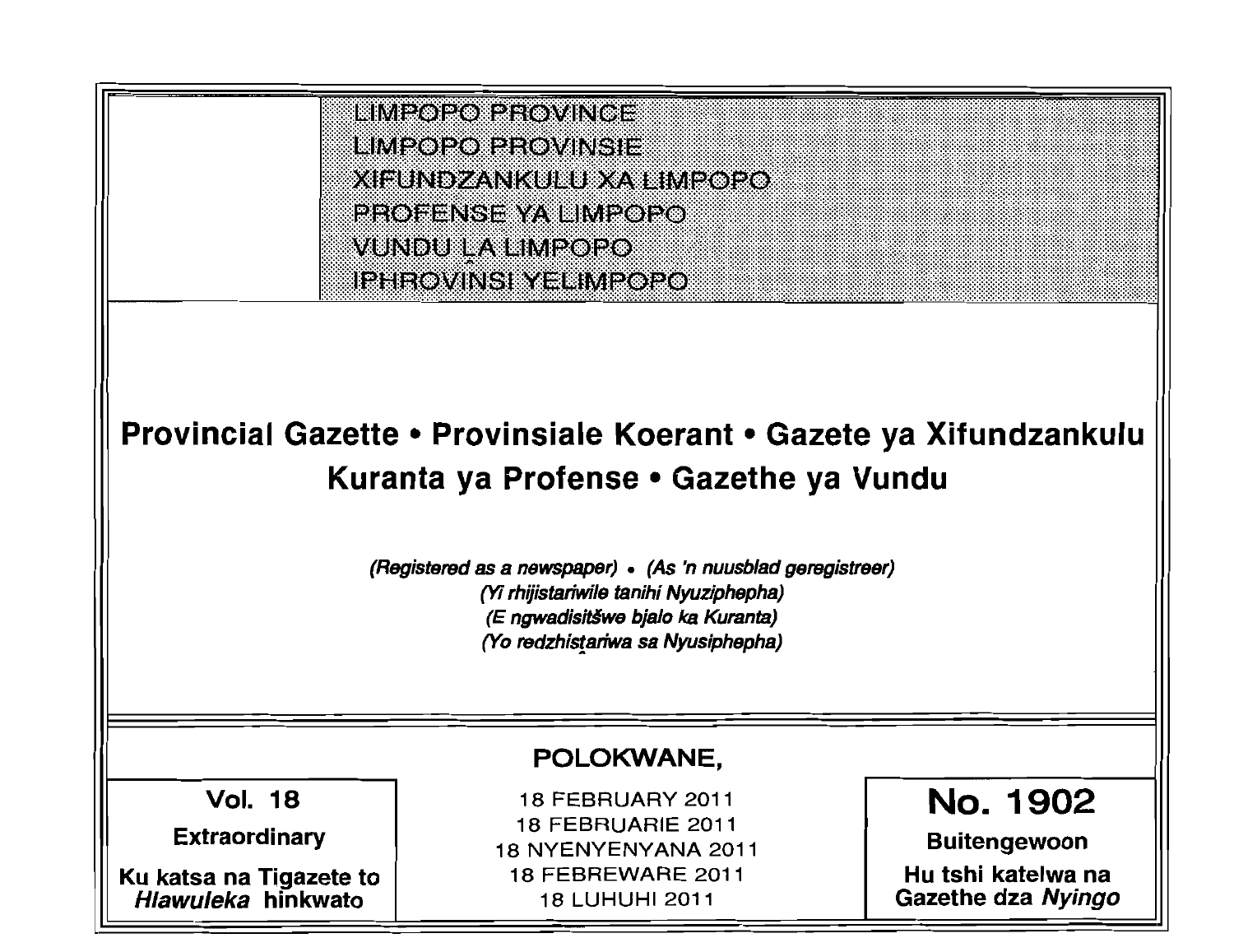#### **IMPORTANT NOTICE**

**The Government Printing Works will not be held responsible for faxed documents not received due to errors on the fax machine or faxes received which are unclear or incomplete. Please be advised that an** "OK" **slip, received from a fax machine, will not be accepted as proof that documents were received by the GPW for printing. If documents are faxed to the GPW it will be the sender's responsibility to phone and confirm that the documents were received in good order.**

**Furthermore the Government Printing Works will also not be held responsible for cancellations and amendments which have not been done on original documents received from clients.**

# **CONTENTS • INHOUD**

| No. |                                                                                                            | Page<br>No. | Gazette<br>No. |
|-----|------------------------------------------------------------------------------------------------------------|-------------|----------------|
|     | <b>GENERAL NOTICE • ALGEMENE KENNISGEWING</b>                                                              |             |                |
| 38  | Limpopo Province Gambling Act (4/1996): Limpopo Gambling and Casino Regulations, 2011: For public comments |             | 1902           |
| 38  | Limpopo Provinsie Dobbelwet (4/1996): Limpopo Dobbel en Casino Regulasies, 2011: Vir publieke kommentaar   |             | 1902           |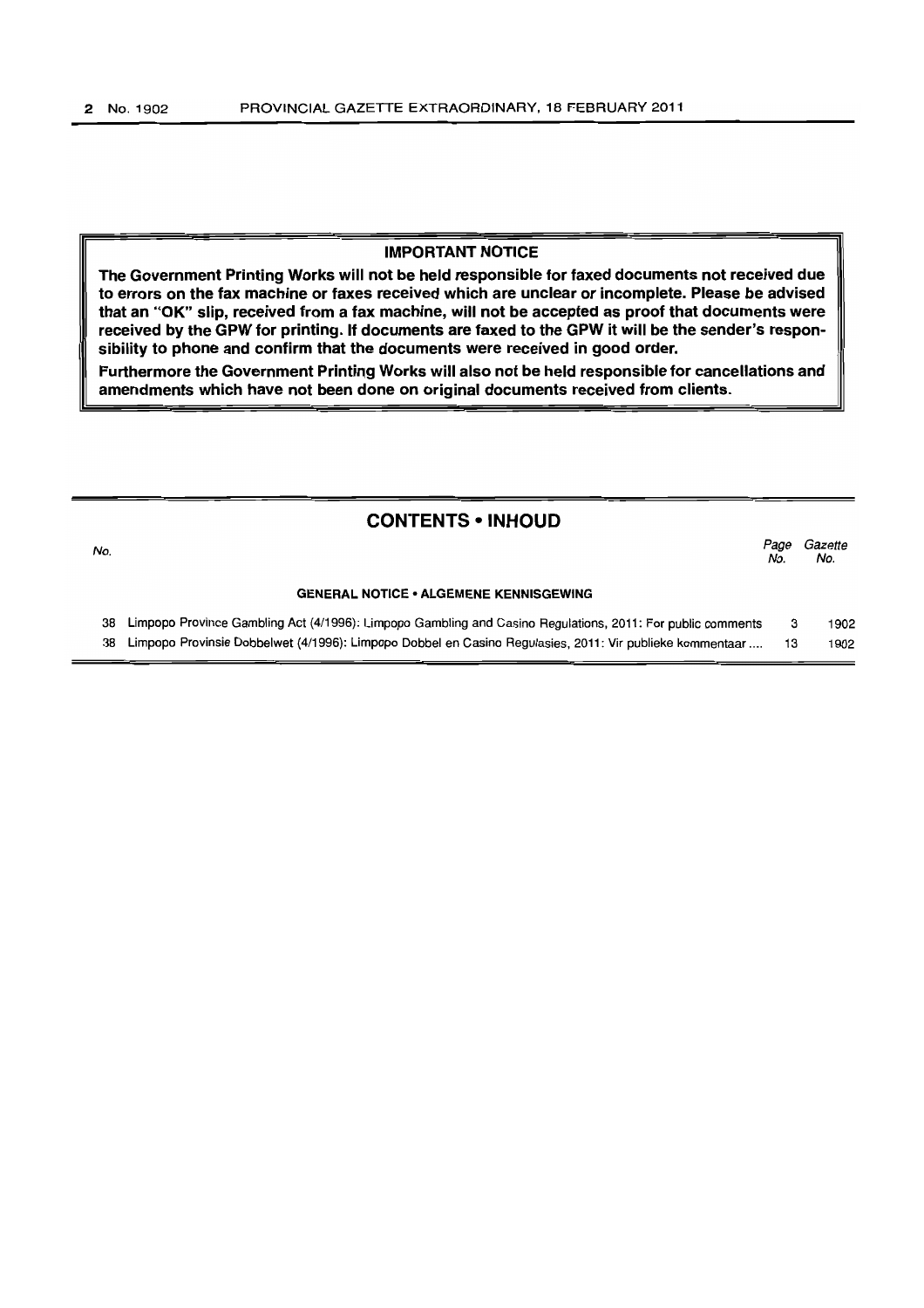# GENERAL NOTICE ALGEMENE KENNISGEWING

# NOTICE 38 OF 2011 DEPARTMENT OF ECONOMIC DEVELOPMENT, ENVIRONMENT AND **TOURISM**

# LIMPOPO GAMBLING AND CASINO REGULATIONS, 2011

In terms of section 88 of the Limpopo Province Gambling Act, 1996 (Act No.4 of 1996) the MEC intends to amend the Limpopo Province Casino and Gaming Regulations that were published in Government Gazette 292 Notice No.28 of 26 September 1997. The amendment is hereby advertised for comments.

Any person or organization wishing to comment on the said document may do so in writing, before 18 March 2011, with:

The Head Department of Economic Development, Environment and Tourism Private Bag X9484 POLOKWANE 0700

FOR ATTENTION: Mr Simon Mbedzi Tel: (015) 2912747/0836275974 mbedziks@ledget.gov.za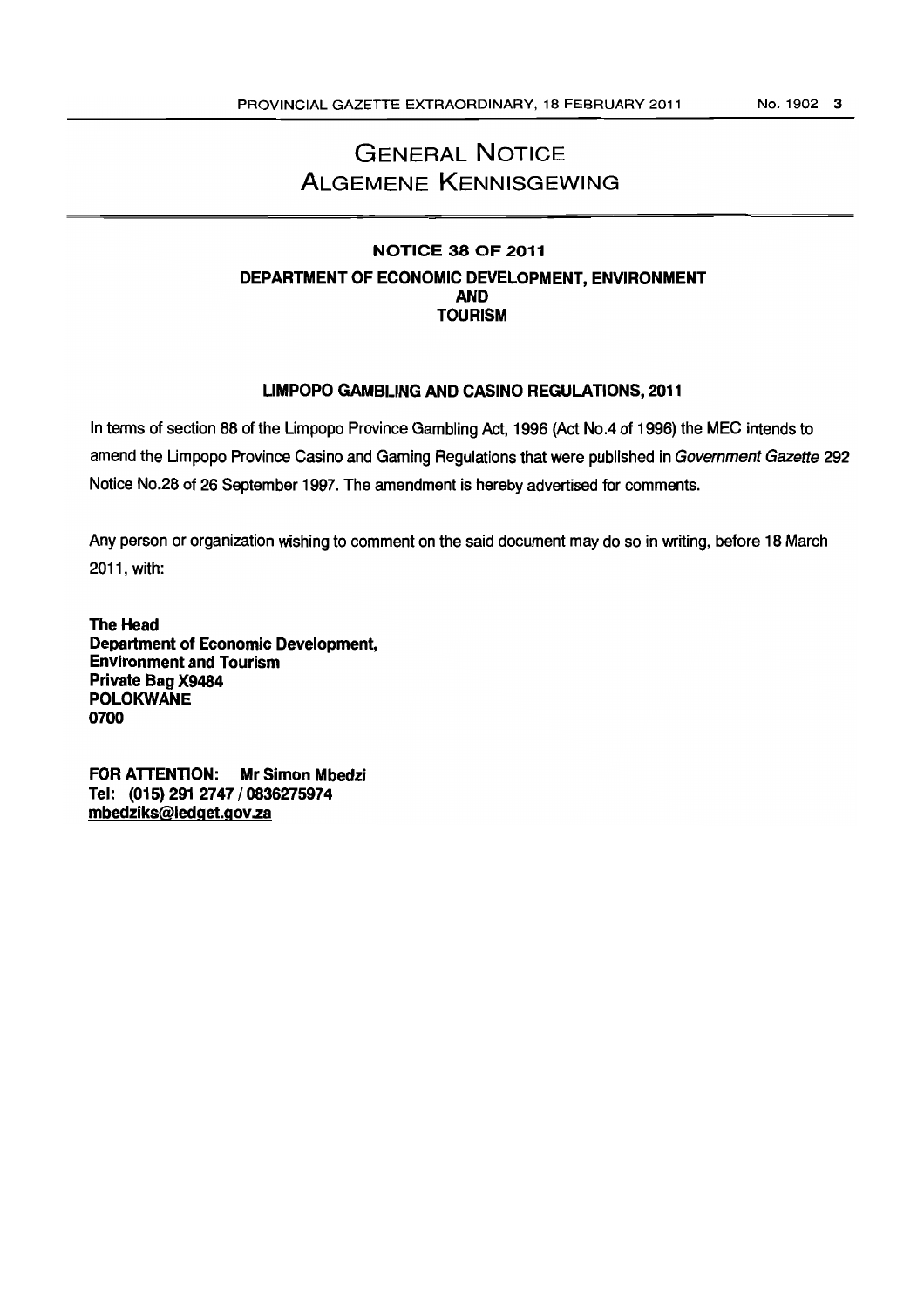#### LIMPOPO PROVINCIAL ADMINISTRATION

# DEPARTMENT OF ECONOMIC DEVELOPMENT, ENVIRONMENT AND TOURISM

# LIMPOPO PROVINCE GAMBLING ACT, 1996 (ACT NO.4 OF 1996)

#### LIMPOPOCASINO AND GAMING REGULATIONS, 2011

The Member of the Executive Council has, in terms of section 88 of the Limpopo Province Gambling Act, 1996 (Act No.4 of 1996), amended the Northern Province Casino and Gaming Regulations that were published in Government Gazette 292 Notice No.28 of 26 September 1997, as set out in the Schedule.

#### **SCHEDULE**

#### 1. Definitions and Interpretation

In these Regulations "the Regulations" means the regulations published under Government Notice No.28 of 26 September 1997, as amended by Government Notice No.167 of 30 September 2002.

# 2. Deletion of regulation 11 of the Regulations

Regulation 11 is hereby deleted.

# 3. Deletion of regulation 13 of the Regulations

Regulation 13 is hereby deleted.

## 4. Amendment of regulation 72of the Regulations

The following regulation is hereby substituted for regulation 72 of the Regulations:

# "72. Proposal and application fees

Proposals and applications must be accompanied by the following: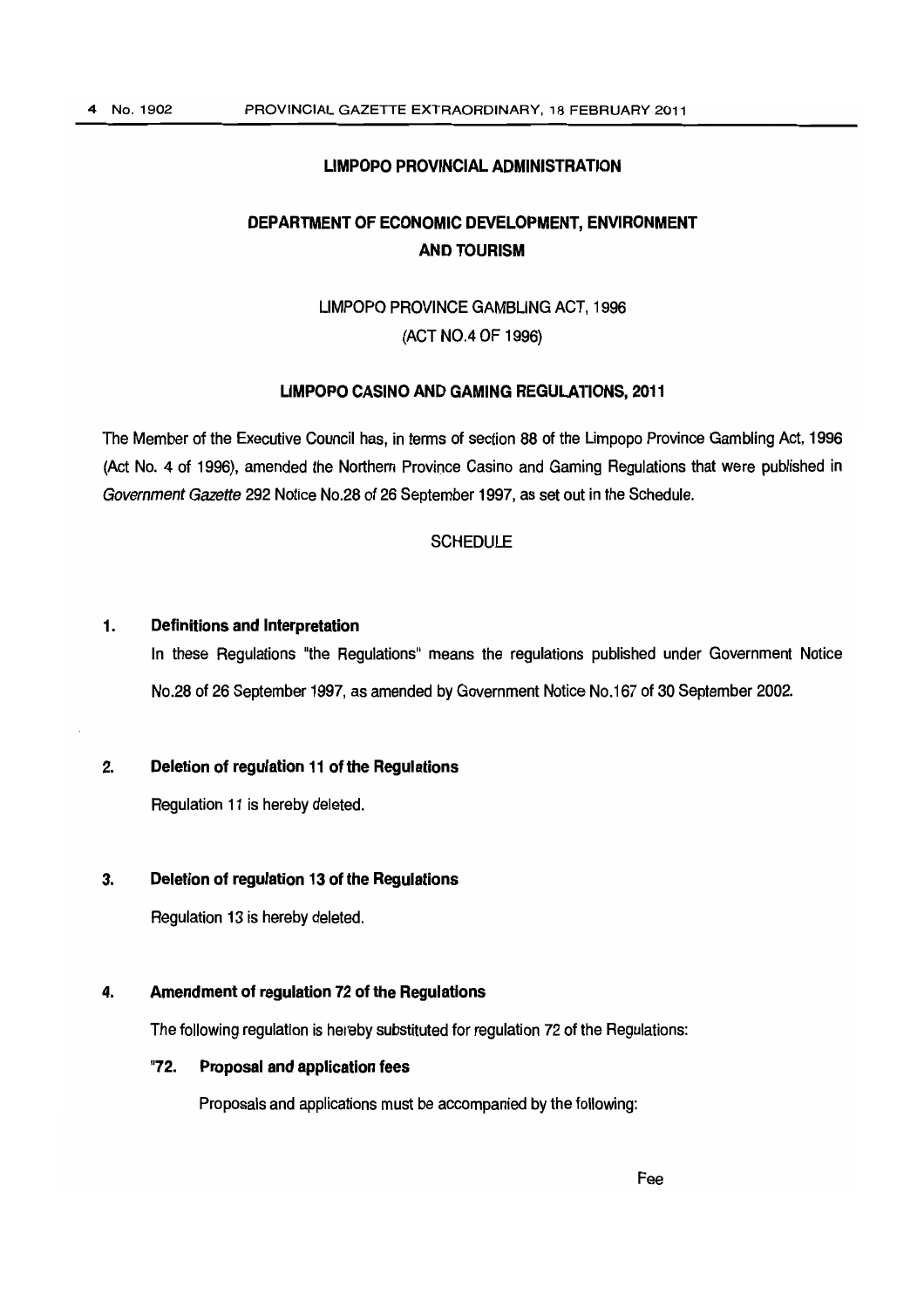| 1. | Application for a casino licence               |   | R450 000.00 |
|----|------------------------------------------------|---|-------------|
| 2. | Application for transfer or removal of licence |   | R450 000.00 |
| 3. | Certificate of suitability                     | R | 8 300.00    |
| 4. | Amendment of licence                           | R | 8 300.00    |
| 5. | Key employee registration                      | R | 2 000.00    |
| 6. | Casino employee registration                   | R | 420.00      |
| 7. | Junket representative registration             | R | 000.00      |

8. Consent for procurement of interest in licence must be paid according to the table hereunder:

| percentage procured | percentage payable | amount                  |
|---------------------|--------------------|-------------------------|
| 100%                | 100% of R450 000   | R450 000.00             |
| 80-90%              | 85% of R450 000    | R382 500.00             |
| 60-79%              | 60% of R450 000    | R <sub>270</sub> 000.00 |
| 30-59%              | 30% of R450 000    | R <sub>135</sub> 000.00 |
| $0 - 29%$           | 20% of R450 000    | R 90 000.00             |

# 5. **Amendment ofregulation 74oftheRegulations**

Regulation 74 is hereby amended by the  $-$ 

(a) substitution for subregulation 74.1 of the following subregulation:

"74.1 Every holder of a casino licence shall pay a licence fee of R83 000.00 plus  $-$ 

- (a) R1 500.00 perregistered gaming machine; and
- (b) R3 100.00 per licence casino table, for every yearor part of a year ending on 31 March."; and
- (b) substitution for subregulation  $74.3$  of the following subregulation:

"74.3 If the licence fee payable in terms of subregulation (1) is not paid in accordance with subregulation (2), the licensee shall pay a penalty on the amount of any licence fee outstanding at the rate of 8 per cent of the licence fee for each week or part of a week during which the licence fee remains unpaid: Provided that such penalty shall not exceed twice the amount of the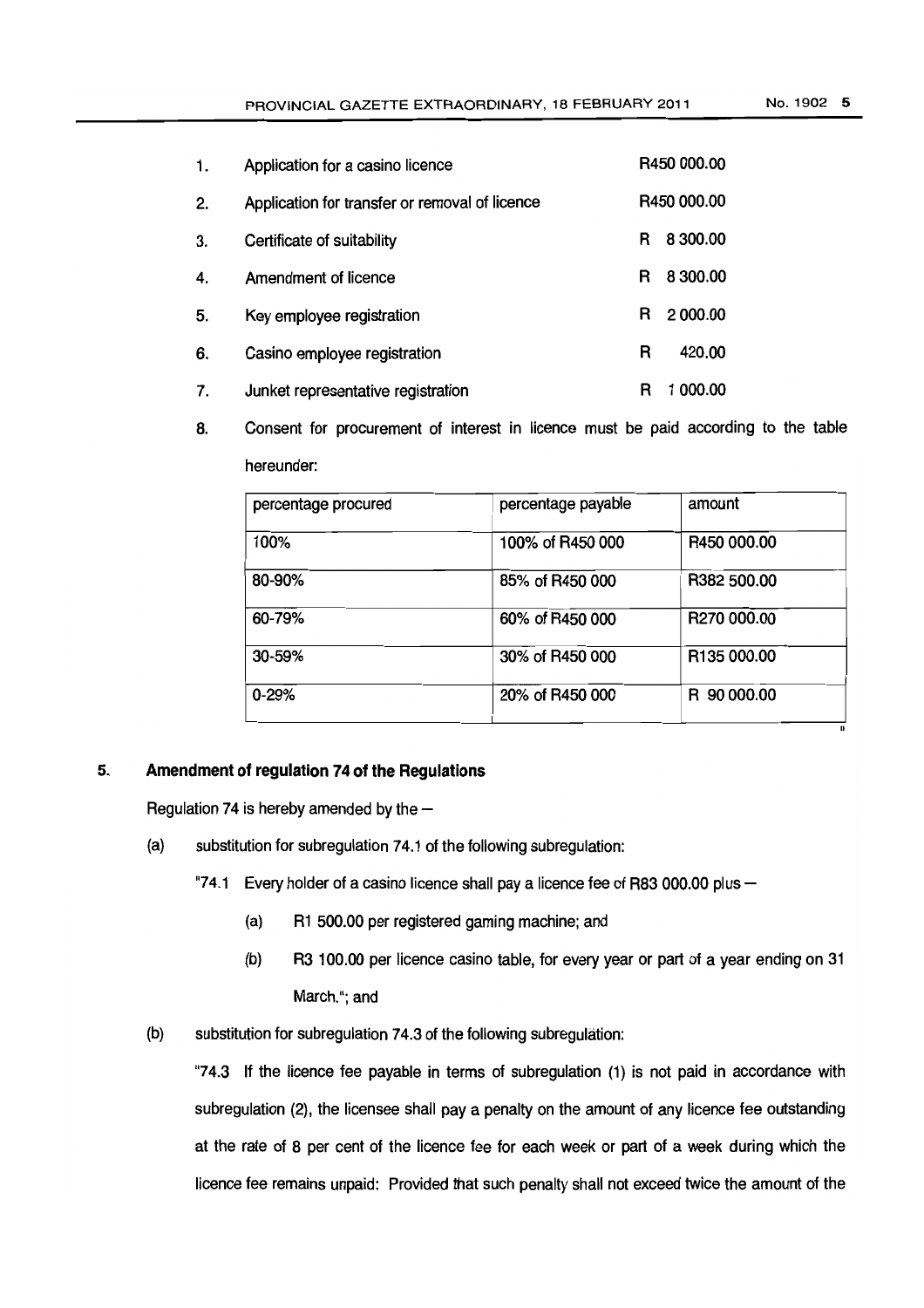licence fee in respect of which such penalty is payable: Provided further that where the Chief Executive Officer is satisfied that the failure on the part of any licensee to make payment of the levy or fee within the prescribed period was not due to, or intended to, avoid or postpone liability for payment of the amount due, the Chief Executive Officer may remit in whole or in part any penalty payable in terms of this regulation.".

#### 6. Amendment of regulation 75of the Regulations

Regulation 75 is hereby amended by the  $-$ 

- $(a)$  substitution for subregulation 75.1 of the following subregulation:
	- "75.1 The gaming levy payable in terms of section 54 of the Act shall be paid at the rate of 8 per cent of the licensee gross gaming revenue."; and

#### (b) substitution for subregulation 75.3 of the following subregulation:

"For each gambling machine, gross gaming revenue equals total in metered amount) less total out (metered amount) less hand pays, if the licensee retains detailed documentation supporting the deduction, (the actual cost to the licensee, its agent or employee, or person controlling, controlled by, or under common control with the licensee, of any personal property, other than costs of travel, food, lodging, services, and food and beverages) provided for or distributed to a patron as winnings.".

#### 7. Amendment of regulation 77 of the Regulations

The following regulation is hereby substituted for regulation 77 of the Regulations:

#### "77. Penalty for late payment of gaming levies

If the gaming levy payable in terms of section 54 of the Act is not paid in accordance with the provisions of regulation 76, the licensee shall pay a penalty on the amount of any outstanding levies at the rate of 8 per cent of the levies for each week or part of a week during which the levies remain unpaid: Provided that such penalty shall not exceed twice the amount of the levies in respect of which such penalty is payable: Provided further that where the Chief Executive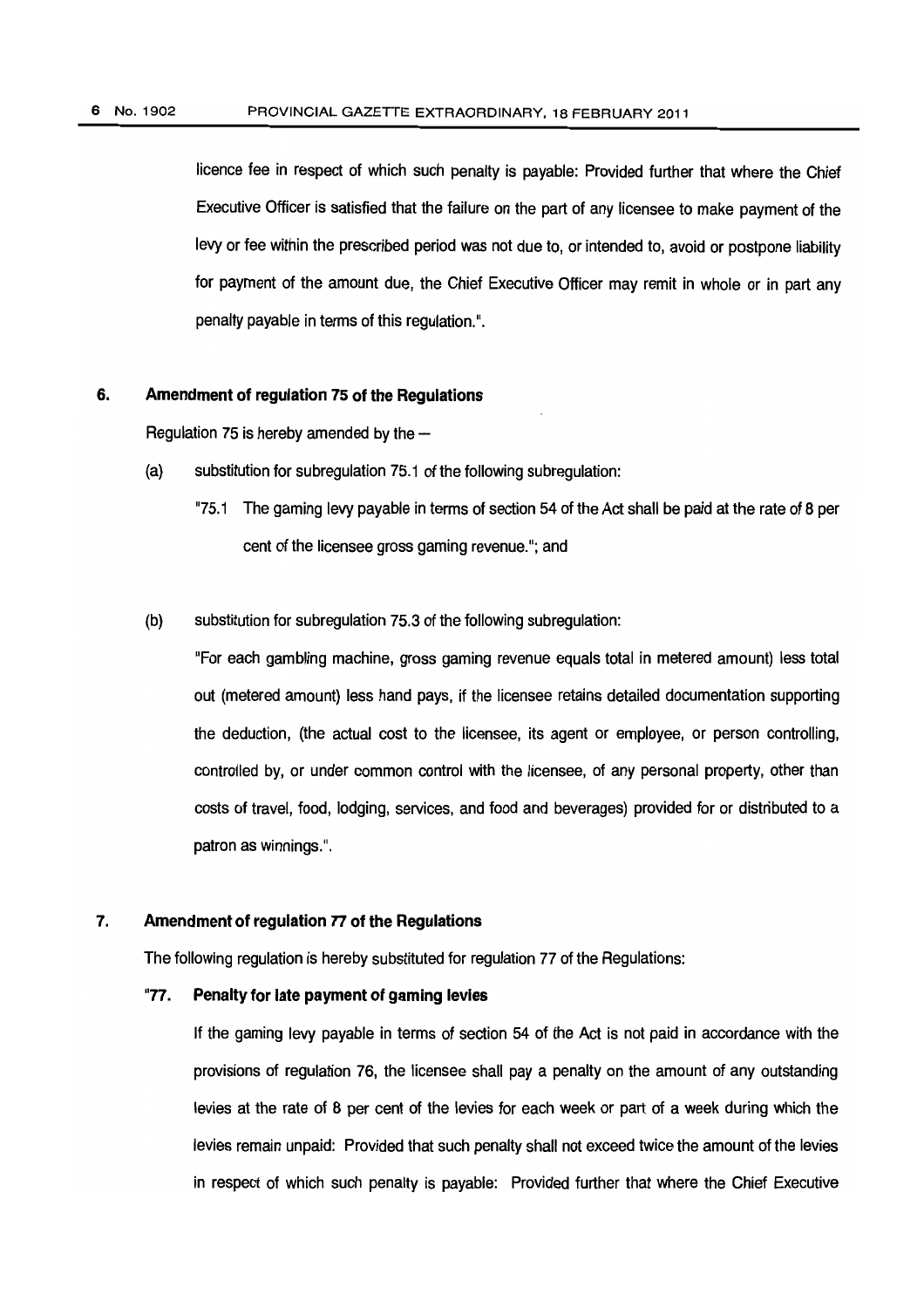Officer is satisfied that the failure on the part of any licensee to make payment of the levy or fee within the prescribed period was not due to, or intended to, avoid or postpone liability for payment of the amount due, the Chief Executive Officer may remit in whole or in part any penalty payable in terms of this regulation.".

#### 8. **Amendment of regulation 130of the Regulations**

The following regulation is hereby substituted for regulation 130 of the Regulations:

#### "130. **Application fees**

Applications must be accompanied by the following non-refundable application fees:

|    | Type of application                 | Fee         |
|----|-------------------------------------|-------------|
| 1. | Bingo licence / transfer of licence | R76 800.00  |
| 2. | Amendment of licence                | R 4 000.00  |
| 3. | Key employee registration           | R 1 700.00  |
| 4. | Bingo employee registration         | 420.00<br>R |

5. Consent for procurement of interest in licence must be paid according to the table hereunder:

| percentage procured | percentage payable | amount                     |
|---------------------|--------------------|----------------------------|
| 100%                | 100% of R76 800    | R76 800.00                 |
| 80-90%              | 85% of R76 800     | R65 280.00                 |
| 60-79%              | 60% of R76 800     | R46 080.00                 |
| 30-59%              | 30% of R76 800     | R23 040.00                 |
| $0 - 29%$           | 20% of R76 800     | R <sub>15</sub> 360.00<br> |

# 9. **Amendment ofregulation 132of the RegUlations**

Regulation 132 of the Regulations is hereby amended by the  $-$ 

(a) substitution for subregulation 132.1 of the following subregulation:

"132.1 Every holder of a bingo licence shall pay a licence fee of R 125.00 per licensed seatfor every year or part of a year ending 31 March."; and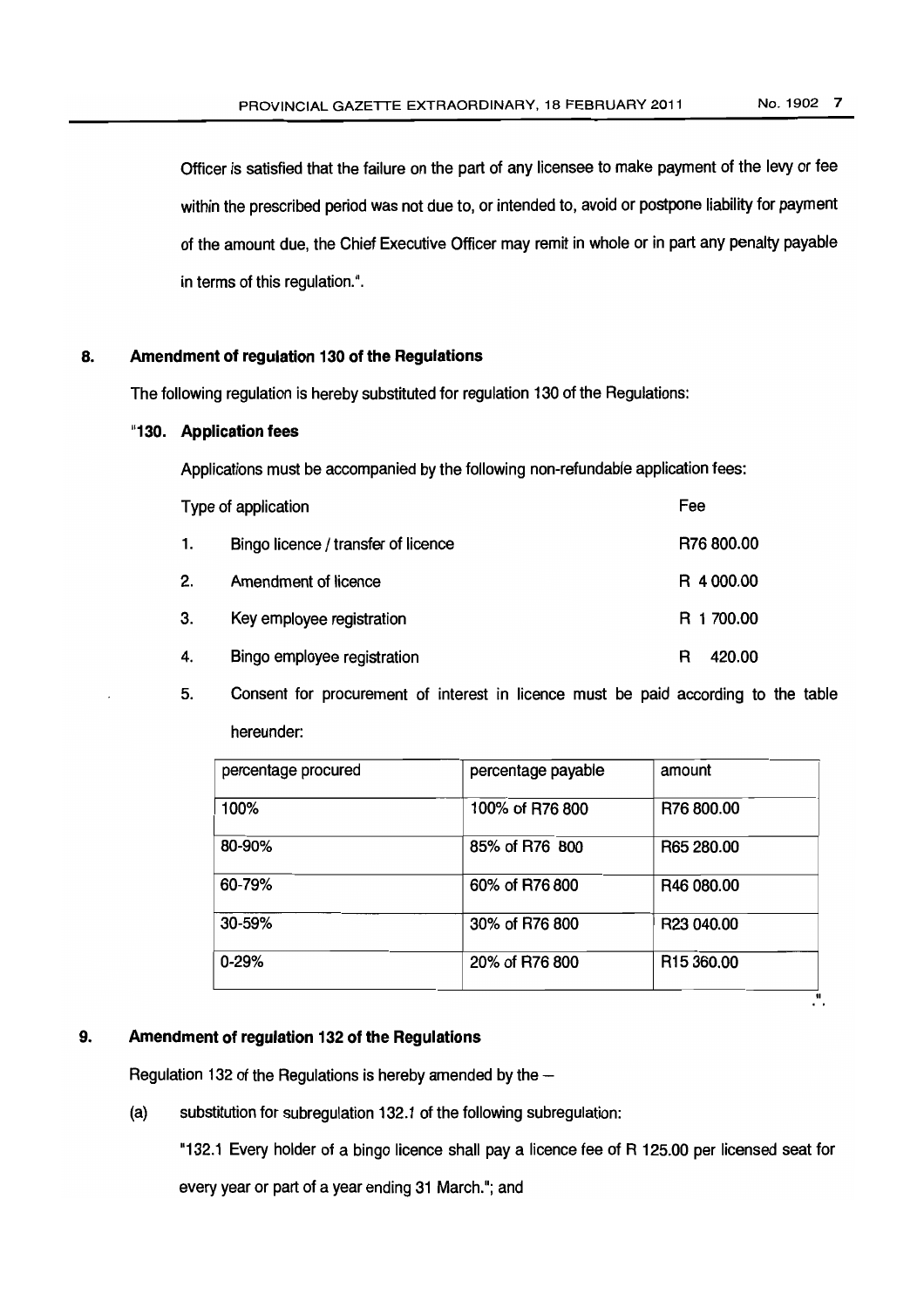(b) substitution for subregulation 132.3 of the following subregulation:

"If the licence fee payable in terms of subregulation (1) is not paid in accordance with subregulation (2), the licensee shall pay a penalty on the amount of any licence fee outstanding at a rate of 8 per cent of the licence fee for each week or part of a week which the licence fee remains unpaid: Provided that such penalty shall not exceed twice the amount of the levies in respect of which such penalty is payable: Provided further thatwhere theChief Executive Officer is satisfied that the failure on the part of any licensee to make payment of the levy or fee within the prescribed period was not due to, or intended to, avoid or postpone liability for payment of the amount due, the Chief Executive Officer may remit in whole or in part any penalty payable in terms of this regulation.".

#### 10. Amendment of regulation 133of the Regulations

Regulation 133 is hereby amended by the substitution for subregulation 133.1 of the following subregulation:

"The gaming levy payable in terms of section 54 of the Act, shall be paid at the rate of 8 per cent of the licensee's bingo revenue.".

# 11. Amendment of regulation 135 of the Regulations

The following regulation is hereby substituted for regulation 135 of the Regulations:

#### "135 Penalty for late payment of gaming levy

If the gaming levy payable in terms of section 54 of the Act is not paid in accordance with the provisions of regulation 134, the licensee shall pay a penalty on the amount of any outstanding levies at a rate of 8 per cent of the levy for each week or part of a week during which the levy remains unpaid: Provided that such penalty shall not exceed twice the amount of the levies in respect of which such penalty is payable: Provided further that where the Chief Executive Officer is satisfied that the failure on the part of any licensee to make payment of the levy or fee within the prescribed period was not due to, or intended to,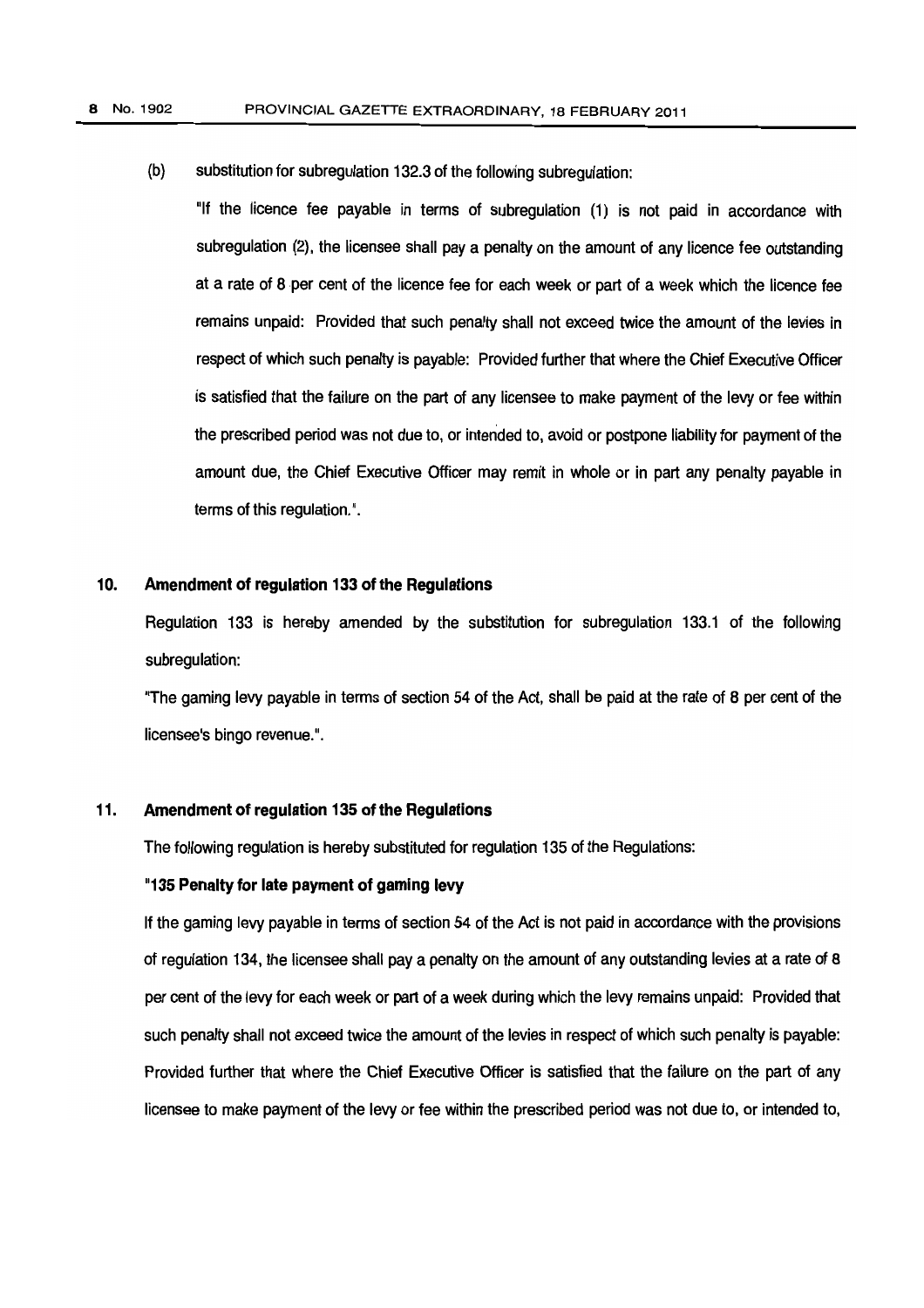avoid or postpone liability for payment of the amount due, the Chief Executive Officer may remit in whole or in part any penalty payable in terms of this regulation.".

#### 12. Amendment of regulation 166 of the Regulations

The following regulation is hereby substituted for regulation 166 of the Regulations:

#### "166. **Gaming machines to be registered**

- (1) A licensee shall not keep or maintain any gambling machine or equipment which has not, on application and in the manner and form determined by the Board, been separately approved and registered by the Board.
- (2) Approval granted bythe Board in terms of sub-regulation (1), is valid for a period of 7 years from the date of approval by the Board: Provided that approval that was granted by the Board prior to 1 January 2010, is valid for a period of 7 years from 1 January 2010.
- (3) The Board mayextend the period of 7 years in terms of sub-regulation (2), when the Board is of the opinion that such an extension is appropriate in the circumstances.
- (4) A licensee may, at any time before the lapsing of the 7 year period referred to in sub-regulation (2), in the manner and form determined by the Board, apply for the deregistration of any gaming machine or equipment.

# 13. Amendment of regulation 169 of the Regulations

The following regulation is hereby substituted for regulation 169 of the Regulations:

# "169. **Application fees**

Applications must be accompanied by the following non-refundable application fees:

| Type of application |                                 | Fee         |
|---------------------|---------------------------------|-------------|
| 1.                  | Gaming machine operator licence | R75 300.00  |
| 2.                  | <b>Transfer of licence</b>      | R75 300.00  |
| 3.                  | Amendment of licence            | R 4 200.00  |
| 4.                  | Key employee registration       | R 2000.00   |
| 5.                  | Gaming employee registration    | 420.00<br>R |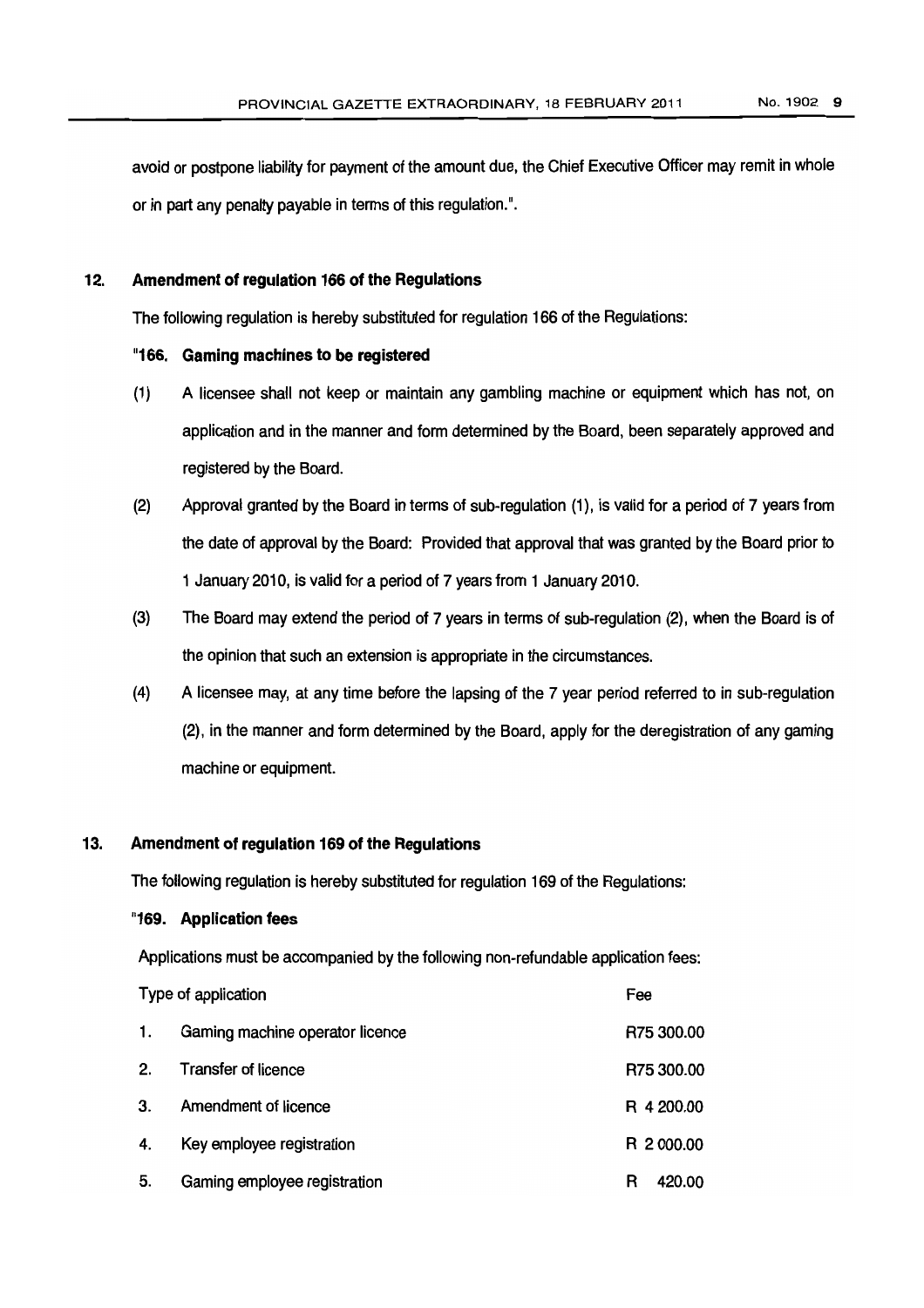6. Consent for procurement of interest in licence must be paid according to the table hereunder:

| percentage procured | percentage payable | amount                 |
|---------------------|--------------------|------------------------|
| 100%                | 100% of R75 300    | R75 300.00             |
| 80-90%              | 85% of R75 300     | R64 005.00             |
| 60-79%              | 60% of R75 300     | R45 180.00             |
| 30-59%              | 30% of R75 300     | R22 590.00             |
| $0 - 29%$           | 20% of R75 300     | R <sub>15</sub> 060.00 |

# 14. Amendment of regulation 171 of the Regulations

Regulation 171 of the Regulations is hereby amended by the  $-$ 

(a) substitution for subregulation 171.1 of the following subregulation:

"171. Every holder of a gaming machine operator licence shall pay a licence fee of R46 000.00 plus R500.00 per gaming machine authorised in terms of the licence for every year or part of a year ending on 31 March.";

 $(b)$  substitution for subregulation 171.3 of the following subregulation:

"171.3 If the licence fee payable in terms of subregulation (1) is not paid in accordance with subregulation (2), the licensee shall pay a penalty on the amount of any licence fee outstanding at a rate of 8 per cent of the licence fee for each week or part of a week during which the licence fee remains unpaid: Provided that such penalty shall not exceed twice the amount of the levies in respect of which such penalty is payable: Provided further that where the Chief Executive Officer is satisfied that the failure on the part of any licensee to make payment of the levy or fee within the prescribed period was not due to, or intended to, avoid or postpone liability for payment of the amount due, the ChiefExecutive Officer mayremitin whole or in part any penalty payable in terms of this regulation.".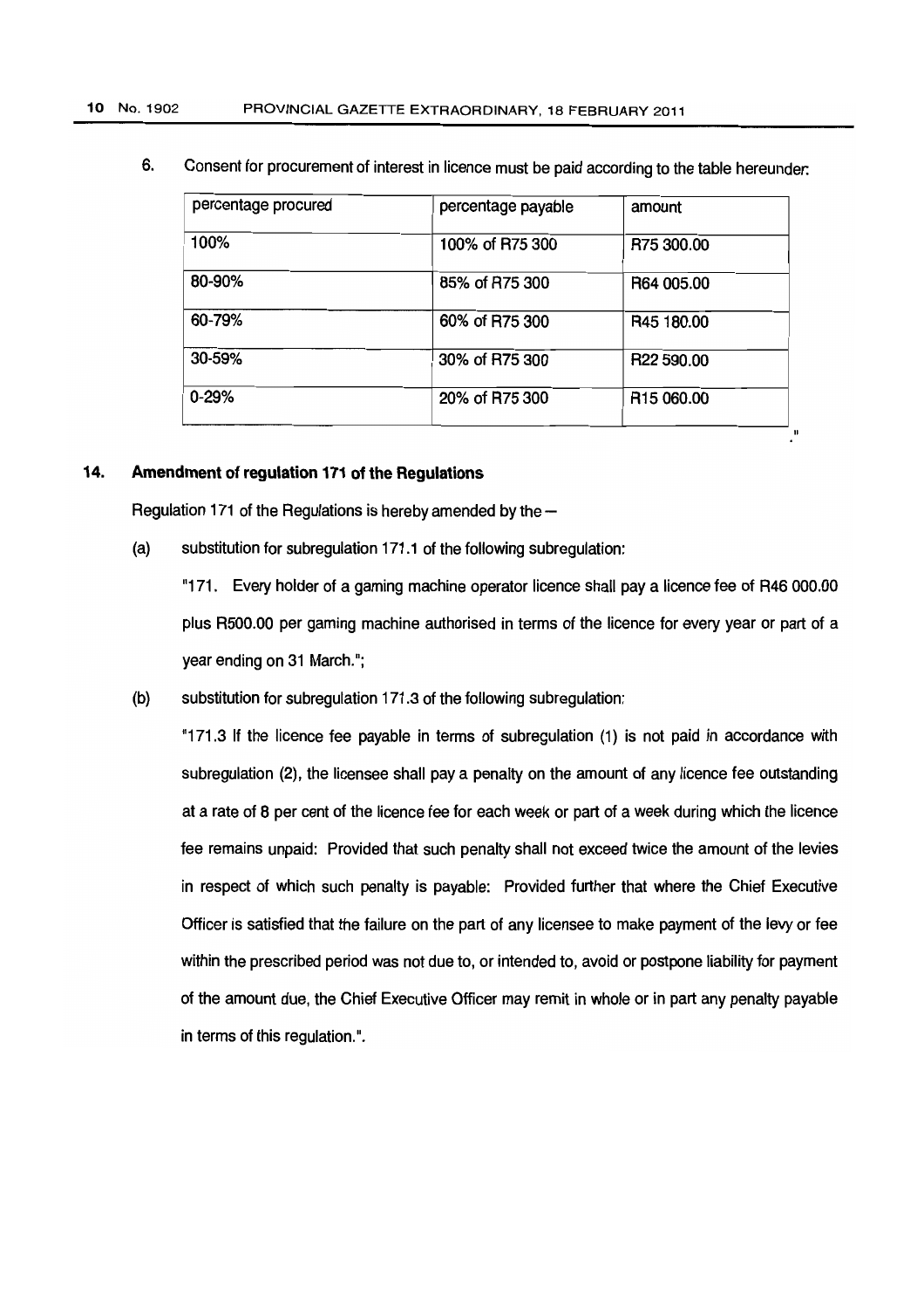#### 15. Amendment of regulation 172 of the Regulations

The following regulation is hereby substituted for regulation 172 of the Regulations:

#### "172. Gaming levy

The Gaming levy payable in terms of section 54 of the Act shall be paid at the rate of 8 per cent of the licensee's gross gaming revenue.",

# 16. Amendment of regulation 174 of the Regulations

The following regulation is hereby substituted for regulation 174 of the Regulations:

# "174. Penalty for late payment of gaming levy

If the gaming levy is not paid in accordance with the provisions of regulation 173, the licensee shall pay a penalty onthe amount of anyoutstanding levies at a rate of 8 per cent ofthe levyfor each week or part of a week during which the levies remain unpaid: Provided that such penalty shall notexceed twice the amount of the levies in respect of which such penalty is payable: Provided further that where the Chief Executive Officer is satisfied that the failure on the part of any licensee to make payment of the levy within the prescribed period was not due to, or intended to, avoid or postpone liability for payment of the amount due, the Chief Executive Officer may remit in whole or in part any penalty payable in terms of this regulation.".

# 17. Amendment of regulation 197 of the Regulations

The following regulation is hereby substituted for regulation 197 of the Regulations:

#### "197. Application fees

Applications must be accompanied by the following non-refundable application fees:

| Type of application |                                                | Fee          |
|---------------------|------------------------------------------------|--------------|
| 1.                  | Gaming machine site licence                    | R8 300.00    |
| 2.                  | <b>Transfer of licence</b>                     | R6 000.00    |
| З.                  | Amendment of licence<br>$\epsilon_{\rm s}$     | R1 250.00    |
| 4.                  | Removal of business to another premises        | R1 250.00    |
| 5.                  | Consent for procurement of interest in licence | R1 700.00.". |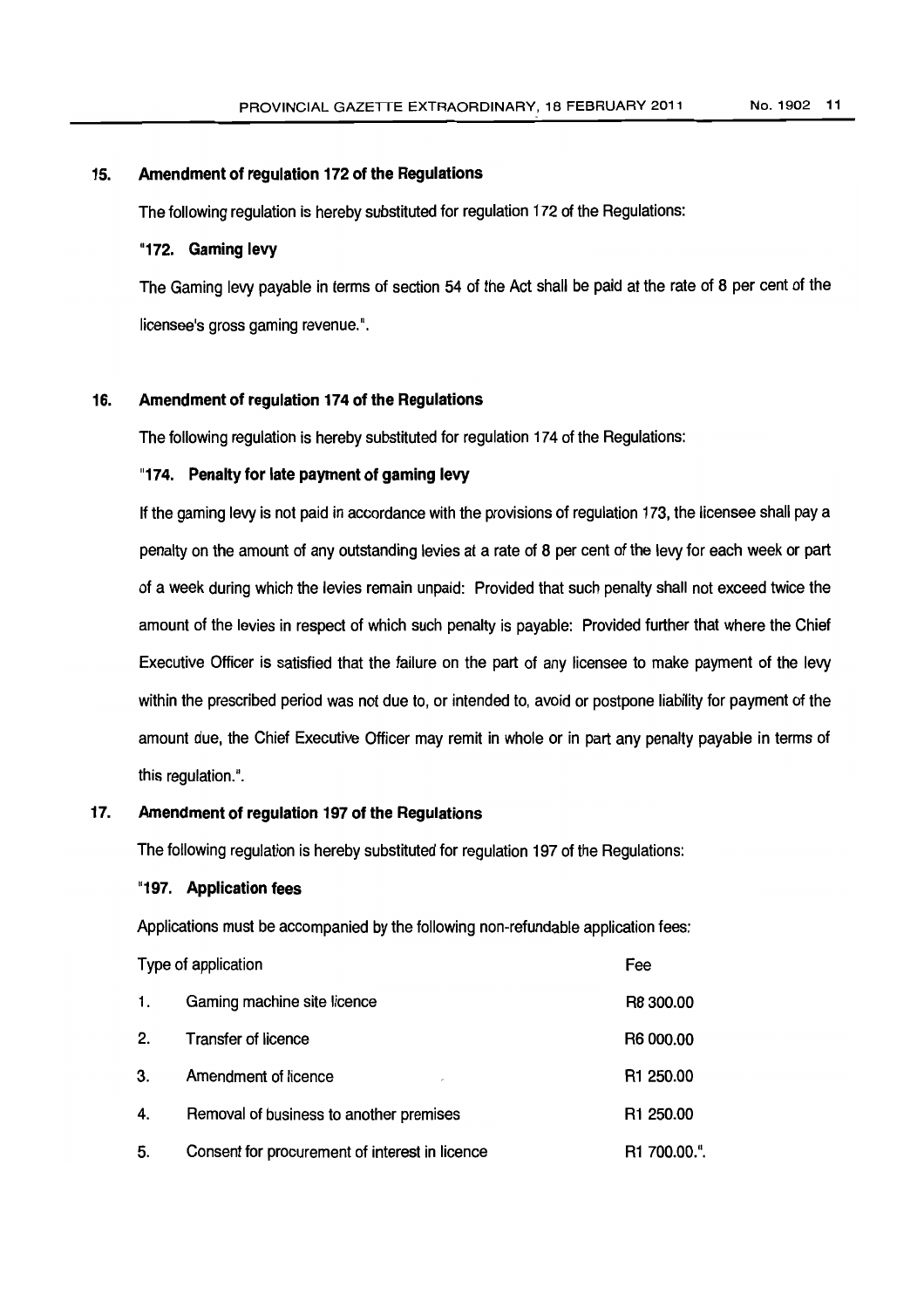## 18. Amendment of regulation 198of the Regulations

Regulation 198 of the Regulations is hereby amended by the substitution for subregulation 198.1 of the following subregulation:

"198.1 Every holder of a gaming machine sitelicence shall paya licence fee of R3 750.00 plus R500.00 per registered gaming machine for every year or part of a year ending on 31 March.".

# 19. Amendment of regulation 199

The following regulation is hereby substituted for regulation 199 of the Regulations:

#### "199. Gaming levies

The gaming levy payable in terms of section 54 of the Act shall be paid at the rate of 8 per cent of the licensee's gross gaming revenue.".

# 20. Amendment of regulation 201

The following regulation is hereby substituted for regulation 201 of the Regulations:

#### "201. Penalty for late payment of gaming levy

If the gaming levy is not paid in accordance with the provisions of regulation 200, the licensee shall pay a penalty onthe amount of anyoutstanding levies at the rate of 8 percent of thelevyfor each week or part of a week during which the levy remains unpaid: Provided that such penalty shall not exceed twice the amount of the levies in respect of which such penalty is payable: Provided further that where the Chief Executive Officer is satisfied that the failure on the part of any licensee to make payment of the levy within the prescribed period was not due to, or intended to, avoid or postpone liability for payment of the amount due, the Chief Executive Officer mayremit in whole or in part any penalty payable in terms of this regulation.",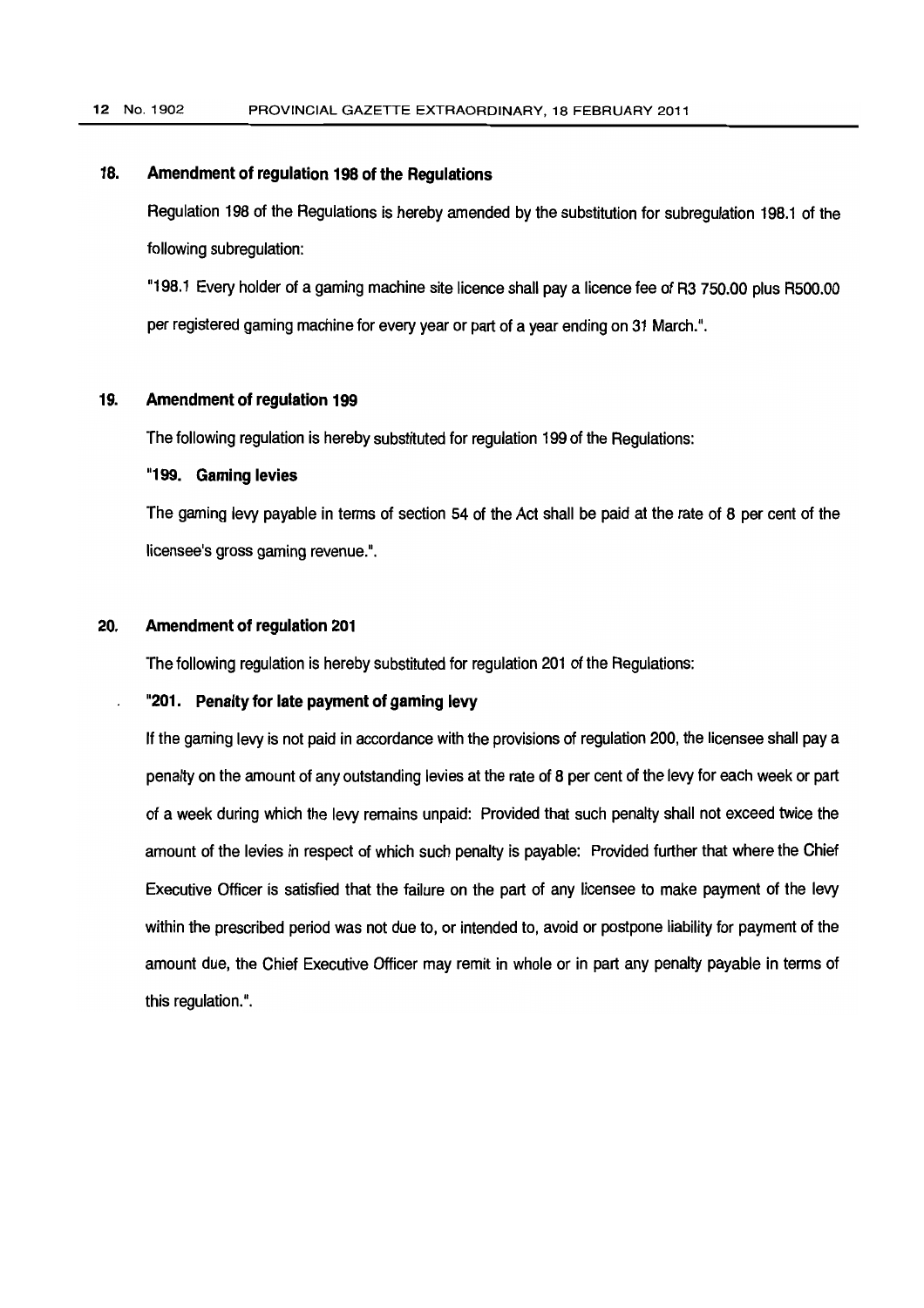# KENNISGEWING 38 VAN 2011 DEPARTEMENT VAN EKONOMIESE ONTWIKKELlNG, OMGEWING EN TOERISME

# liMPOPO DOBBEl EN CASINO REGULASIES, 2011

Ingevolge artikel 88 van die Limpopo Provinsie Dobbelwet, 1996 (Wet No.4 van 1996) beoog die LUR om die Limpopo Provinsie Casino en Dobbel Regulasies wat gepubliseer was in die Staatskoerant 292 Kennisgewing Nr.28 van 26 September 1997 te wysig. Die wysiging word hierby geadverteer vir kommentaar.

Enige persoon of organisasie wat graag kommentaar wi! lewer op gemelde dokument moet skriftelik so doen voor of op 18 Maart 2011 by:

# Die Hoof

Departement van Ekonomiese Ontwikkeling,

Omgewing en Toerisme Privaat Sak X9484

POlOKWANE 0700

VIR AANDAG: Mnr Simon Mbedzi Tel: (015) 291 2747/0836275974 mbedziks@ledget.gov.za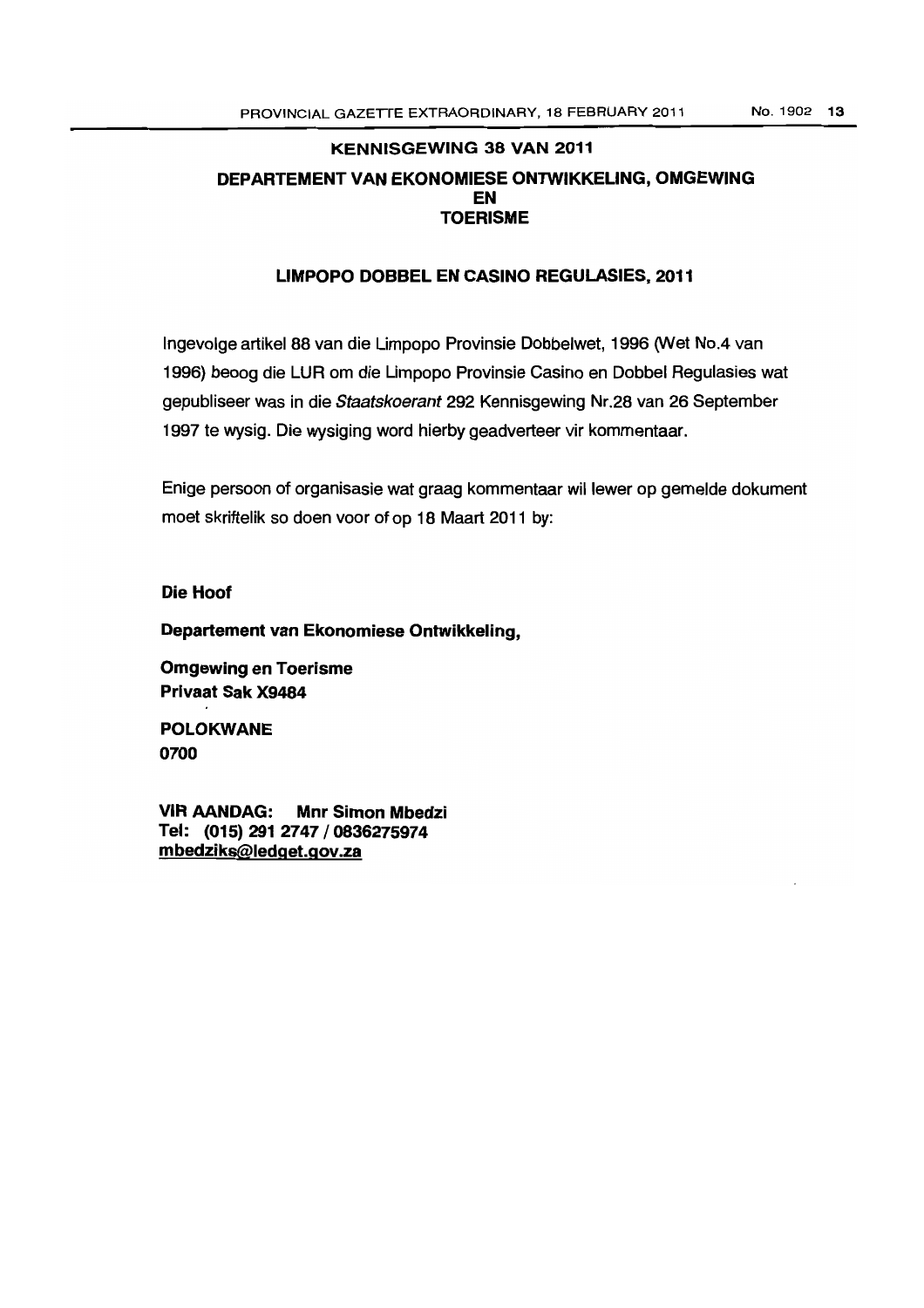## LIMPOPO PROVINSIALE ADMINISTRASIE

# DEPARTEMENT VAN EKONOMIESE ONTWIKKELlNG, OMGEWING

#### EN TOERISME

# LIMPOPO PROVINSIE DOBBELARY WET, 1996

# (WET No.4 VAN 1996)

# LIMPOPO KASINO AND DOBBEL REGULASIES, 2011

Die lid van die Uitvoerende Raad het, in terme van artikel 88 van die Limpopo-provinsie Dobbelary Wet, 1996 (Wet 4 van 1996), verander die Noordelike Provinsie Kasino en Dobbel Regulasies wat in die Staatskoerant gepubliseer 292 Kennis NO.28 van 26 September 1997, soos uiteengesit in die Bylae uitgevaardig.

# **SKEDULE**

#### 1. Definisies en interpretasie

In hierdie Regulasies "die Regulasies" die regulasies gepubliseer by Goewermentskennisgewing NO.28 van 26 September 1997, soos gewysig deur Goewermentskennisgewing No.167 van 30 September 2002.

#### 2. Ontsluit van regulasie 11 van die Regulasies

Regulasie 11 word hierby geskrap.

# 3. Ontsluit van regulasie 13 van die Regulasies

Regulasie 13 word hierby geskrap.

# 4. Wysiging van regulasie 72 van die Regulasies

Die volgende regulasie word hierby deur regulasie 72 van die Regulasies:

# "72. Voorstel en aansoekfooie

Voorstelle en aansoeke moet deur die volgende vergesel word:

Fooi

# 1. Aansoek om 'n kasino-lisensie R450 000.00

2. Aansoek om die oordrag of verwydering van Iisensie R450 000.00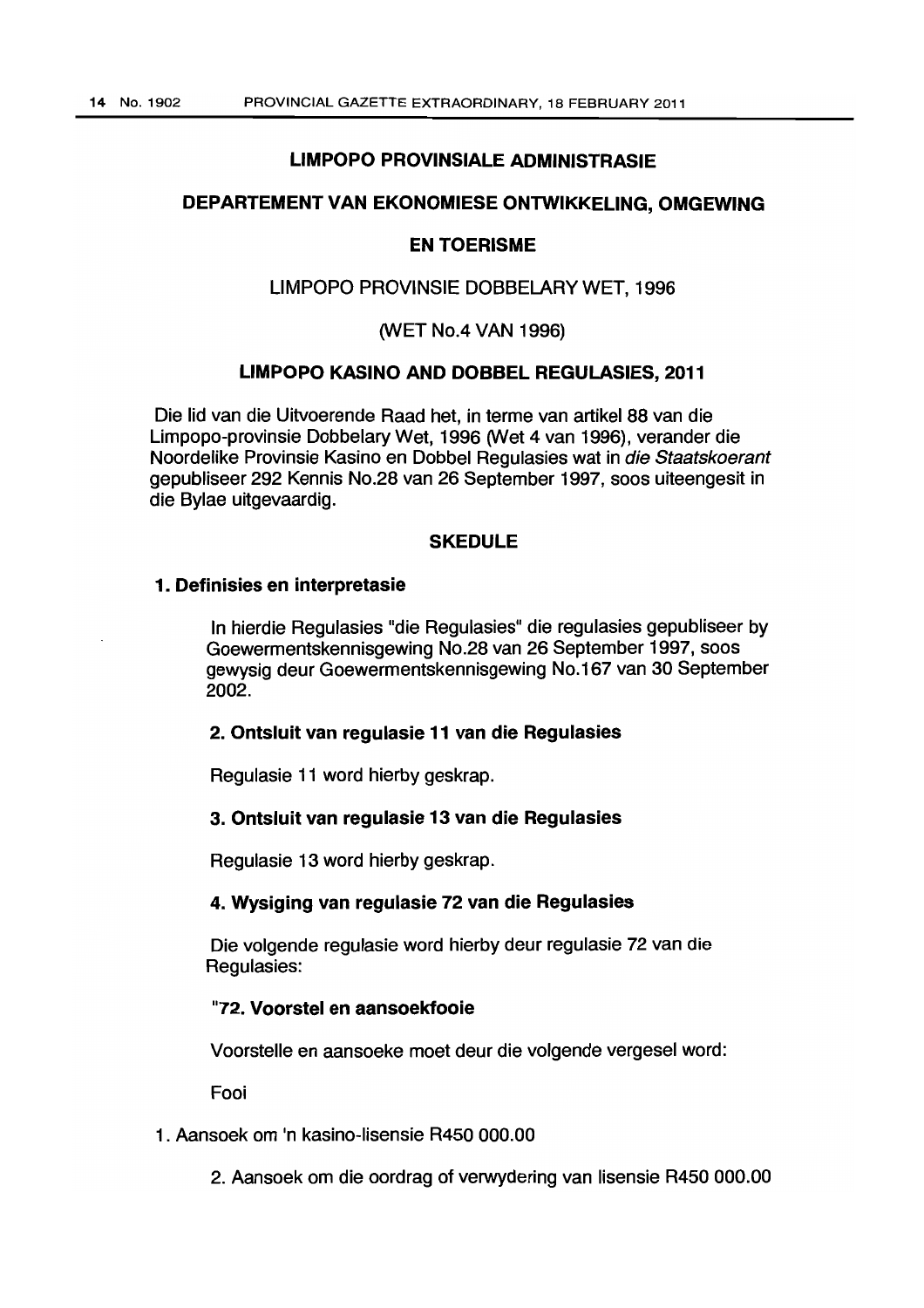- 3. Sertifikaat van geskiktheid R 8 300,00
- 4. Wysiging van Iisensie R 8 300,00
- 5. Kern werknemer registrasie R 2 000,00
- 6. Kasino werknemer registrasie R 420,00
- 7. Kwark verteenwoordiger registrasie R 1 000,00

8. Toestemming vir die verkryging van belang in Iisensie moet volgens die table hieronder betaal word:

| persentasie wat verkry word | persentasie betaalbaar | bedrag      |
|-----------------------------|------------------------|-------------|
| 100%                        | 100% van R450 000      | R450 000.00 |
| 80-90%                      | 85% van R450 000       | R382 500,00 |
| 60-79%                      | 60% van R450 000       | R270 000.00 |
| 30-59%                      | 30% van R450 000       | R135 000.00 |
| $0 - 29%$                   | 20% van R450 000       | R 90 000,00 |

"

#### **5. Wysiging van regulasie 74 van die Regulasies**

Verordening 74 word hierby gewysig deur die  $-$ 

(a) subregulasie 74,1 van die volgende subregu/asie te vervang:

'74,1 Elke houer van 'n Kasino-lisensie moet betaal' n Iisensie fooi van R83 000.00 plus -

(a), R1 500,00 per geregistreerde masjlen, en

(b), R3 100,00 per lisensie kasino tafel, vir elke jaar of gedeelte van 'n jaar wat eindig op 31 Maart. "; en

(b) subregulasie 74,3 van die volgende subregulasie te vervang:

"74,3 Indien die lisensie fooi betaalbaar in terme van subregulasie (1) is nie in ooreenstemming betaal met subregulasie (2), moet die lisensiehouer 'n boete betaal op die bedrag van enige uitstaande Iisensiegelde, teen die koers van 8 persent van die lisensie fooi vir elke week of gedeelte van 'n week waarin die lisensiegelde onbetaald bly: Met dien verstande dat sodanige boete sal oorskry nie twee maal die bedrag van die lisensie gelde ten opsigte waarvan sodanige boete betaalbaar is: Met dien verstande verder dat waar die hoof uitvoerende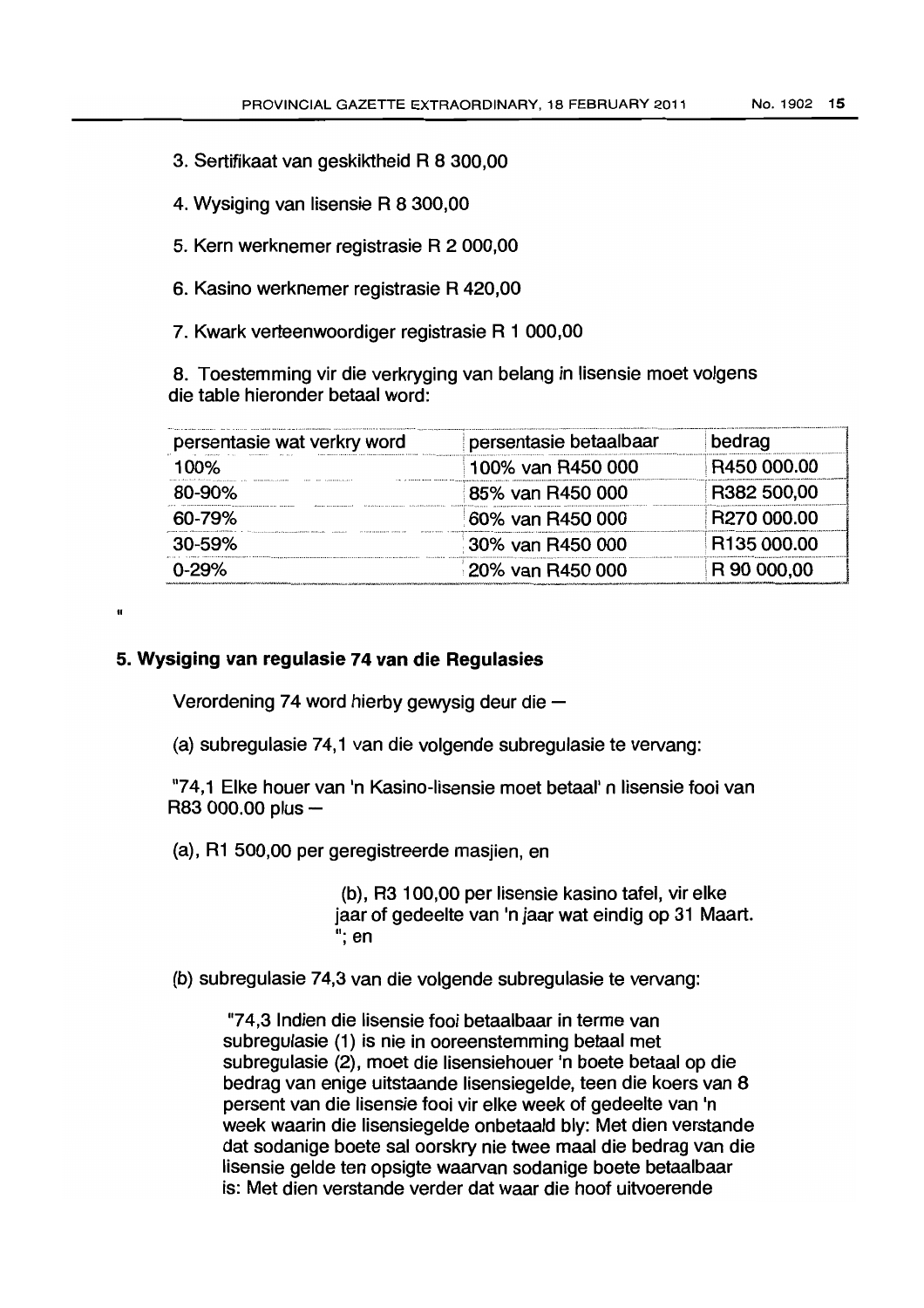beampte tevrede is dat die versuim van die kant van enige lisensiehouer om die betaling van die hefting of vergoeding binne die voorgeskrewe tydperk was nie as gevolg van, of bedoel is om te vermy of aanspreeklikheid vir die betaling van die bedrag wat uitgestel weens is, kan die Hoof Uitvoerende Beampte opdrag in sy geheel of deel enige boete betaalbaar is in terme van hierdie regulasie. ".

# 6. **Wysiging van regulasie 75 van die Regulasies**

Verordening 75 word hierby gewysig deur die  $-$ 

(a) subregulasie 75,1 van die volgende subregulasie te vervang:

"Die spel 75,1 hefting wat betaalbaar is in terme van artikel 54 van die Wet moet betaal word teen die koers van 8 persent van die bruto Iisensiehouer dobbelinkomste."; En

(b) subregulasie 75,3 van die volgende subregulasie te vervang:

"Vir elke dobbel masjien, speel die bruto inkomste gelyk aan die totale bedrag in die gemeterde) minder totaal uit (gemeet bedrag) minder die hand betaal, indien die Iisensiehouer behou gedetaileerde dokumentasie ter ondersteuning van die aftrekking, (die werklike koste aan die Iisensiehouer, sy agent of werknemer, of persoon beheer, beheer van, of onder gemeenskaplike beheer met die lisensiehouer, van enige persoonlike besittings, ander as die koste van die reis, kos, verblyf, dienste, en voedsel en drank) bedoel of versprei om 'n patroon soos die wins. ".

#### 7. **Wysiging van regulasie 77 van die Regulasies**

Die volgende regulasie word hierby deur regulasie 77 van die Regulasies:

# "77. **Boete vir laat betaling van dobbel heffings**

As die spel hefting wat betaalbaar is in terme van artikel 54 van die Wet is nie in ooreenstemming is betaal met die bepalings van regulasie 76, sal die lisensiehouer betaal 'n boete op die bedrag van enige uitstaande heftings teen die koers van 8 persent van die heffings vir elke week of gedeelte van 'n week waarin die heftings wat onbetaald bly: Met dien verstande dat sodanige boete sal oorskry nie twee maal die bedrag van die heftings ten opsigte waarvan sodanige boete betaalbaar is: Met dien verstande verder dat waar die hoof uitvoerende beampte tevrede is dat die versuim op die deel van enige Iisensiehouer om die betaling van die he'ffing of vergoeding binne die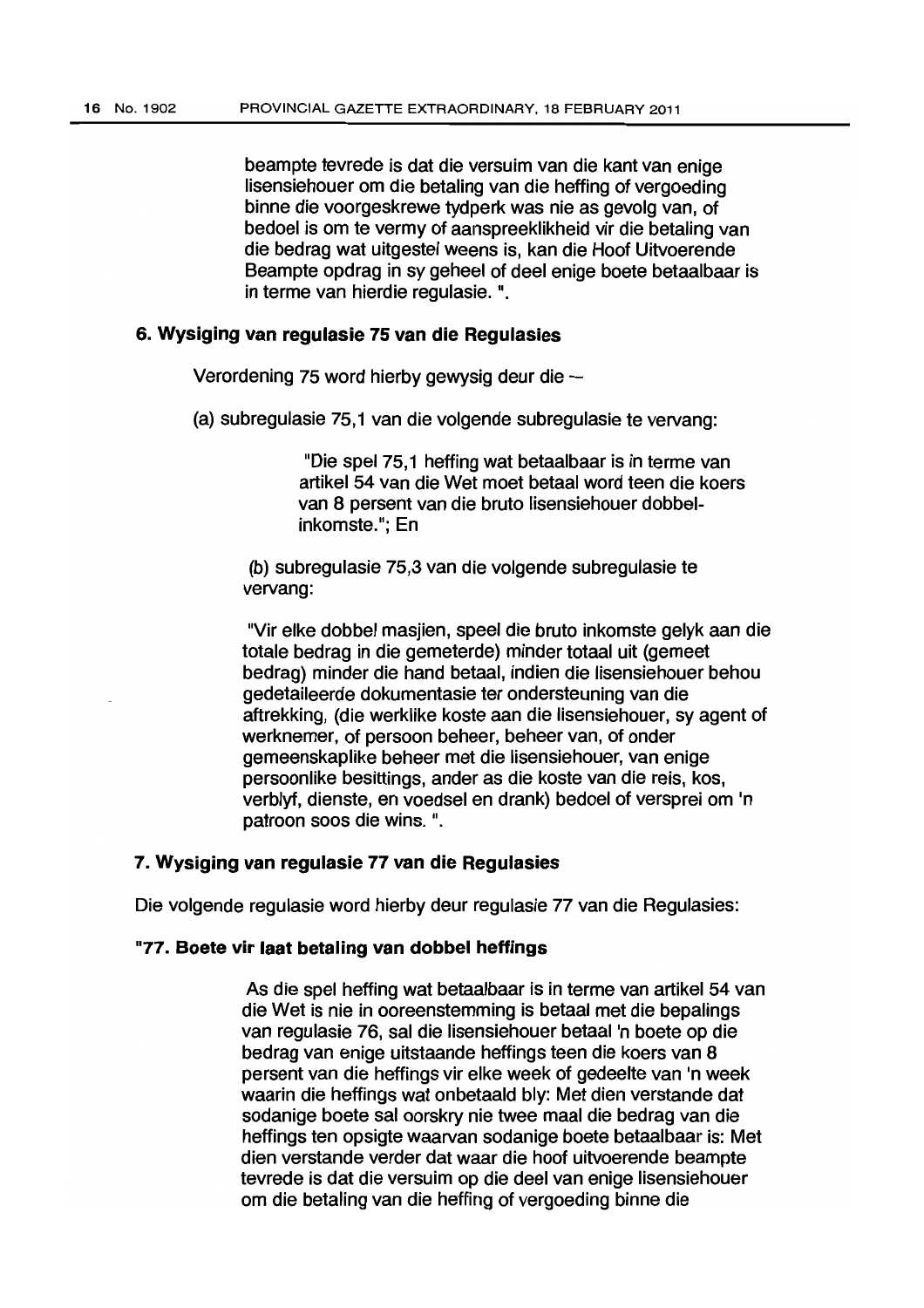voorgeskrewe tydperk te maak was nie as gevolg van, of bedoel is om te vermy of aanspreeklikheid vir die betaling van die bedrag wat uitgestel weens is, kan die Hoof Uitvoerende Beampte opdrag in die geheel of gedeeltelik, enige boete betaalbaar in terme van hierdie regulasie.".

# **8. Wysiging van regulasie 130 van die Regulasies**

Die volqende regulasie word hierby deur regulasie 130 van die Regulasies:

# "130. **Aimsoekgelde**

 $\cdot$ <sup>n</sup>.

Aansoeke moet deur die volgende nie-terugbetaalbare gelde aansoek vergesel word:

Tipe applikasie Fooi

- 1. Bingo lisensie / oordrag van die Iisensie R76 800,00
- 2. Wysiging van Iisensie R 4 000,00
- 3. Kern werknemer registrasie R 1 700,00
- 4. Bingo werknemer registrasie R 420,00
- 5. Toestemming vir verkryging van belang in lisensie moet volgens die tabel hieronder betaal word:

| persentasie wat verkry word | persentasie betaalbaar | bedrag            |
|-----------------------------|------------------------|-------------------|
| 100%                        | 100% van R76 800       | R76 800,00        |
| 80-90%                      | 85% van R76 800        | R65 280,00        |
| $60 - 79%$                  | 60% van R76 800        | <b>R46 080,00</b> |
| $30 - 59%$                  | 30% van R76 800        | FR23 040,00       |
| $0 - 29%$                   | 20% van R76 800        | R15 360,00        |

# 9. **Wysiging van regulasie 132 van die Regulasies**

Hegulasie 132 van die Regulasies word hierby gewysig deur die -

(a) subregulasie 132,1 van die volgende subregulasie te vervang:

"132,1 Elke houer van 'n bingo lisensie moet betaal' n lisensie fooi van R 125.00 per gelisensieerde sitplek vir elke jaar of gedeelte van 'n jaar geëindig 31 Maart."; En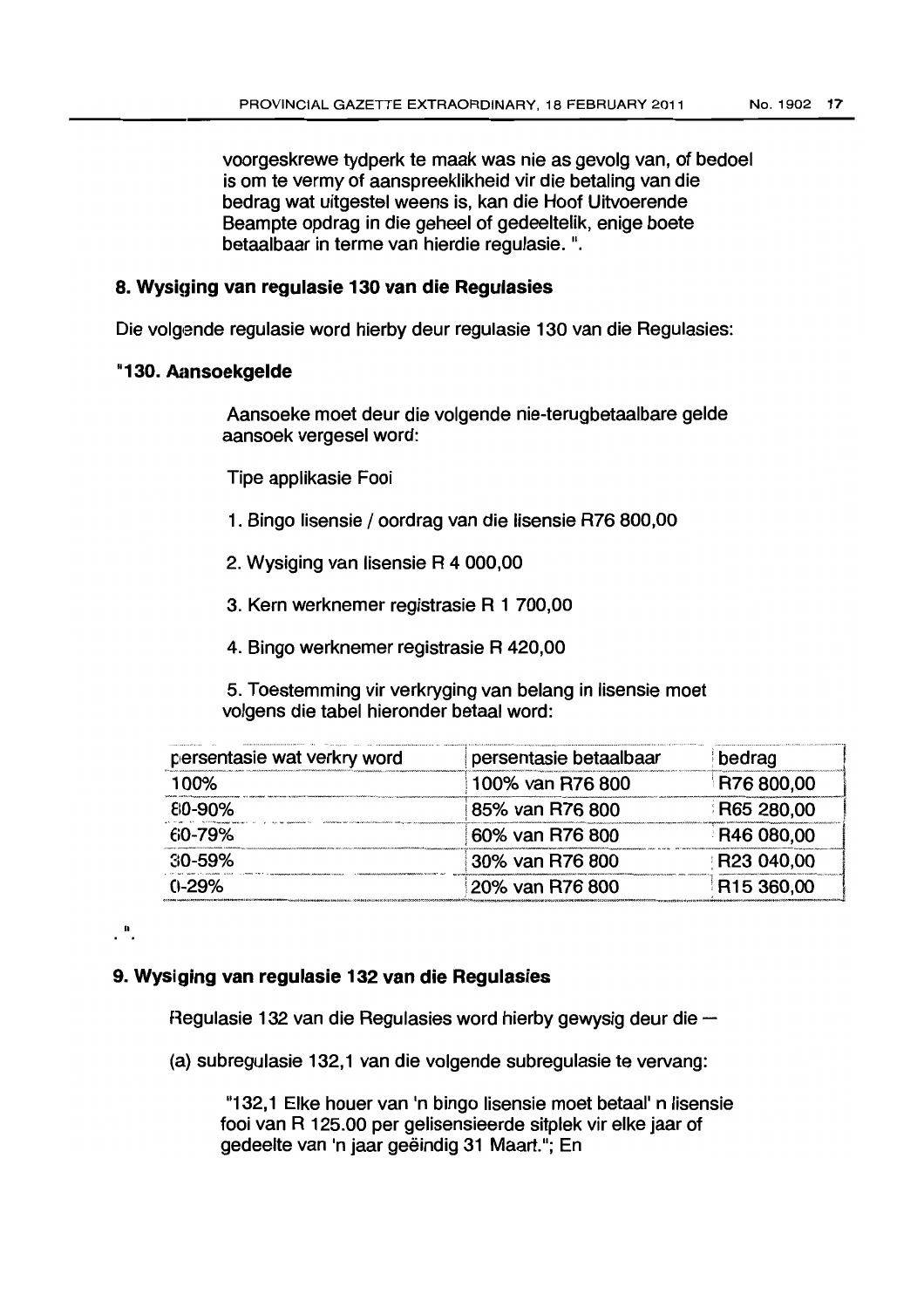(b) subregulasie 132,3 van die volgende subregulasie te vervang:

"As die lisensie fooi betaalbaar in terme van subregulasie (1) is nie in ooreenstemming betaal met subregulasie (2), moet die lisensiehouer betaal'n boete op die bedrag van enige uitstaande Iisensiegelde teen' n koers van 8 persent van die Iisensie fooi vir elke week of gedeelte van 'n week wat die Iisensiegelde onbetaald bly: Met dien verstande dat sodanige boete sal oorskry nie twee maal die bedrag van die heftings ten opsigte waarvan sodanige boete betaalbaar is: Met dien verstande verder dat waar die hoof uitvoerende beampte tevrede is dat die versuim op die deel van enige lisensiehouer om die betaling van die hefting of vergoeding binne die voorgeskrewe tydperk te maak was nie as gevolg van, of bedoel is om te vermy of aanspreeklikheid vir die betaling van die bedrag wat uitgestel weens is, kan die Hoof Uitvoerende Beampte opdrag in die geheel of gedeeltelik, enige straf betaalbaar is in terme van hierdie regulasie. ".

# 10. Wysiging van regulasie 133 van die Regulasies

Regulasie 133 word hierby gewysig deur die vervanging van subregulasie 133,1 van die volgende subregulasie te vervang:

"Die spel hefting wat betaalbaar is in terme van artikel 54 van die Wet, word teen die koers van 8 persent van die Iisensiehouer se bingo inkomste betaal word.".

# 11. Wysiging van regulasie 135 van die Regulasies

Die volgende regulasie word hierby deur regulasie 135 van die Regulasies:

#### "135 Boete vir laat betaling van dobbel heffing

As die spel hefting wat betaalbaar is in terme van artikel 54 van die Wet is nie in ooreenstemming is betaal met die bepalings van regulasie 134, mag die lisensiehouer betaal'n boete op die bedrag van enige uitstaande heftings teen' n koers van 8 persent van die hefting vir elke week of gedeelte van 'n week waarin die hefting onbetaald bly: Met dien verstande dat sodanige boete sal oorskry nie twee maal die bedrag van die heftings ten opsigte waarvan sodanige boete betaalbaar is: Met dien verstande verder dat waar die hoof uitvoerende beampte tevrede is dat die versuim op die deel van enige Iisensiehouer om die betaling van die hefting of vergoeding binne die voorgeskrewe tydperk te maak was nie as gevolg van, of bedoel is om te vermy of aanspreeklikheid vir die betaling van die bedrag wat uitgestel weens is, kan die Hoof Uitvoerende Beampte opdrag in die geheel of gedeeltelik, enige boete betaalbaar in terme van hierdie regulasie. ".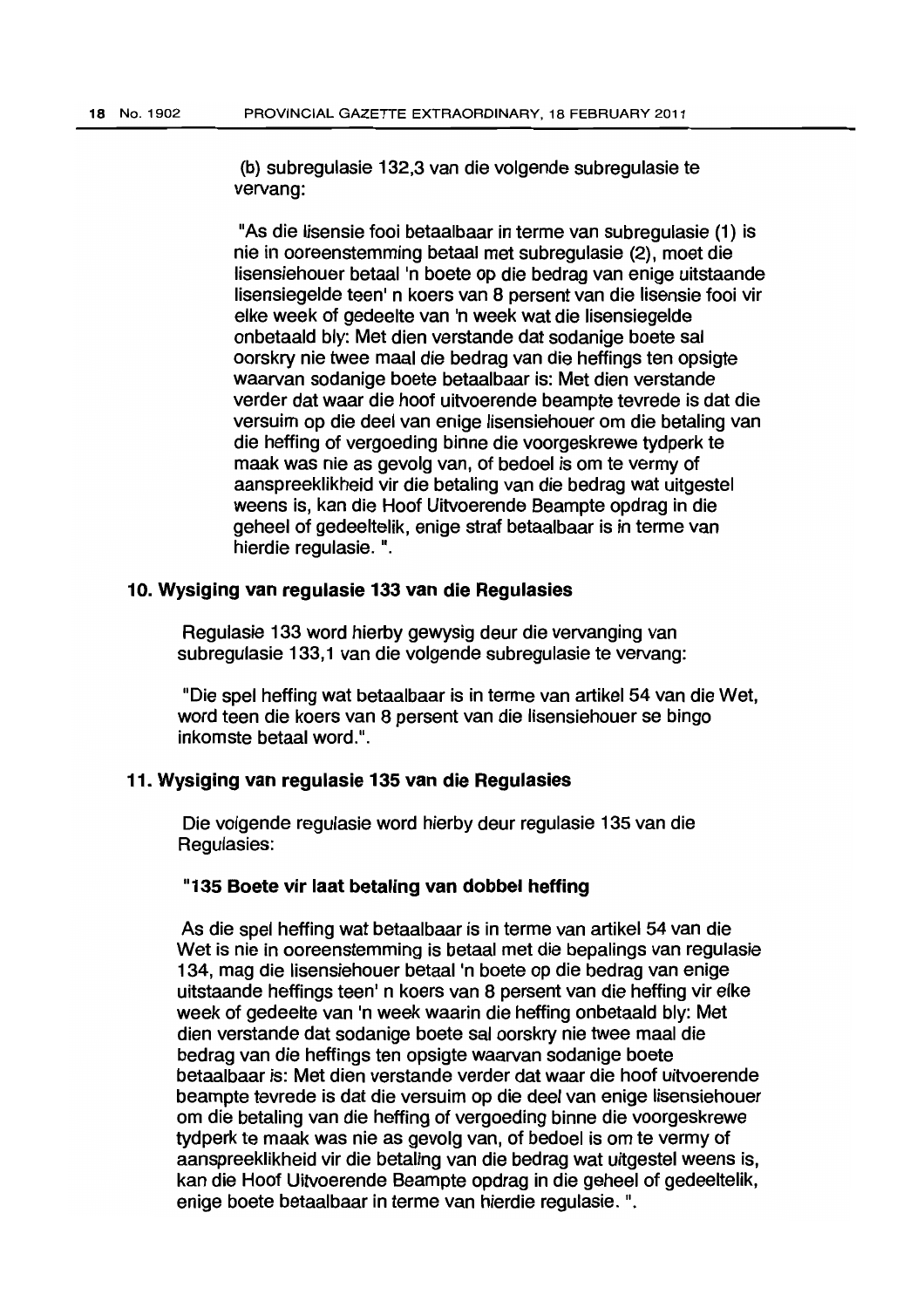# 12. **Wysiging van regulasie 166 van die Regulasies**

Die volgende regulasie word hierby deur regulasie 166 van die Regulasies:

# "16i6. **Speelautomaten geregistreer word**

(1) In Lisensiehouer sal hou of nie hou enige dobbel masjien of toerusting wat nie het nie, op die toepassing en op die wyse en vorm bepaal deur die Raad, apart is goedgekeur en geregistreer is deur die direksie.

(2) Goedkeuring deur die Raad verleen in terme van subregulasie (1), geldig is vir 'n tydperk van 7 jaar vanaf die datum van goedkeuring deur die Raad: Met dien verstande dat goedkeuring wat verleen is deur die direksie voor 1 Januarie 2010, is geldig vir 'n tydperk van 7 jaar vanaf 1 Januarie 2010.

(3) Die Raad kan die tydperk van 7 jaar in terme van subregulasie (2), wanneer die direksie is van mening dat so 'n uitbreiding dienstig is in die omstandighede.

(4) In Lisensiehouer kan te enige tyd voor die verstryking van die 7 jaar tydperk, soos bedoel in subregulasie (2), in die wyse en vorm bepaal deur die Raad, aansoek doen vir die deregistrasie van' n masjien of toerusting.

# 13. **Wysiging van regulasie 169 van die Regulasies**

Die volgende regulasie word hierby deur regulasie 169 van die Regulasies:

# "1159. **Aansoekgelde**

Aansoeke moet deur die volgende nie-terugbetaalbare gelde aansoek vergesel word:

Tipe applikasie Fooi

- 1. Dobbel masjien operateur lisensie R75 300,00
- 2. Oordrag van lisensie R75 300,00
- 3. Wysiging van lisensie R 4 200,00
- 4. Kern werknemer registrasie R 2 000,00
- 5. Dobbel werknemer registrasie R 420,00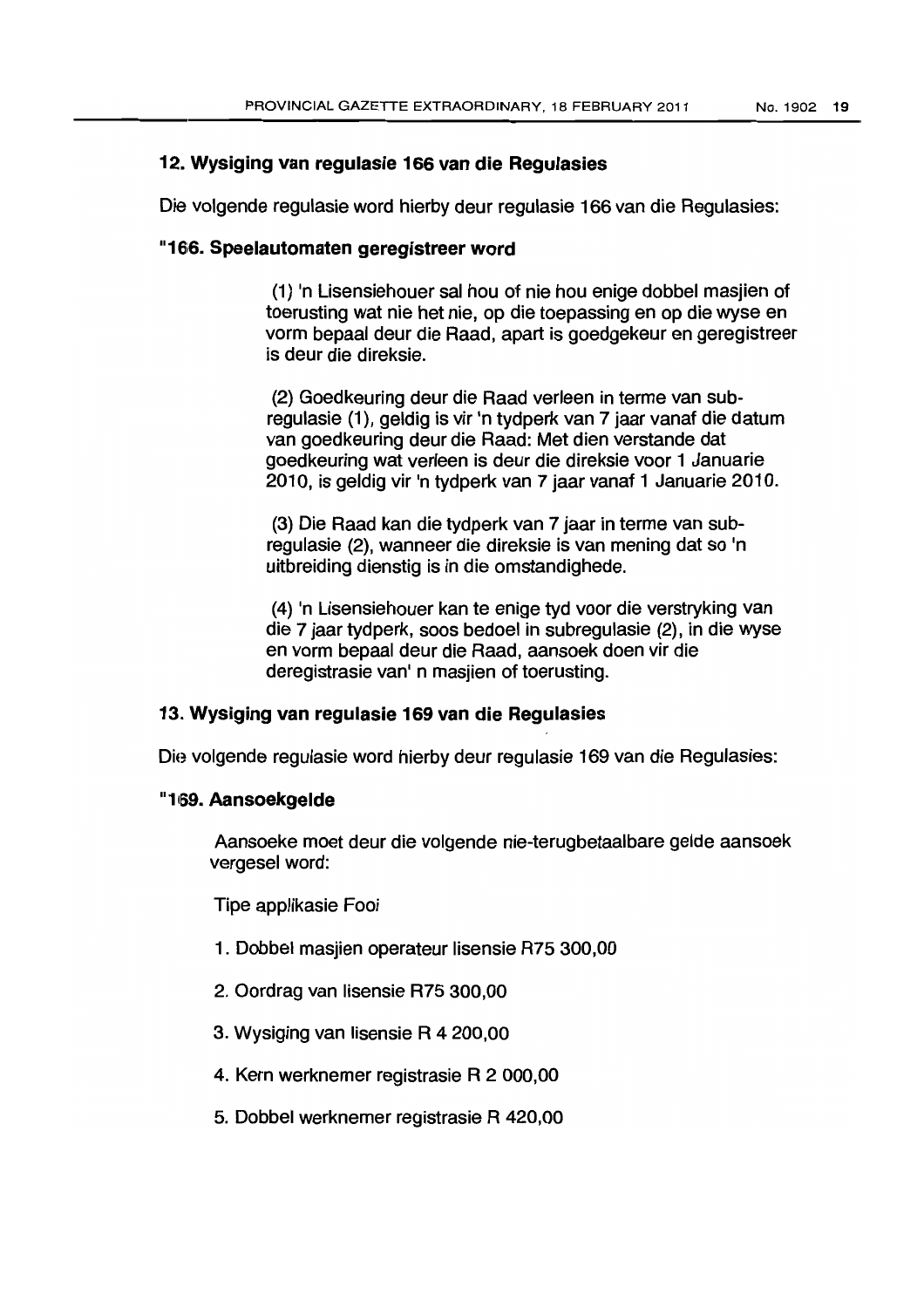6. Toestemming vir verkryging van belang in Iisensie moet volgens die tabel hieronder betaal word:

| persentasie wat verkry word | persentasie betaalbaar | bedrag                 |
|-----------------------------|------------------------|------------------------|
| 100%                        | 100% van R75 300       | R75 300,00             |
| 80-90%                      | 85% van R75 300        | R64 005,00             |
| 60-79%                      | 60% van R75 300        | R45 180,00             |
| 30-59%                      | 30% van R75 300        | R22 590,00             |
| $0 - 29%$                   | 20% van R75 300        | R <sub>15</sub> 060,00 |

# 14. Wysiging van regulasie 171 van die Regulasies

Regulasie 171 van die Regulasies word hierby gewysig deur die  $-$ 

(a) subregulasie 171,1 van die volgende subregulasie te vervang:

"171. Elke houer van 'n masjien operateur lisensie moet betaal' n Iisensie fooi van R46 000.00 plus R500.00 per masjien toegelaat in terme van die lisensie vir elke jaar of gedeelte van In jaar wat eindig op 31 Maart.";

(b) subregulasie 171,3 van die volgende subregulasie te vervang:

"171,3 Indien die lisensie fooi betaalbaar in terme van subregulasie (1) is nie in ooreenstemming betaal met subregulasie (2), moet die lisensiehouer betaal 'n boete op die bedrag van enige uitstaande Iisensiegelde teen' n koers van 8 persent van die Iisensie fooi vir elke week of gedeelte van 'n week waarin die Iisensiegelde onbetaald bly: Met dien verstande dat sodanige boete sal oorskry nie twee maal die bedrag van die heffings ten opsigte waarvan sodanige boete betaalbaar is: Met dien verstande verder dat waar die hoof uitvoerende beampte tevrede is dat die mislukking aan die kant van enige Iisensiehouer om die betaling van die heffing of vergoeding binne die voorgeskrewe tydperk was nie as gevolg van, of bedoel is om te vermy of aanspreeklikheid vir die betaling van die bedrag wat uitgestel weens is, kan die Hoof Uitvoerende Beampte opdrag in sy geheel of gedeeltelik enige boete betaalbaar is in terme van hierdie regulasie. '',

# 15. Wysiging van regulasie 172 van die Regulasies

Die volgende regulasie word hierby deur regulasie 172 van die Regulasies:

# "172. Dobbel heffing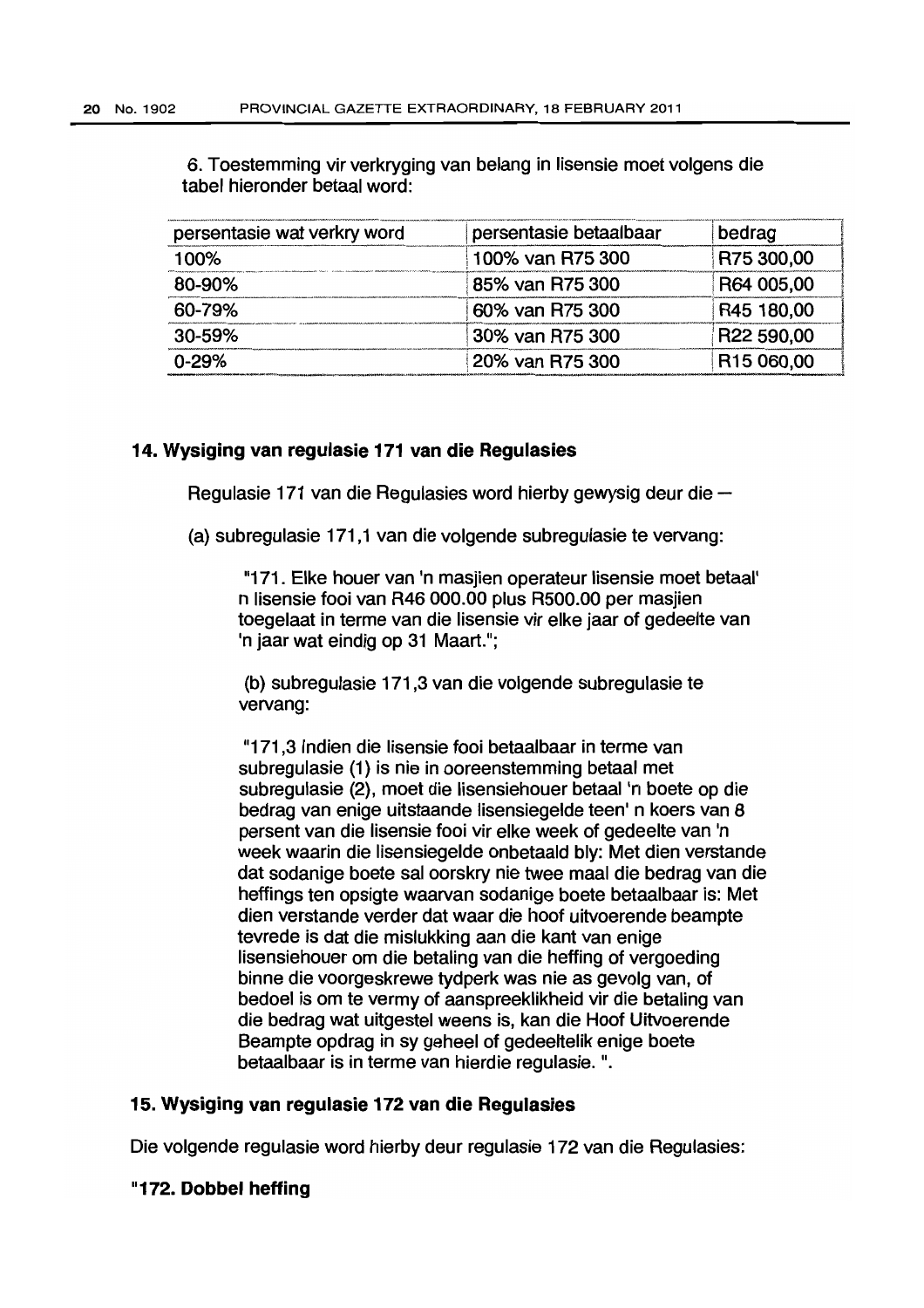Dobbel die hefting wat betaalbaar is in terme van artikel 54 van die Wet moet betaal word teen die koers van 8 persent van die lisensiehouer se bruto inkomste speel. ".

# 16. 'Vysiging van regulasie 174 van die Regulasies

Die volgende regulasie word hierby deur regulasie 174 van die Regulasies:

# 11174. Boete vir laat betaling van dobbel hefting

As die spel hefting is nie in ooreenstemming is betaal met die bepalings van regulasie 173, mag die Iisensiehouer betaal'n boete op die bedrag van enige uitstaande hetfings teen' n koers van 8 persent van die heffing vir elke week of gedeelte van 'n week waarin die heftings bly onbetaalde: Op voorwaarde dat sodanige boete sal oorskry nie twee maal die bedrag van die heftings ten opsigte waarvan sodanige boete betaalbaar is: Met dien verstande verder dat waar die hoof uitvoerende beampte tevrede is dat die versuim aan die kant van enige lisensiehouer om die betaling van die hefting binne die voorgeskrewe tydperk was nie as gevolg van, of bedoel is om te vermy of aanspreeklikheid vir die betaling van die bedrag wat uitgestel weens is, kan die Hoof Uitvoerende Beampte opdrag in die geheel of gedeeltelik, enige boete betaalbaar is in terme van hierdie regulasie. ".

# 17. Wysiging van regulasie 197 van die Regulasies

Die volgende regulasie word hierby deur regulasie 197 van die Regulasies:

# "197. Aansoekgelde

Die aansoek moet deur die volgende nie-terugbetaalbare gelde aansoek vergesel word:

Tipe applikasie Fooi

- 1. Dobbel masjien wert Iisensie R8 300,00
- 2. Oordrag van lisensie R6 000.00
- 3. VVysiging van lisensie R1 250,00
- 4. Opheffing van die maatskappy na 'n ander perseel R1 250,00
- 5. Toestemming vir verkryging van belang in lisensie R1 700,00.".

# 18. Wysiging van regulasie 198 van die Regulasies

Regulasie 198 van die Regulasies word hierby gewysig deur die vervanging van subregulasie 198,1 van die volgende subregulasie te vervang: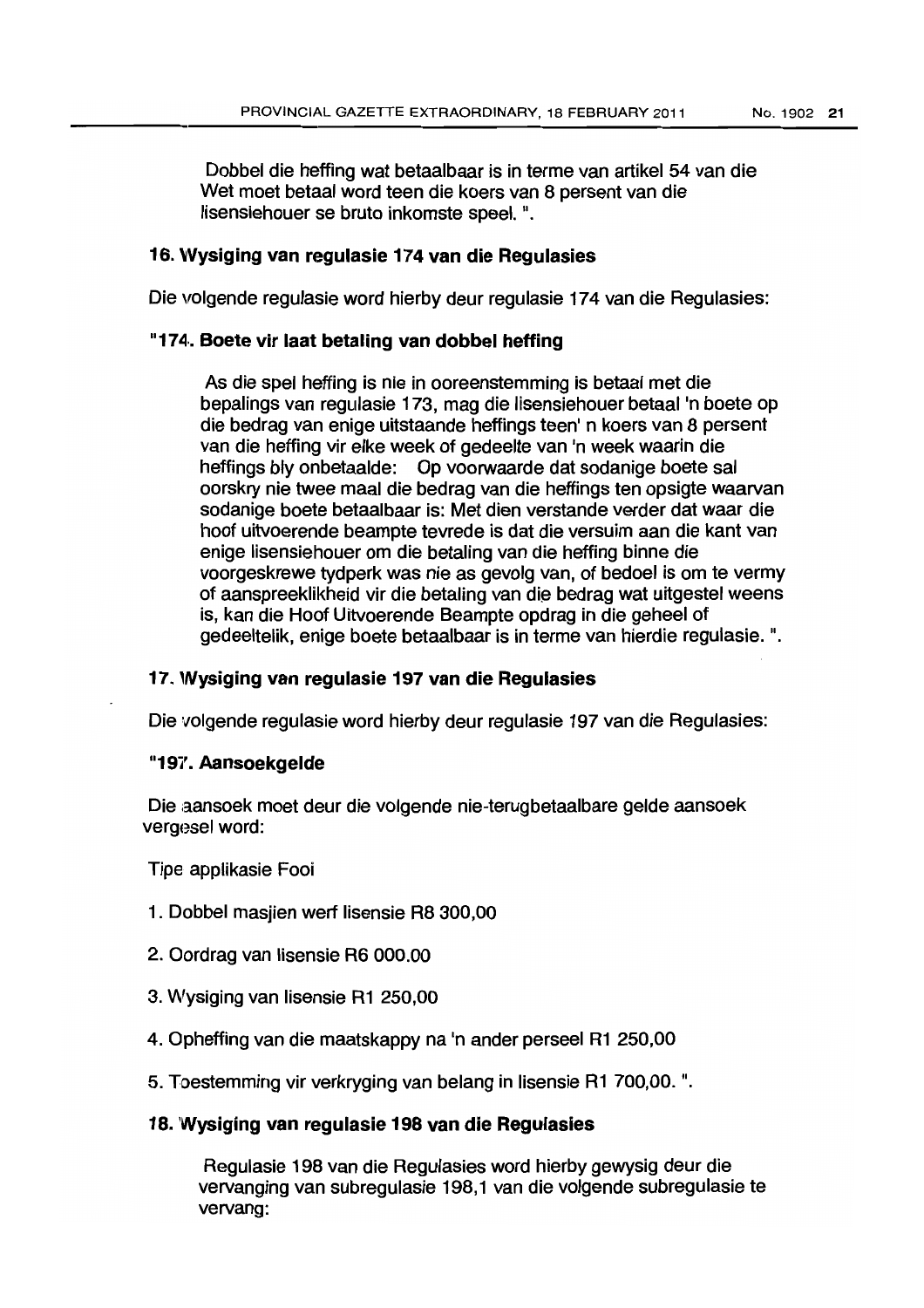"198,1 Elke houer van 'n masjien werf lisensie moet betaal' n lisensie fooi van R3 750,00 plus R500.00 per geregistreerde masjien vir elke jaar of gedeelte van 'n jaar wat eindig op 31 Maart.".

# 19. Wysiging van regulasie 199

Die volgende regulasie word hierby deur regulasie 199 van die Regulasies:

## "199. Dobbel heffings

Die spel heffing wat betaalbaar is in terme van artikel 54 van die Wet moet betaal word teen die koers van 8 persent van die lisensiehouer se bruto inkomste spee!. ".

# 20. Wysiging van regulasie 201

Die volgende regulasie word hierby deur regulasie 201 van die Regulasies:

# "201. Boete vir laat betaling van dobbel heffing

As die spel hefting is nie in ooreenstemming is betaal met die bepalings van regulasie 200, mag die Iisensiehouer betaal 'n boete op die bedrag van enige uitstaande heftings teen die koers van 8 persent van die heffing vir elke week of gedeelte van' n week waarin die hefting onbetaald bly: Met dien verstande dat sodanige boete sal oorskry nie twee maal die bedrag van die heftings ten opsigte waarvan sodanige boete betaalbaar is: Met dien verstande verder dat waar die hoof uitvoerende beampte tevrede is dat die versuim aan die kant van enige Iisensiehouer om die betaling van die hefting binne die voorgeskrewe tydperk was nie as gevolg van, of bedoel is om te vermy of aanspreeklikheid vir die betaling van die bedrag wat uitgestel weens is, kan die Hoof Uitvoerende Beampte opdrag in die geheel of gedeeltelik, enige boete betaalbaar is in terme van hierdie regulasie. ".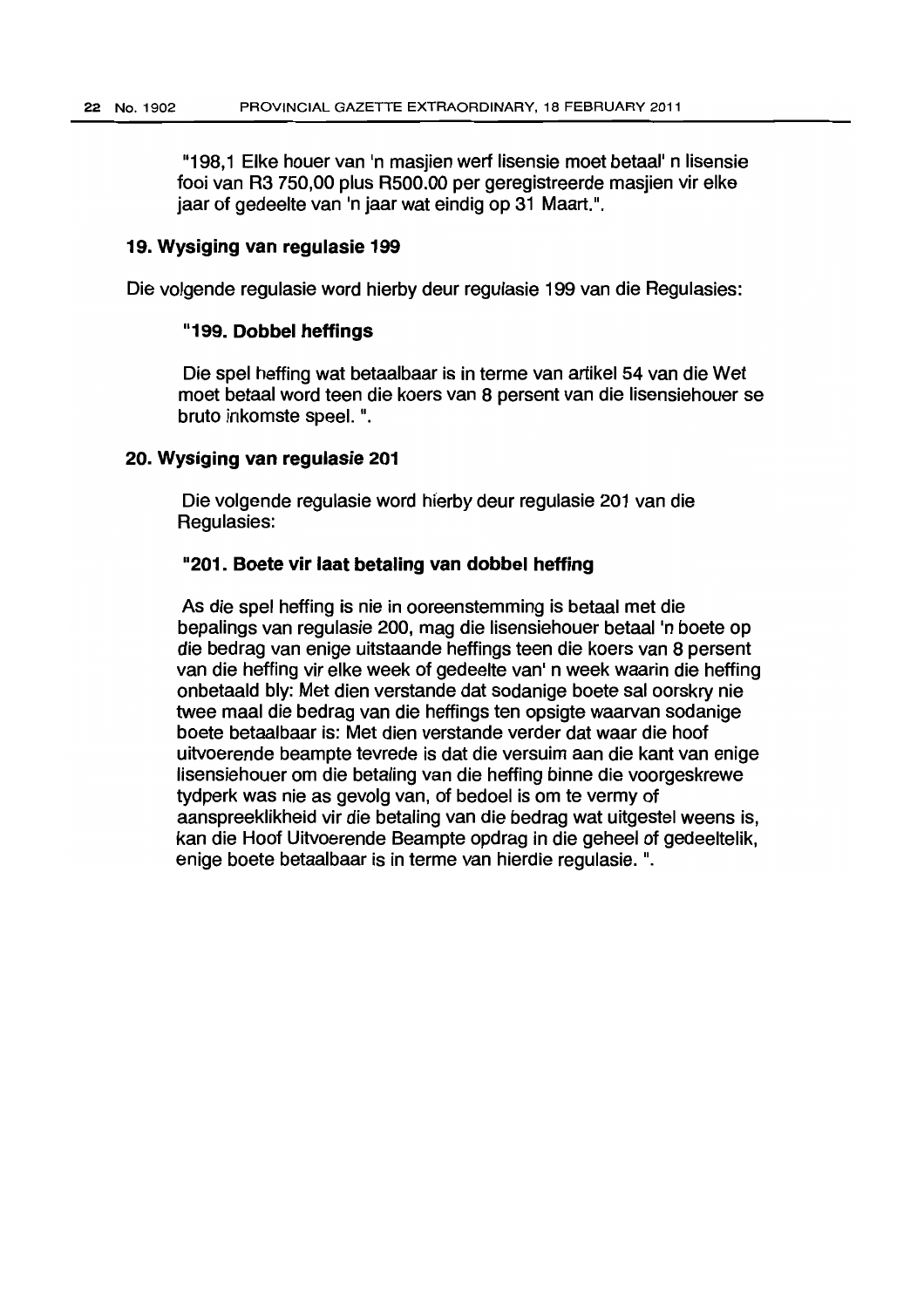# ISAZISO MAZOMBE

# ISAZISO 38 SE-2011

# UMNYANGO WEZOKUTHUTHUKISA ZOMNOTHO, IBHODULUKO NOKUVAKATJHA

# IMITHETJHWANA YELIMPOPO YEZOKUGEMBULA NAMAKHASINO, YE-2011

Ngokuya ngokwesigaba 88 somThetho wesiFunda seLimpopo wezokuGembula we-1996 (umThetho weNomboro 4 we-1996) i-MEC ihlose ukutjhugulula imiThetjhwana yesiFunda seUmpopo yezamaKhasino nokuGembula eyakhutjhwa eGazedini yomBuso yama-292 yesaZiso sama-28 sangomhlaka 26 Khukhulamungu 1997. Itjhugulukweli Iikhangiselwabona kulethwe imibono.

Omunye nomunye umuntu namkha ihlangano efisa ukuveza imibono ngomtlolo otjhiwoko ingenza njalo ngokutlola ngaphambi komhlaka 18 Ntaka 2011, ku:

 $\sim$   $\sim$ 

 $\sim 10^{-11}$  k  $^{-1}$ 

 $\ddotsc$ 

**IHloko** Department of Economic Development, Environment and Tourism Private Bag X9484 POLOKWANE 0700

ITJHEJO L1YAKU-: Nom. Simon Mbedzi Umtato: (015) 291 2747/0836275974 mbedziks@ledget.gov.za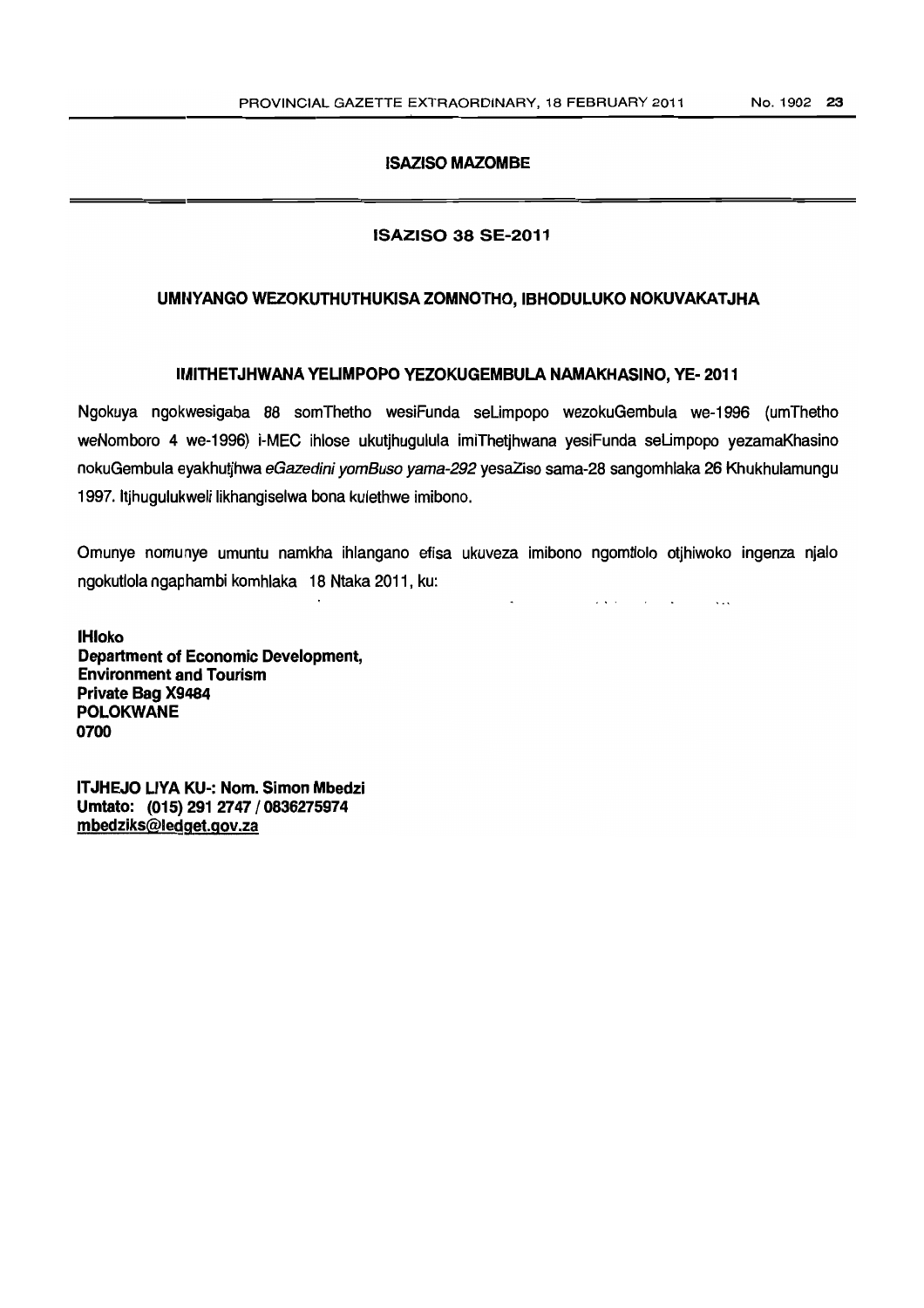# UKUPHATHWA KWESIFUNDA SELIMPOPO UMNYANGO WEZOKUTHUTHUKISA ZOMNOTHO, IBHODULUKO NOKUVAKATJHA

# UMTHETHO WOKUGEMBULA WELIMPOPO, WE-1996 (UMTHETHO WESI-4 WE-1996)

# IMITHETHJWANA YEKHASINO NOKUGEMBULA YELIMPOPO, 2011.

USomkhandlu ngokwesigaba sama- 88 somThetho we-1996 wezokuGembula wesiFunda seLimpopo, (umThetho wesi-4 we-1996), utjhugulule umThejhwana wokuGembula neKhasino wesiFunda seTlhagwini omtlolo ovezwe kuGazede kaRhulumende yama-292 isAziso sama-28 Khukhulamungu 1997 njengokuhleleka kwawo eTjhejulini.

# **ITJHEJULI**

#### 1. IinHlathululo nokuRhunyutjhwa kwazo

KilemiThetjhwana " imiThetjhwana" itjho imithetjhwana ekhutjhwe ngaphasi kwesAziso sakaRhulumende se-167 sama-30 Khukhulamungu 2002.

#### 2. Ukusulwa komthetjhwama we-11 wemi Thetjhwana,

Umthetjhwana we-11 usuliwe.

#### 3. Ukusulwa komthethjwana we-13wemiThetjhwana

Umthetjhwana 13 usuliwe.

#### 4. Ithjhuguluko lomthetjhwana wama wama-72 wemiThetjhwana

Umthetjwana olandelako ujanyiselelwe ngomthetjhwana wama-72 womiThethiwana:

"72. Isiphakamiso nemali yesibawo .

limphakamiso neembawo kumele zikhambisane nalokhu okulandelako: ikokhelo.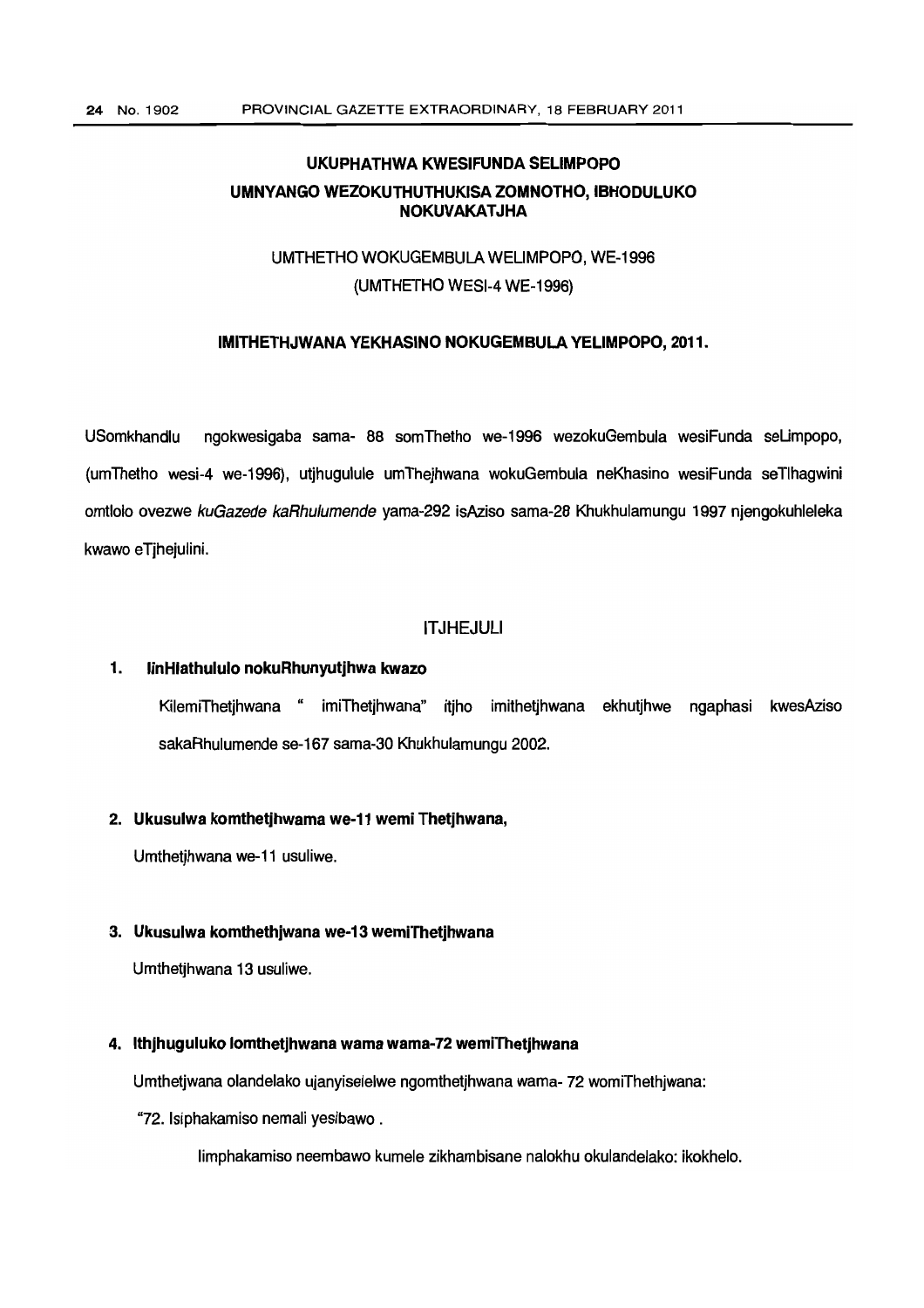PROVINCIAL GAZETTE EXTRAORDINARY, 18 FEBRUARY 2011 No. 1902 25

| 1. Isibawo selayisensi yekhasino                       | R450 000.00           |
|--------------------------------------------------------|-----------------------|
| 2. Isibawo sokudlulisela nofana sokusuwa kwelayisensi- | R450 000.00           |
| 3. Isitifiketi sokufaneleko                            | R8 300.00             |
| 4. Ukutihugulula ilayisensi                            | R8 300                |
| 5. Ukutloliswa kwesisebenzi esigakathekileko           | R <sub>2</sub> 000.00 |
| 6. Ukutloliswa kwesisebenzi sekhasino                  | R420.00               |
| 7. Ukotlolisa umjameli weJankethi                      | R <sub>1</sub> 000.00 |

8. Imvumo yephrokhoromenti yenzuzo elayisensini kumele ibhadalwe ngokwethebula elandelako:

| Iphesentheji   | iphesentheji ebhadelwako | inani       |
|----------------|--------------------------|-------------|
| ephrokhoriweko |                          |             |
| 100%           | Ama-100% wama-R450       | R450 000    |
|                | 000                      |             |
| 80-90%         | Ama-85 % wama-R450       | R382 500.00 |
|                | 000                      |             |
| 60-79%         | Ama-60% wama-R450        | R270 000.00 |
|                | 000                      |             |
| 30-59%         | Ama-30% wama R450        | R 135 000   |
|                | 000                      |             |
| 0,29%          | Ama-20% wama- R 450      | R90 000     |
|                | 000.00                   |             |

# 5. **Itjhuguluko lomthetjhwana wama-74 womThetjhwana**

Umthetjhwana wama- 74 utjhugululwe ngoku-

(a) janyiselwa komthetjhwana wama-74.1 wemithetjhwana emncani elandelako:

"74.1 Omunye nomunye umphathi layisensi wekhasino uzakubhadela imali yelayisensi ezi- R83 000.00 ukudlula lapho- .

(a) Ama-R 1 500.00 womtjhini ngamunye wokudlala otlolisiweko; begodu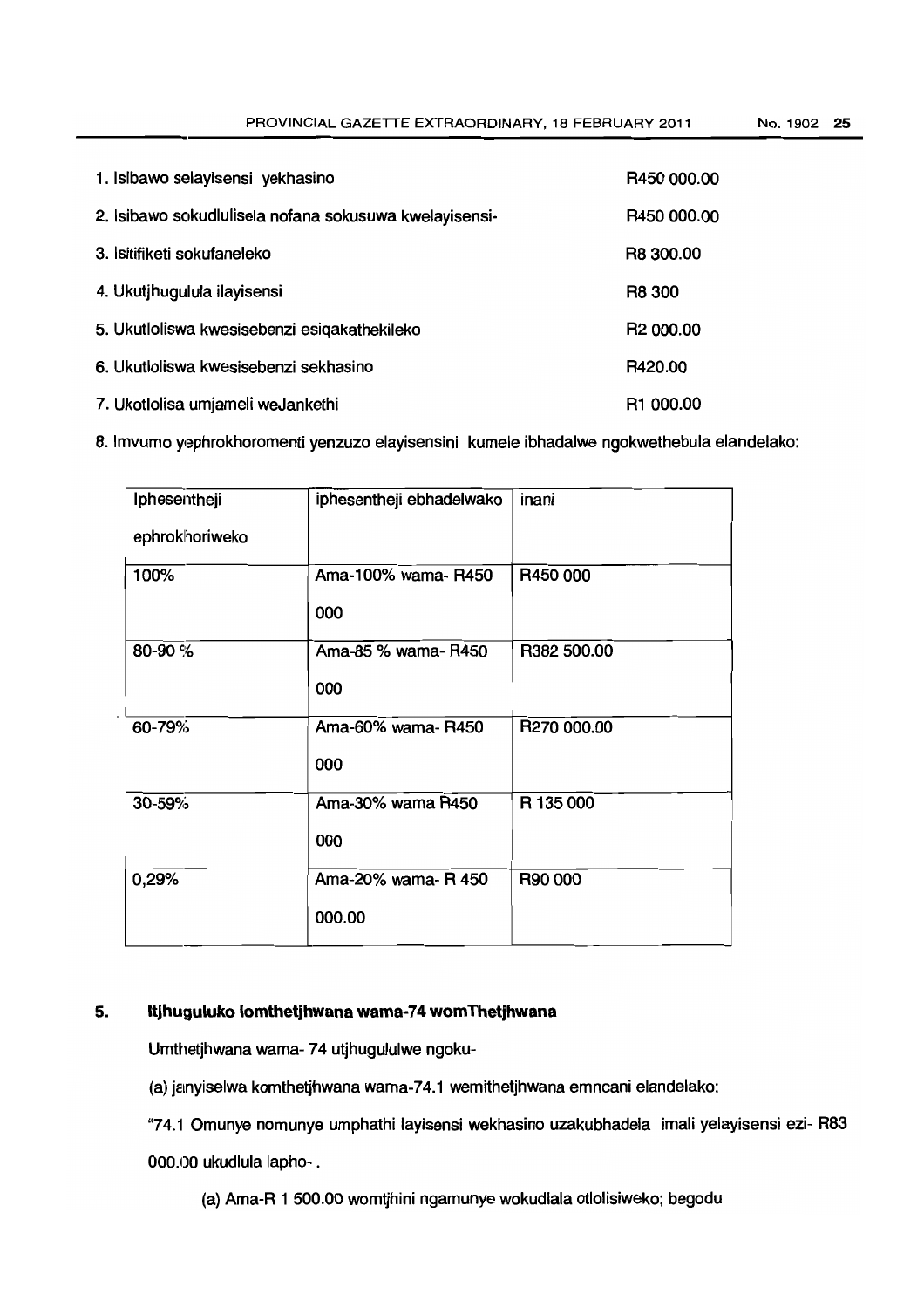(b) Ama-R 3 100.00 welayisensi ngayinye yetafula lekhasino, njalo ngonyaka nofana phakathi kokuphela konyaka mhlaka 31 March".;begodu

#### b) ukujanyiselwa komthetjhwana 74.3 womthetjhwanalawulo olandelako:

"74.3 nangebe imbadelo yelayisense ibhadelwa ngokuya ngokomthetjhwana omncani (1) ayibhadelwa ngendlela yokuya ngokomthetjhwana omncani (2), (2), umnini layisensi uzakuhlawula inani lelayisensi eliseleko ngesilinganiso sama-8% wenani lelayisensi ngeveke nofana phakathi kweveke leva engakhenge kubhadalwe ngayo: Nangabe ihlawulo leyo ayidluli kabili inani lelayisensi okumele ibhadalwe: Nangabe isiKhulu somKhandlu sanelisekile bonyana ukungakabhadalwa kwelayisensi ngesikhathi esibekiweko bekungasiyo ihloso yokubalekela isikolodo senani elibekiweko, isiKhulu somKhandlu singaba nelawulo ehlawulweni nofana esiquntweni sehlawulo okumele ibhadalwe ngokuya ngokomthetjhwana."

#### 6. **Ukutjhugululwa komthetjhwana wama- 75womThetjhwana**

UmThetjhwana wama-75 utjhugululwa ngoku-

(a) Janyiselwa ngomthetjhwana 75.1 womthetjhwana omncani olandelako:

"75.1 !levi ebhadela imitjhini yokudlala ngokuya ngokwesigaba sama-54 somThetho kufanele ibhadelwe esilinganisweni samaphesenthe abu-8 wenzuzo wokudlala zombelele yomphathi layisense."; begodu

a) (b) ukujanyiselwa komthetjhwana omncani wama- 75.3 womthetjhwana olandelako:

"umtjhini ngamunye,irevenyu yoke yokudlala ingange nani elingenisiweko) kukhutjhwa inani (inani emithiweko) kukhutjhwa ebhadelwe ngesandla nange umlayisensi uphethe umtlolo onabileko osekela ukudoselwa, (inani pats; lelayisensi, i-ejentayo namkha umqatjhwa, namkha umuntu olawulako, olawulwako nofana ongaphasi kwelawulo lamalayisensi wananyana ngenye nenye ipahla nofana ongaphasi kwelawulo lamalayisensi wananyana yipahla yiphi, ngaphandle kweendleko zokukhamba,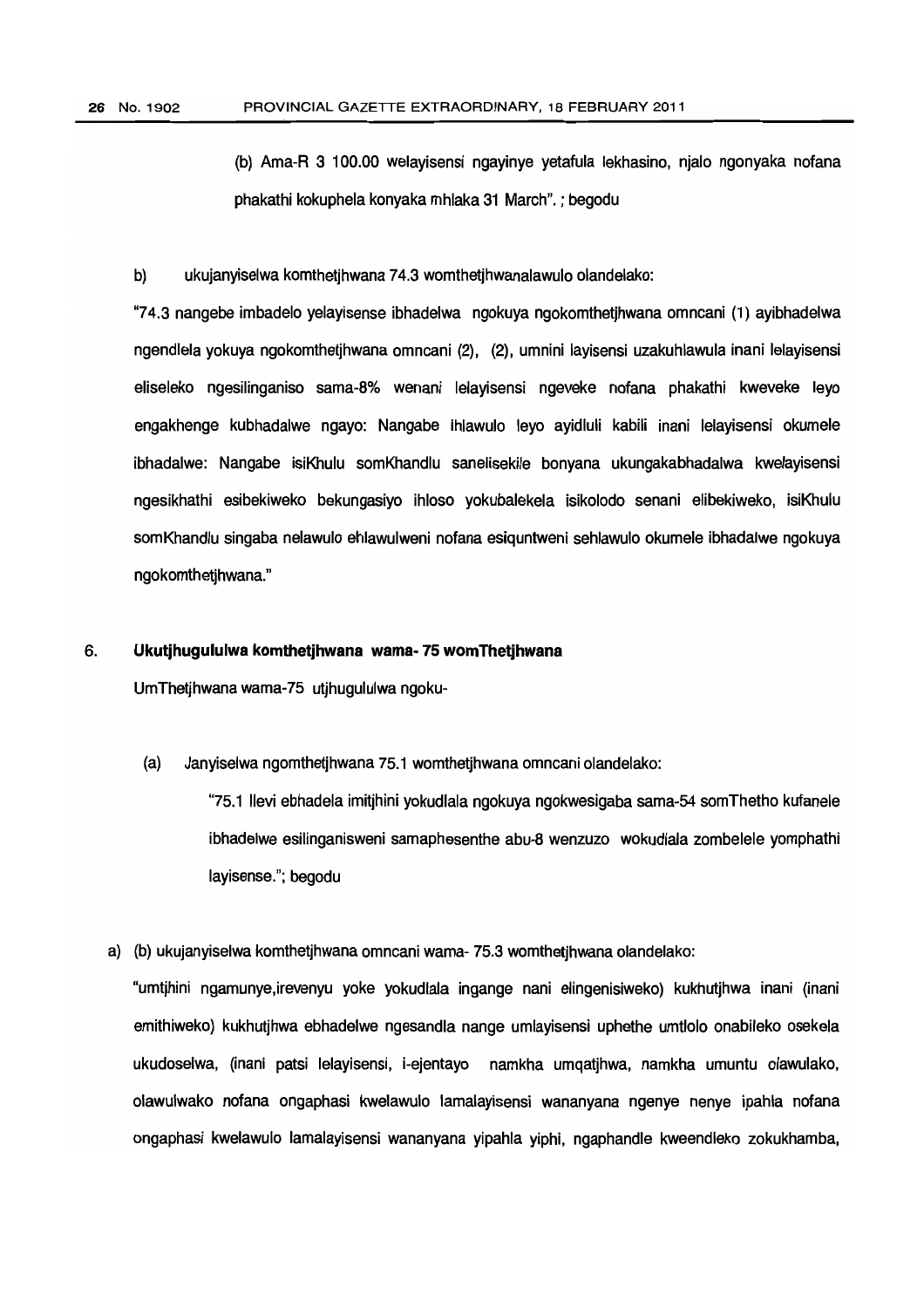ukudla, amalalo, imisebenzi, ukudla neenselo) kunikelwa nofana kwabelwa uphatroni njengalokho akuwinileko ngokugembula."

# 7. **Ukutjhugululwa komthetjhwana wama-77 wemiThetjhwana**

Umthetjhwana olandelako ujanyiselwa ngomthetjhwana wama-77 wemiThetjhwana:

#### "77. **ihlawulo yokubhadala ilevi yokudla sele kweqe isikhathi.**

Nangabe ilevi yokudla ibhadalwa ngokuya ngesigaba sa-54 somthetho ayikabhadalwa njenbemibandela yormhetholawulo wa-76, umlayisensi uzakuhlawula inani lelevi ekolodwa ngesilinganiso sama phesenti a-8 yelevi ngeveke nofana esiquntweni seveke ekungakabhadalwa ngayo: nangabe ihlawulo leva ayeqi inani lelevi kabili nasele ibhadalwa: nangabe isikhulu somKhandlu sanelisekile bonyana ukungakahlawulwa kwelevi ngesikhathi esibekiweko bekungasikho ukubalakela namkha ukutjhidisa liability yemali ebekiweko, isikhulu somkhandlu singaba nelawulo loke nofana kancani ngokuya komthetholawulo

#### 8. **itjhugululo lomthetholawulo 130wemithetholawulo.**

Umthetholawulo olandelako ujanyiselwe umthetholawulo we-130 wemithetholawulo:

# 130. Imali yesibawo.

limbawo kumele zikhambe nemali elandelako.

| Ihlobo lesibawo                          | Imbadelo            |
|------------------------------------------|---------------------|
| 1. iBhingo licence/ ukudlulisela imali e | R76 800.            |
| 2. Itihugululo lelayisensi ye            | R4 000.             |
| 3. ukutloliswa komqatjhwa omkhulu        | R <sub>1</sub> 700. |
| 4. ukutloliswa komqatjhwa weBingo        | R420.               |

5. Iimvumo yokuthola iinsetjenziswa elayisensini kumeleibhadalwe ngokuya ngethebula engenzasi Ie:

| Iphesenti elibekiweko | ipheseni alibhadelekako | inani  |
|-----------------------|-------------------------|--------|
| 100%                  | 100% ye R76 800         | R76800 |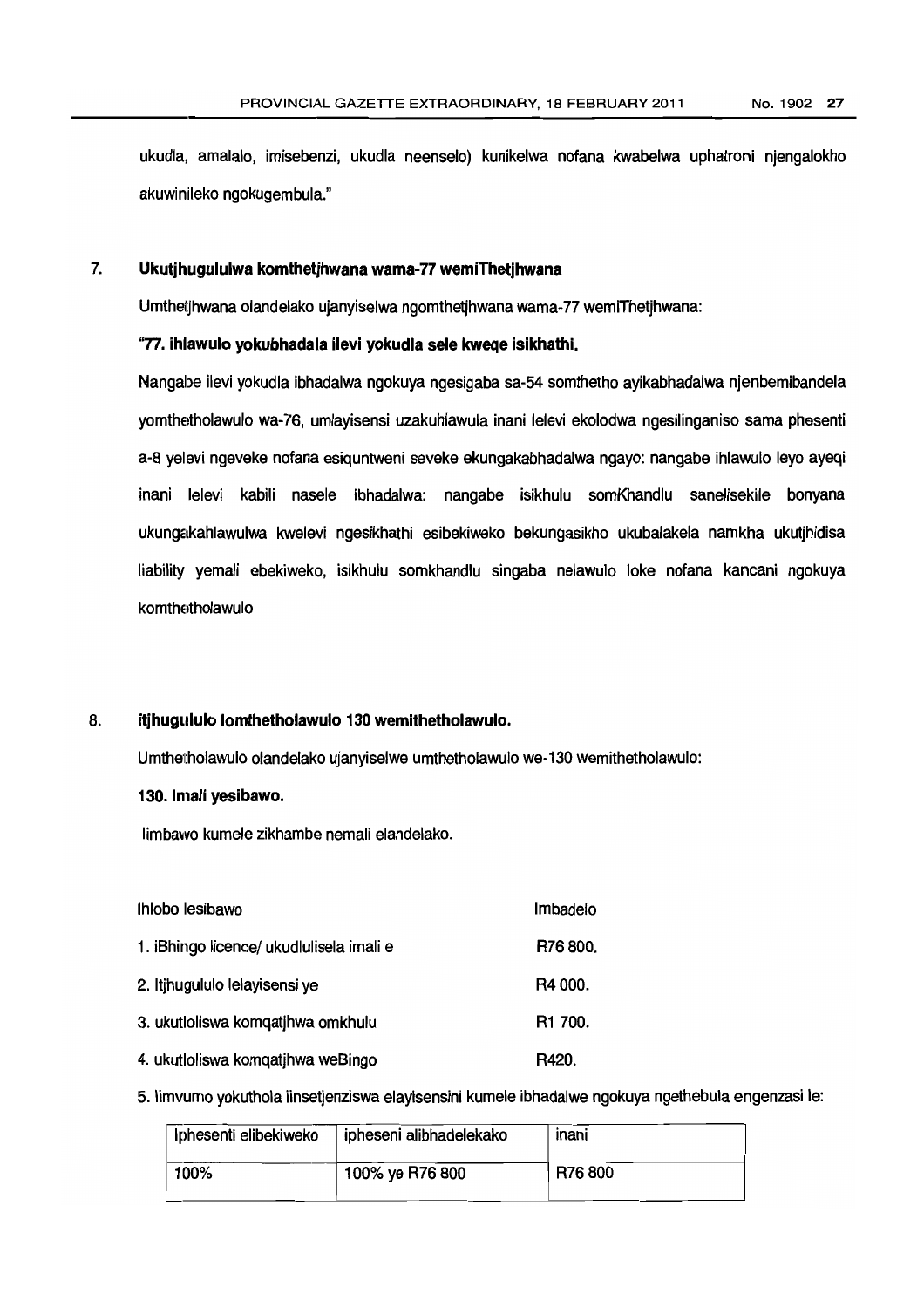| 80-90% | 85% ye R76 800 | R65 280                |  |
|--------|----------------|------------------------|--|
| 60-79% | 60% ye R76 800 | R46 080.00             |  |
| 30-59% | 30% ye R76 800 | R23 040.00             |  |
| 0-29%  | 20% ye R76 800 | R <sub>15</sub> 360.00 |  |

#### 9. Itjhugululo lomthetholawulo we 132 womthetholawulo.

Umthetholawulo we 132womthetjhwanalawulo olandelako:

(a)

"132. 1. omunye nomunye onelayisensi yebingo uzokubhadala imali yelayisensi ye R125 isihlalo ngasinye ngonyaka nofana phakathi kokuphela konyaka mhlaka 31 kuNtaka."; begodu

(b) ukujanyiselelwa komthetjhwana lawulo we 132.3womthetjhwanalawulo olandelako:

" nange imali yelayisensi okumele ibhadalwe ngokuya ngokomthetjhwanalawulo: (1) ingakabhadelwa ngokuya ngokomthetjhwanalawulo. (2)umlayisensi uzakuhlawula imali yelayisensi ekolodwako ngesilinganiso samaphesenti a-8 welayisensi ngeveke nofana esiqunteini seveke yokubhadalwa kwelayisensi. Nangabe ihlawulo leva ayikeqi kabili inani lelevi yokubhadelwa kwayo. Nangabe godu usoMkhandlu wanelisekile bonyana ukungabhadalwa kwehlawulo ngesikhathi esifaneleko bekungasikho begodu kungasiyo ihloso yokubalekela nofana ukuhlehlisa ukubhadala isikolodo esibekiweko, uSomkhandu angaba nelewulo elizeleko nofana abenesandla ekubhadelweni kwehlawulo ngokuya ngokomthetholawulo

#### 10. itjhuguluko lomthetholawulo we-133 lemithetholawulo.

Umthetho we 133 uyatjhugululwa ngokujanyiselwa mthetjhwanalawulo we 133.1 womthetjhwanalawulo elandelako:

"lIevi yokudlala ebhadaleka ngokwesigaba 54 somthetho, izakubhadalwa ngesilinganiso samaphesenti a-8werivenyu yebungo yomlayisensi."

#### 11. Itjhuguluko lomthetholawulo we-135 wemithetholawulo.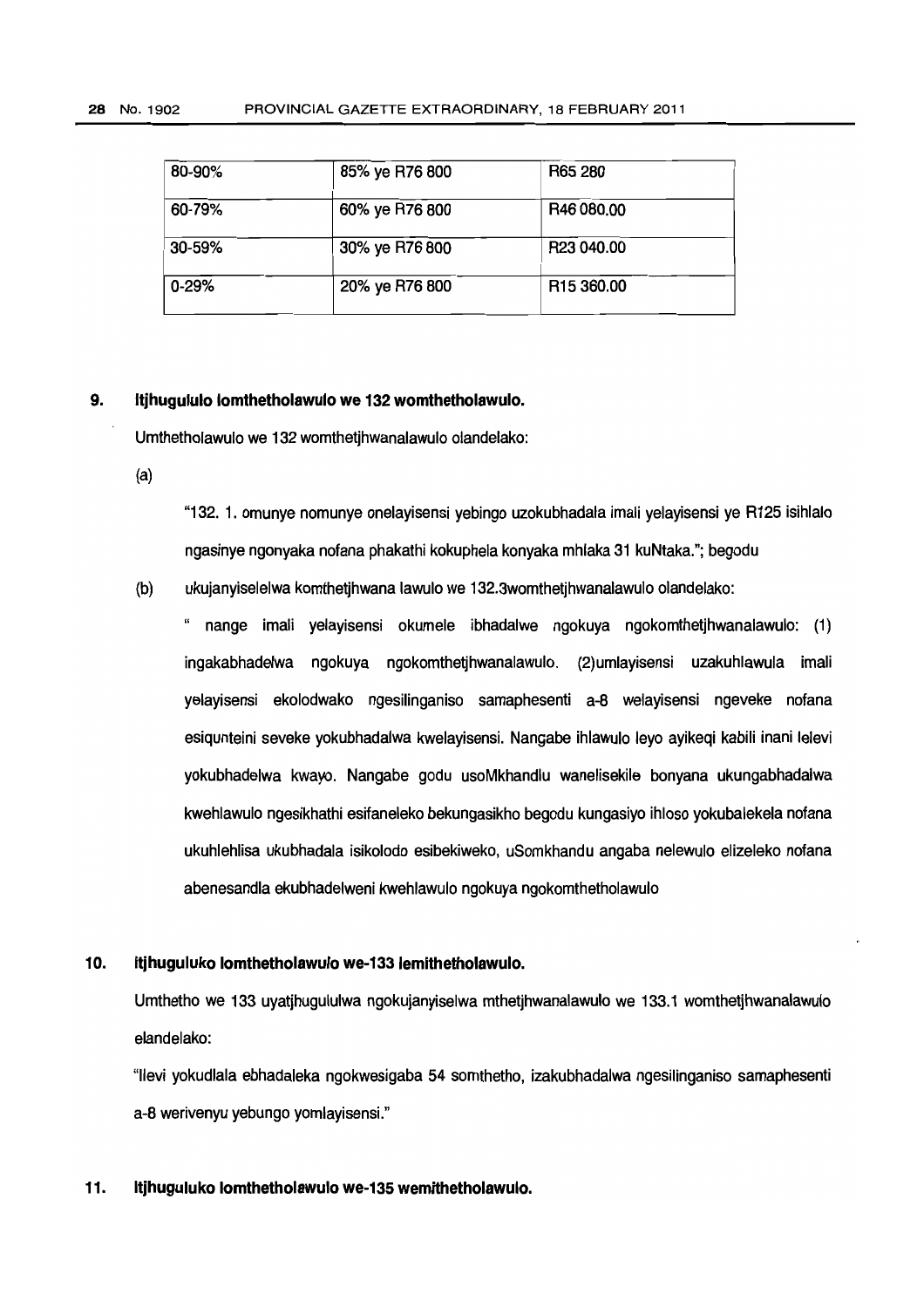Umthetholawulo olandelako ujanyiselelwa ukuba mthetholawulo we 135wemithetholawulo:

#### "135 ihlawulo yokubhadalwa emva kwesikhathi kwelevi yokudlala.

Nanqabe i1evi ibhadeleka ngokesigaba sa-54 somthetho ayikabhadelwa ngokuqaleleka komthetholawulo we-134, umlavisensi uzakuhlawula inani eliseleko lelevi ngesilinganiso samaphesenti a-8 ngeveke nofana eveleni yokubhadelwa kwayo: nangabe leyo hlawulo ayeqi kabili inani lelevi okimele ibhadelwe: nangabe godu uSomkhandlu wanelisekile bonyana ukungabhadalwa kwelayisensi yelevi ngesikhathi esibekiweko bekungasikho kwehloso nofana ukubalekela isikolodo, uSomkhandlu angaba nelawulo lake nofana abe nesandla ngokomtheyholawulo. :"

#### 12. Itjhuguluko lomthetholawulo we-166 wemithetholawulo.

Umthetholawulo olandelako ujanyiselwa ukuba mthetholawulo we 166 wemithetholawulo.

#### "166.lmitjhini yokudla kumele itloliswe

- (1) umlayisensi akukameli agodle namkha alonde nanyana ngimuphi umtjhini wokugembula nofana ipahla engakanikelwa yiBhodo ngokwesibawo, engakavunyelwa egodu itloliswe yiBhodo ngeqadi.
- (2) Irnvumo enikelwe yibhodo ngokomthetjhwanalawulo (1) inesiqinisekiso seminyaka e-7 ukusukela ngelanga lokuthola imvumo eBhodini: nangabe imvumo leyo inikelwe ngaphambi kwe 1 kuTjhirhweni 2010, inesiqinisekiso seninyaka e-7kusukela mhlana-1 kuTjhirhweni 2010.
- (3) 113hodo ingasilula isikhathi seminyaka e-7 ngokomthetjwanalawulo (2), iBhodo nasele inombono wokuthi iselulo lesi sifanelekile na.
- (4) Umlayisensi angakhona ukufaka isibawo sokusulwa komunye nomunye umtjhini kesinye nesinye islkhathi ngaphambi kobana kuphele isikhathi seminyaka e-7 etjhiwo mthethjwanalawulo (2), ngendlela ehlelwe yibhodo.

#### 13. Itjhuguluko lomthetholawulo le-169 lemithetholawulo.

Umthetholawulo olandelako ujanyiselwa ukuba mthetholawulo we- 169wemi thetholawulo:

# " 169. Irnali yeembawo.

limbawo kumele zikhambe neemali ezilandelako ezingbuyiselwa emuva: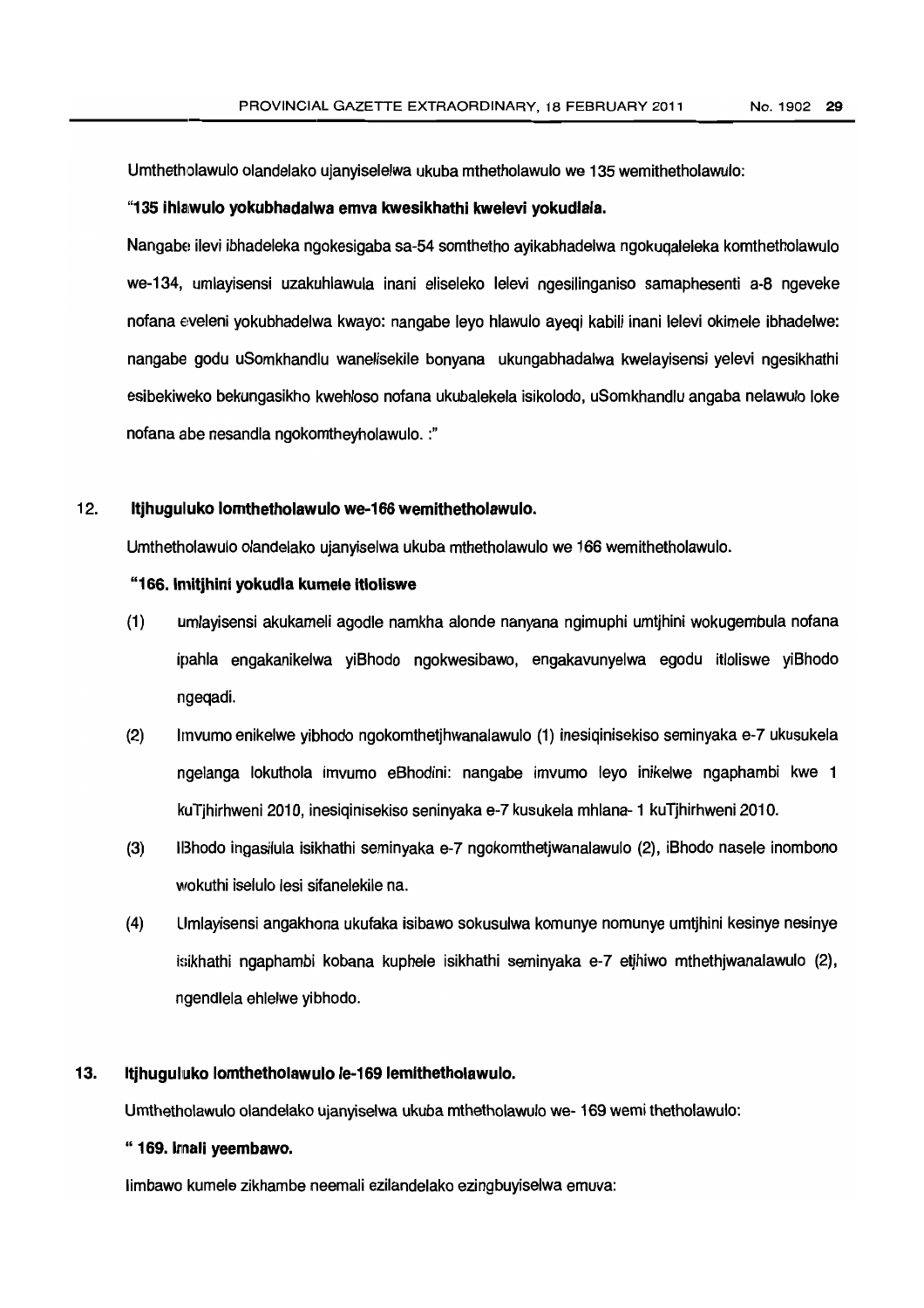| Iphesenti elibekiweko | ipheseni alibhadelekako | inani               |
|-----------------------|-------------------------|---------------------|
| 100%                  | 100% ye R75 300         | R75 300             |
| 80-90%                | 85% ye R75 300          | R64 005             |
| 60-79%                | 60% ye R75 300          | R45 180             |
| 30-59%                | 30% ye R75 300          | R22 590             |
| $0 - 29%$             | 20% ye R75 300          | R <sub>15</sub> 060 |

| Ihlobo lemali yesibawo.                            | Imbadelo            |
|----------------------------------------------------|---------------------|
| 1. Ilayisensi yoku- ophereyitha umtjhini wokudlala | R75 300.            |
| 2. Ukudlulisela ilayisensi                         | R75 300.            |
| 3. Itjhuguluko lelevisensi                         | R4 200.             |
| 4. ukutloliswa komgatihwa omkhulu                  | R <sub>2</sub> 000. |
| 5. ukotloliswa komqatjhi wokudlalisa               | 420.<br>н           |

6.lmvumo yekambiso yepahla ngokwelayisensikumele ibhadalwe ngendlela tethebula elandelako:

#### 14. **Itjhuguluko lomthetholawulo we-171 wemithetholawulo:**

umthetholawulo we-171 utjhugululwa nge-

- (a) ukujamiselelwa komthetnhwanalawulo we-171.1 womthetholawulo olandelako: "171. woke woke ophethe ilayisensi wokulawula umtjhini wokudlala uzokubhadala imali ye layisensi e R46 000 ne R500 umtjhini ngamunye ovunyelwe ngokwelayisensi njalo ngonyaka nofana esiquntweni sokuphela konyaka mhlaka 31 kuNtaka.:,
- (b) ukujanyiselelwa komthetjhwanalawulo we-171.3 womthetjhwanalawulo olandelako: nangabe imali yelayisensi okumele ibhadalwe ngokomthetjhwanalawulo (1) ayikabhadelwa, umlayisensi uzakuhlawuliswa inani lemali ekolodwako ngesilinganiso samaphesenti a-8 yemali yelayisensi ngeveke nofana esiquntweni seveke ebekumele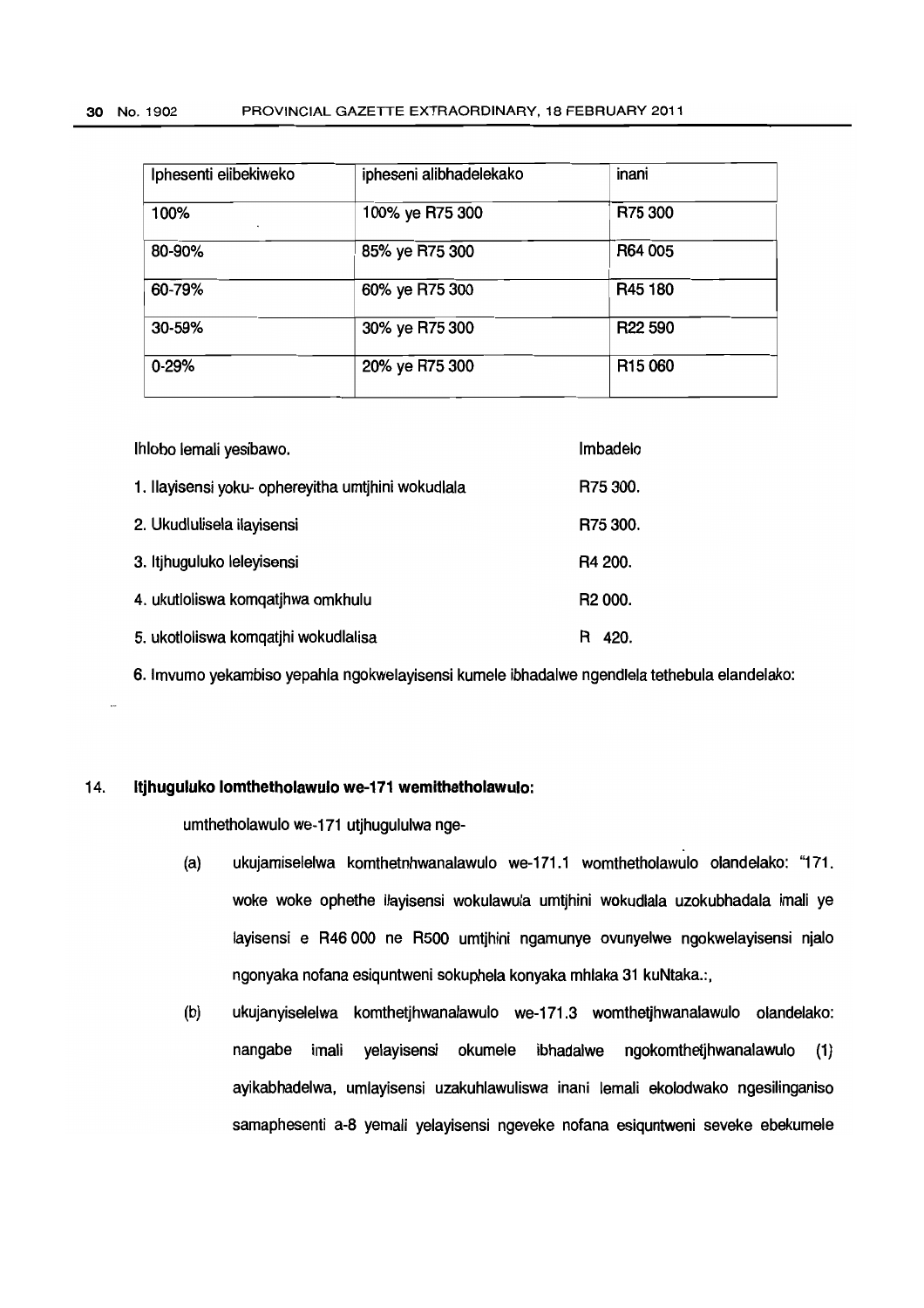ibhadalwe ngayo: nangabe leva hlawulo ayikeqi kabili imali yelevi yokubhadelwa kwayo:nangabe uSmkhandlu wanelisekile bonyana ukungakabhadelwa kwelayisensi ngesikhathi bekungakenziwa ngehloso yokubalekela ukubhadela isikolodo, uSomkhandlu inelawulo loke ekubhadalweni kwehlawulo ngokomthetholawulo.

#### 15. UkutjhUigululwa komthetholawulo we-172wemithetholawulo.

Umthetholawulo olandelako ujamiselwe mthetholawulo we 172 wemithetholawulo:"

#### 172. llevi yokudlala.

lIevi izalcubhadalwa ngesilinganiso samapjesenti a-8yerevenyu yelayisendi yokudlala.

# 16. Ukutjhugululwa komthetho we-174wemitholawulo.

Umthetholawulo olandelako ujamiselwe umthetholawulo we 174 wemithetholawulo:

#### "174.kunehlawulo nange ilevi yokudlala Ibhadalwe ngemva kwesilhathi.

Nange ilevi ingakabhadala ngokweendingo zomthetholawulo we-173, umlayisensi uzakubhadala ihlawulo yemali ekolodwako ngesilinganiso samaphesenti a-8 ngeveke nofana emkhawulweni weveke. Nange leyo hlawulo ayikeqi kabili inani lelevi leva ebekumele ibhadalwe: nange uSomkhandlu wenellsekile bonyana ukungakabhadelwa ngesikhathi kwelayisensi bekungakenziwa ngehloso yokubalakela ikubhadala isikolodo, uSomkhandlu unelawulo loke ekubhadelekeni kwehlawulo Ie ngokomthetholawulo. "

## 17. Ukutjhugululwa komthetholawulo we-197wemithetholawulo.

Umthetholawulo olandelako ujanyiselwe umthetholawulo we 197 wemithetholawulo.

#### "197.limali zokutlolisa.

limbawo kumele zikhambe neernbawo ezilandelako ezingabuyiswa:

| Ihlobo lemali yesibawo            | Imbadelo |
|-----------------------------------|----------|
| 1. Ilayisensi yomtihini wokudlala | R8 300.  |
| 2. Ukuclliliselwa kwelayisensi    | R6 000.  |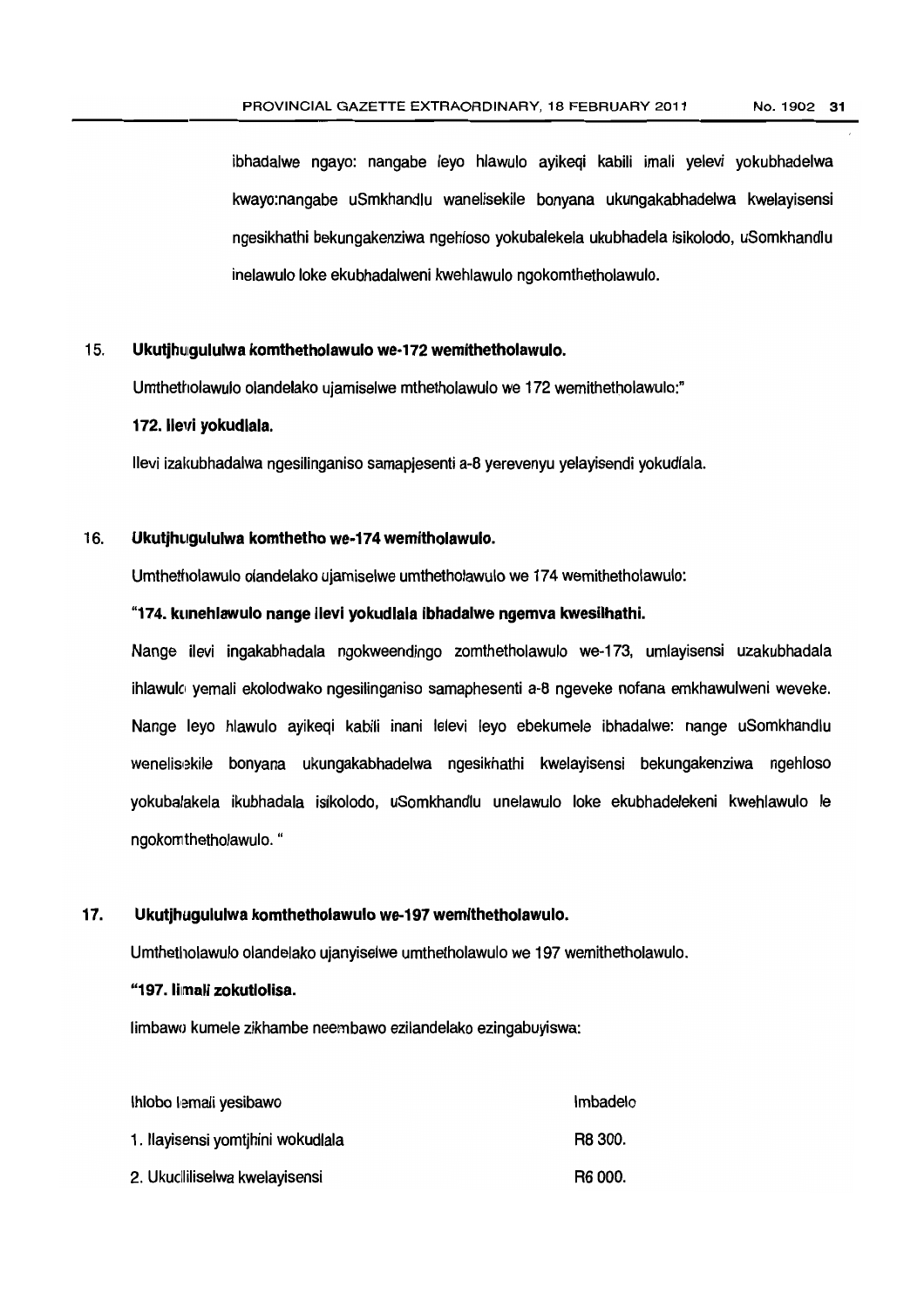| 3. Ukutihugululwa kwelayisensi                | R <sub>1250</sub> |
|-----------------------------------------------|-------------------|
| 4. ukutihidiswa kwebubulo lisiwe kenye indawo | R <sub>1250</sub> |
| 5. imvumo yelayisensi yepahla                 | R1700             |

# **18. Ukutjhugululwa komthetholawula we 198 wemithetholawulo**

utjhugululwe ukujamisela umthetjhwanalawulo we 198.1 womthetjhwanalawulo olandelako: 198.1 omunye nomunye umphathi layisensi yomtjhini wokudlala uzokubhadala imali yelayisensi e R3750 ne R500.00 yomtihini ngamunye otlolisweko ngonyaka nofanaesigunkweni sokuphela konyaka mhlana -31 kuNtaka

## **19. UKutjhugululwa komthetholawulo we-199 umthetholawulo**

olandelako ujamisela umthetholawulo we-199 wemithetholawulo,

### "199**Amalevi wokugembula**

ilevi yokugembula ebhadeleka ngekwesigaba sa - 54 somthetho kumele ibhadalwe ngesilinganiso samaphesenti a-8 welayisensi yevevenyu yeke yokudlala"

#### 20 Ukutjhugululwa komthetholawulo we201 wemithetholawulo:"

"201 Ihlawulo yokubhadala emva kwesikhathi selevi yokudlala

nangabe ilevi yokudlala ayikabhadalwa ngokuya ngokwendlela yomthetholawowulo wa-200, umlayisensi uzakuhlawula imali yelevi ekolodwako ngesilinganiso samaphesenti a- 8 yelevi ngeveke namkha esiquntwini seveke leyo ilevi okungakabhadalwa ngayo: Nangabe leyohlawulo ayikeqikababili imali yelevi leyo okumele ibhadelwe: nangabe isikhulu semkhandlu senelisekile bonyana ukungakabhadalwa kwelayisensi ngesikhathibekungasiyo ihloso yangabomu nofana yokubalekela isikolodoisiphatho esingaba ndawulo elizeleko nofana sibe nesandla ekuhlawuliseni ngakuya nqokornthetho lawula 10.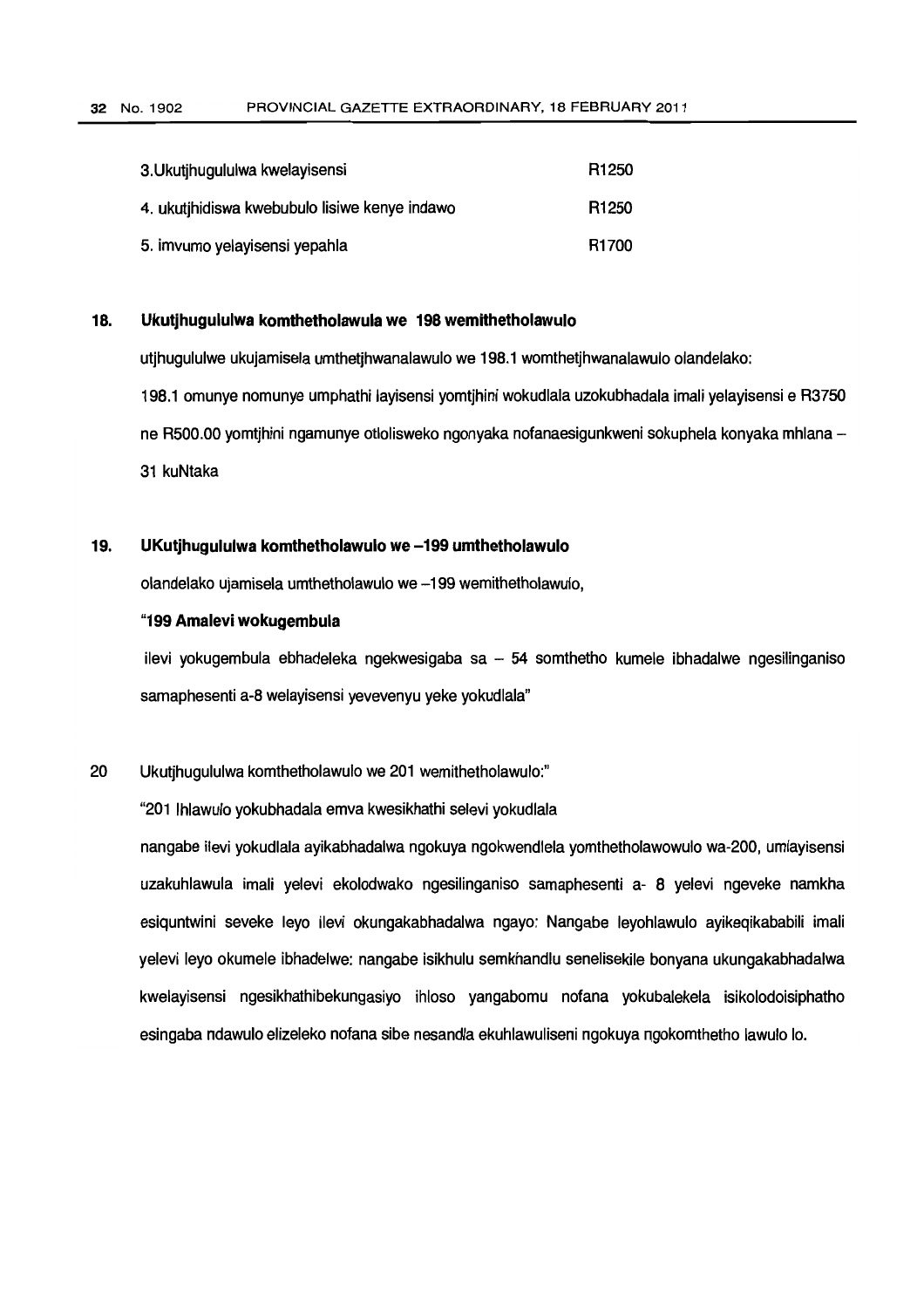# NDIVHADZO NYANGAREDZI

# NDIHADZO 38 VA 2011

# MUHASHO WA MVELEDZISO YAZWA EKONOMI, MUPO NA VHUENDELAMASHANGO,

# NDAULO DZAKHASINO NAZWA U GEMBULA ZWALIMPOPO, 2011

Hutshi tevhedzwa khethekanyo 88 dza zwa Mulayo wa u Gembula wa Vundu la Limpopo, 1996(Mulayo No.4 wa 1996). Murado wa Khorotshitumbe u toda u khwinisa Ndaulo dza zwa u Gembula na Khasino zwa Vundu la Limpopo zwo gandiswaho kha Gazethe ya Vundu ya 292 Ndivhadzo No. 28 ya 26 Khubvumedzi 1997. Khwiniso afha dzi khou andadzwa u itela vhupfiwa ha vhathu.

Dzangano kana muthu ufhio na ufhio a todaho u bvisa vhupfiwa nga ha zwo bulwaho afho ntha a nga ita nga u ralo ngau tou nwala phanda ha 18Thafamuhwe 2011 , kha:

Thoho Muhasho wa Mveledziso ya zwa Ekonomi na vhuendelamashango Private Bag X9484 **POLOKWANE** 0700

ZWO L1VHISWA KHA: Mr Simon Mbedzi Tel: (015) 2S11 2747/0836275974 mbedziks@ledget.gov.za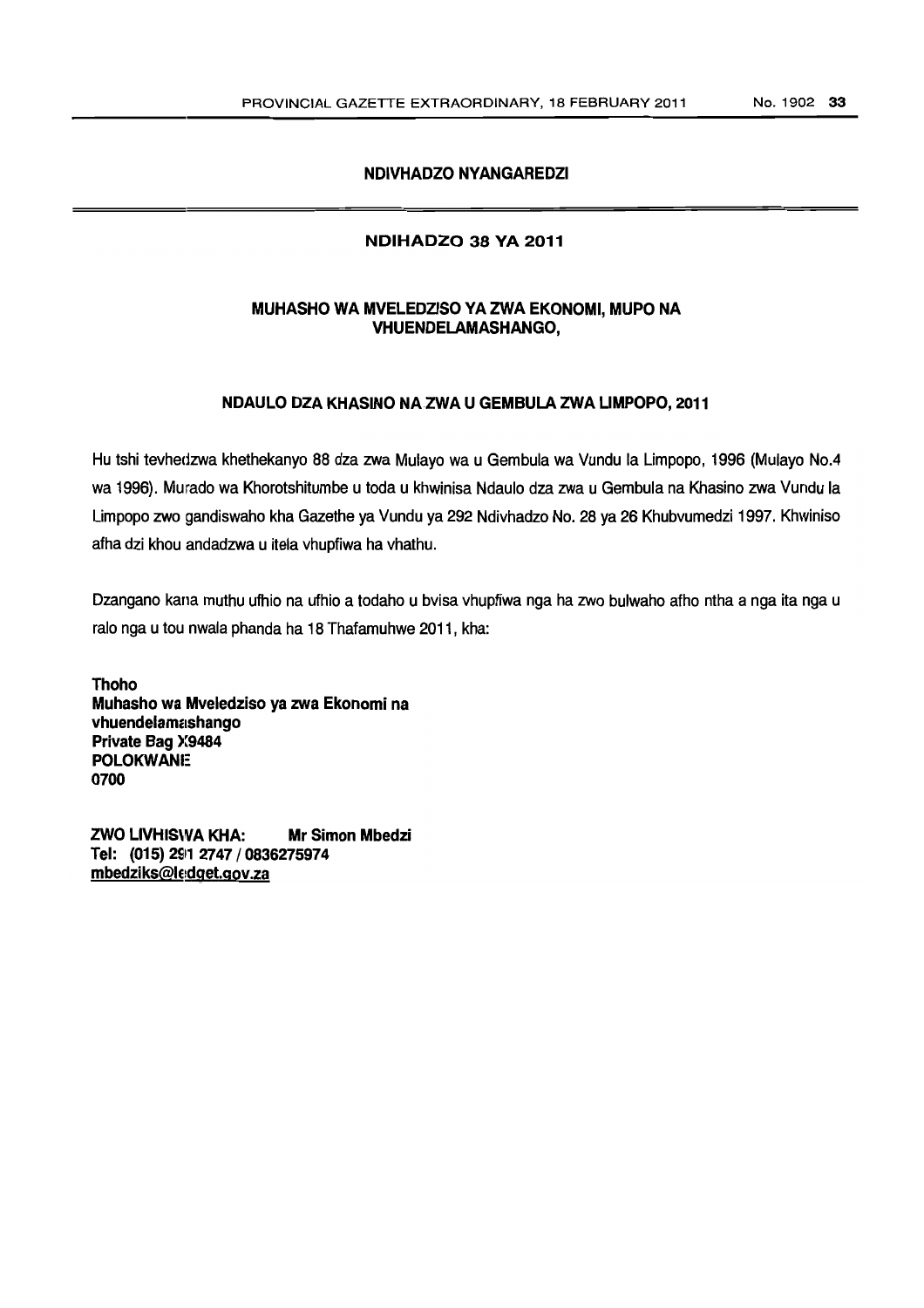# MAANDALANGAA VUNDU LA LIMPOPO

# MUHASHO WA ZWA MVELEDZISO YA ZWA MAKWEVHO, VHUPO NA ZWA VHUENDELA MASHANGO WA LIMPOPO

# MULAYO WA ZWA U GEMBULA WA 1996

(Mulayo 4 wa 1996)

#### MULAYO WA ZWA KHASINO NA ZWA VHUZWIMI WA LIMPOPO, 2011

Murado wa khorotshitumbe u ya ngakhethekanyo 88 ya mulayo wazwa u gembula, 1996 ( Mulayo wa nomboro ya 04 wa 1996 wo shandukisa mulayo wa Vundu wa zwa dzikhasino na ye ya vha yo tahiswa nga gurannda ya muvhuso 292 ndivhadzo ya 26 Khubvumedzi khazwinwe-vho zwine vhashumisa zwone.

#### MBETSHELWA

#### 1. Thalutshedzo na kupfesesele

Kha hedzi ndango "Ndango"zwi amba ndango sa zwe zwa kandisiswa zwone kha ndivhadzo ya muvhuso ya 28 ya 26 khubvumedzi 1997 sa zwe zwa dzudzanyululiswa zwone nga ndivhadzo ya 167 ya

30 Khubvumedzi 2002.

# 2. Thalutshedzo va ndangulo 11 va dzindangulo

Ndangulo ya 11 afhayo phumulwa.

#### 3. Ndangulo va 13 va dzindangulo

Ndangulo ya 13 afhayo phumulwa.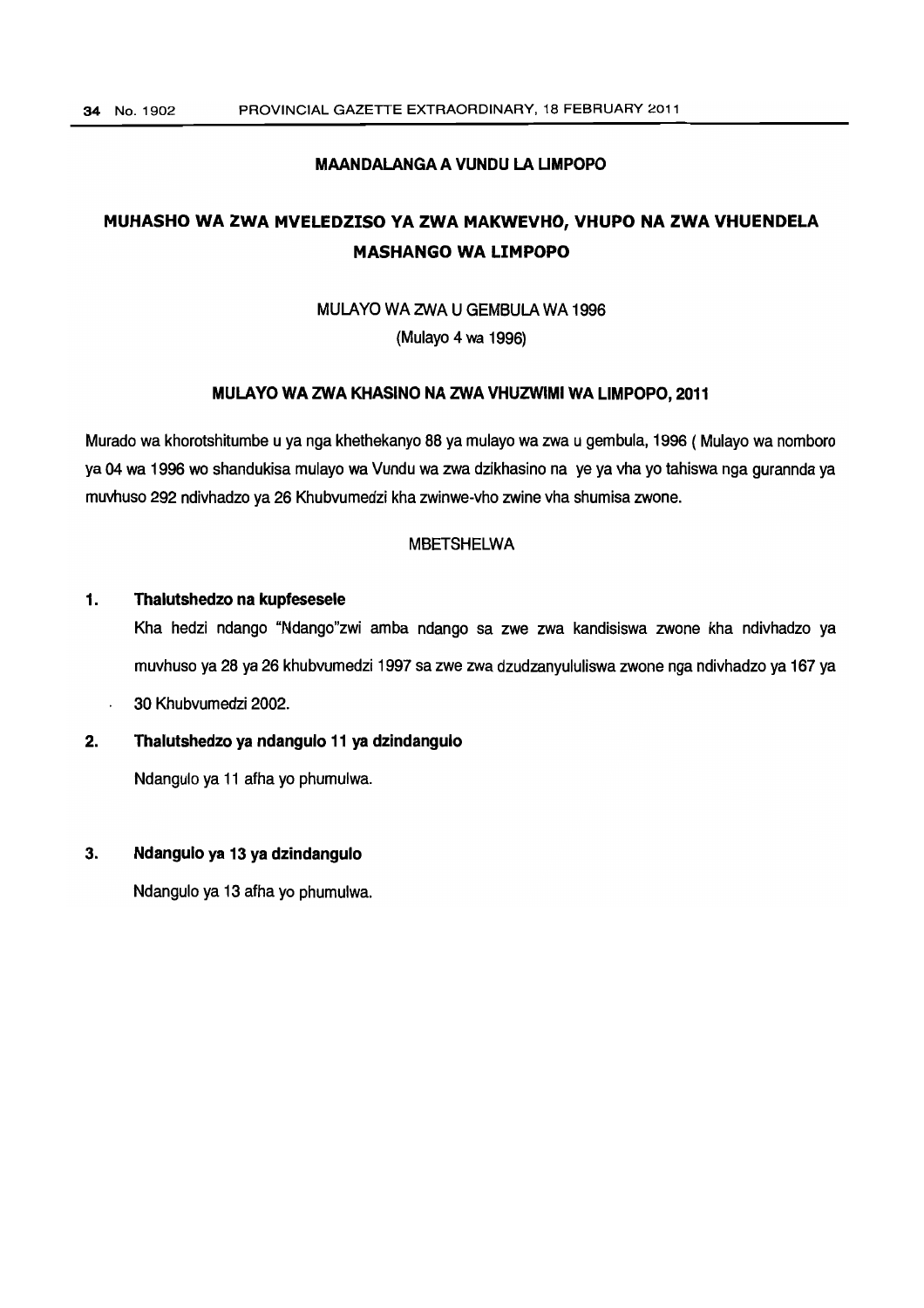# 4. U dzudzanyululwaha ndangulo 72 ya dzindangulo

Ndangulo ina I tevhelaho yo imelwa ngandangulo 72 ya dzindangulo:

# "72. Khumbelo na mbadeloza khumbelo

Mvetamveto na khumbelo dzi fheletshedzwa nga zwitevhelaho:

|    |                                     |   | <b>Mbadelo</b> |  |
|----|-------------------------------------|---|----------------|--|
| 1. | Khumbelo ya khasino                 |   | R450 000.00    |  |
| 2. | U fhirisa kana u phumula thendelo   |   | R450 000.00    |  |
| 3. | Khumbelo ya mvelaphanda             | R | 8 300,00       |  |
| 4. | Mvusuludzo ya thendelo              | R | 8 300.00       |  |
| 5. | U nwalisa mushumidendele            | R | 2 000.00       |  |
| 6. | U nwalisa mushumi wa khasino        | R | 420.00         |  |
| 7. | U nwalisa zwiliwa zwa mudifhe-difhe | R | 1 000.00       |  |

8. Thendelano ya mbuelo ya thengiso i tea u badelwa ho tevhedzwa zwi tevhelaho:

| Phesente yo kuvhanganywaho | Ndifhelo yayo    | Tshelede    |
|----------------------------|------------------|-------------|
| 100%                       | 100% ya R450 000 | R450 000.00 |
| 80-90%                     | 85% ya R450 000  | R382 500.00 |
| 60-79%                     | 60% ya R450 000  | R270 000.00 |
| 30-59%                     | 30% ya R450 000  | R135 000.00 |
| $0 - 29%$                  | 20% ya R450 000  | R 90 000.00 |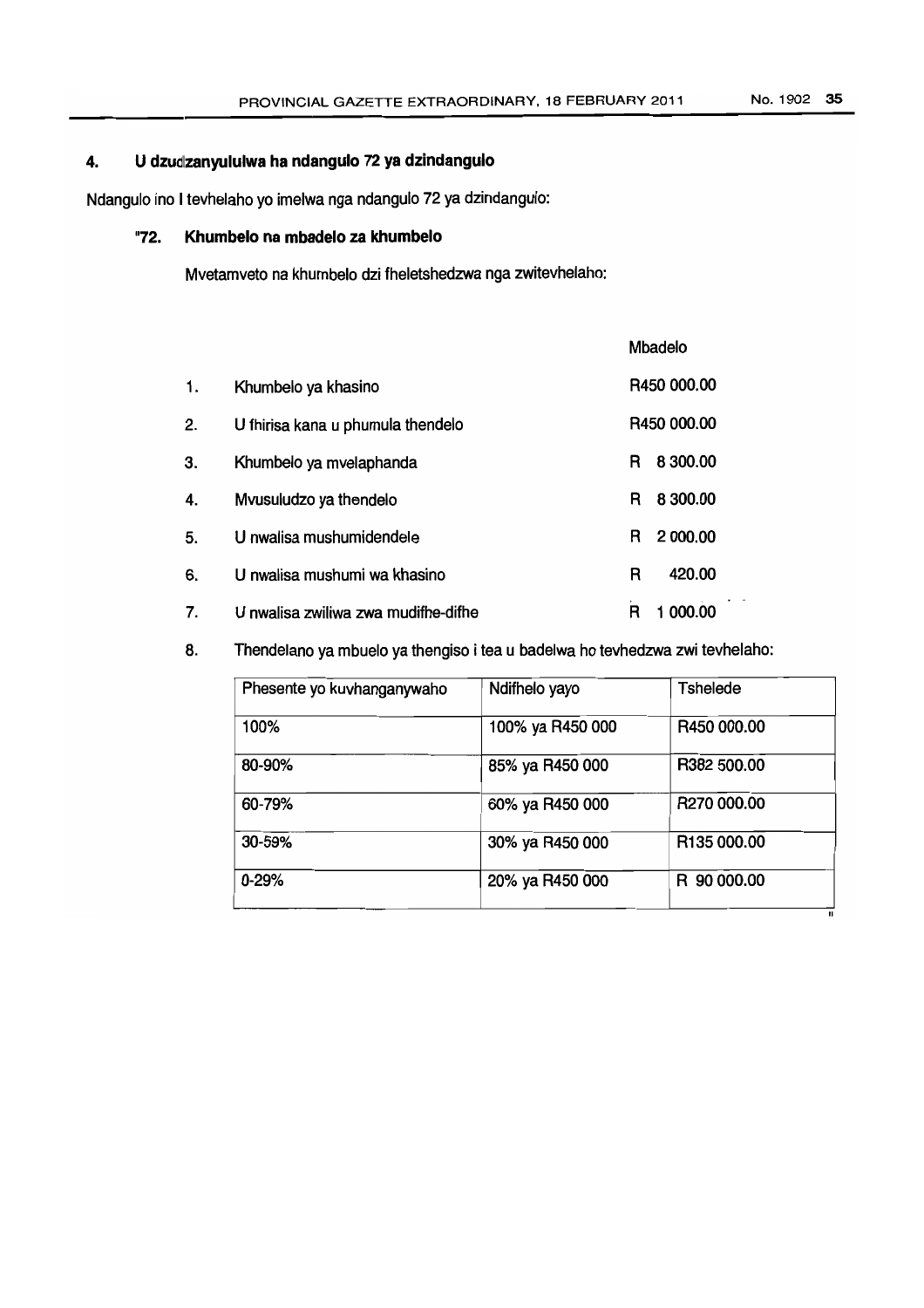# **5. Dzudzanvo va ndango 74***va* **dzindango**

Ndango 741 a dzudzanyululwa-

(a) Tsudzuluso yandangulo thukhu 74.1 ya ndangulo thukhu dzitevhelaho:

"74.1 Mutari wa thendelo ya u vha na khasino munwe na munwe u tea u badela mutengo wa thendelo wa R83 000.00 na  $-$ 

- (a) R1 500.00 ya mutshini munwe na munwe wo nwaliswaho; na
- (b) R3 100.00 ya dafula la khasino 10 tendelwaho nga nwaha kana tshipida tsha nwaha tshi fhelaho nga 31 Thafamuhwe." na
- (b) Tsudzuluso ya ndango thukhu 74 ya ndango dzi tevhelaho:

"74.3 arali mbadelo dza thendelo dzi teaho u badelwa u ya nga ndango thukhu (1) dzi sin go badelwa u ya nga ndango thukhu (2), hu vho do vha na mbadelo dza ndatiso kha mitengo yo teaho u badelwa dzi no do vha malo tsha dana nga vhege kana tshipida tshayo tsha musi hu so ngo badelwa: Hu na mbetshelwa ya uri idzo mbadelo a dzi padi kavhili zwine zwa tea u badelwa: nahone zwi tshi pfala kha muofisi mulangi muhulu uri u sa vha hone ha mbadelo nga tshifhinga a zwo ngo itiswa nga u tou funa kana u hana vhudifhinduleli, muofisi mulangi muhulu a ngadi fhungudza kana a fhelisa mulifho hoyu wathamu ya u sa badela u yangandango.".

#### **6. Ndudzanyululo** *va* **ndangulo75** *va* **dzindangulo**

Ndangulo 75 I a dzudzanyululwa nga-

- (a) U bviswa ha ndngulothukhu ya75.1 ya ndangulothukhu:
	- "75.1 Mbadelo ya zwa u tambala malamba I badelwaho hu tshi tevhelwa khethekanyo 54 ya mulayo I do badelwa kha ndinganyiselo ya phesenthe dza 8 ya thenedelo kha mbuelotshikati yazwamitambo heyo." Na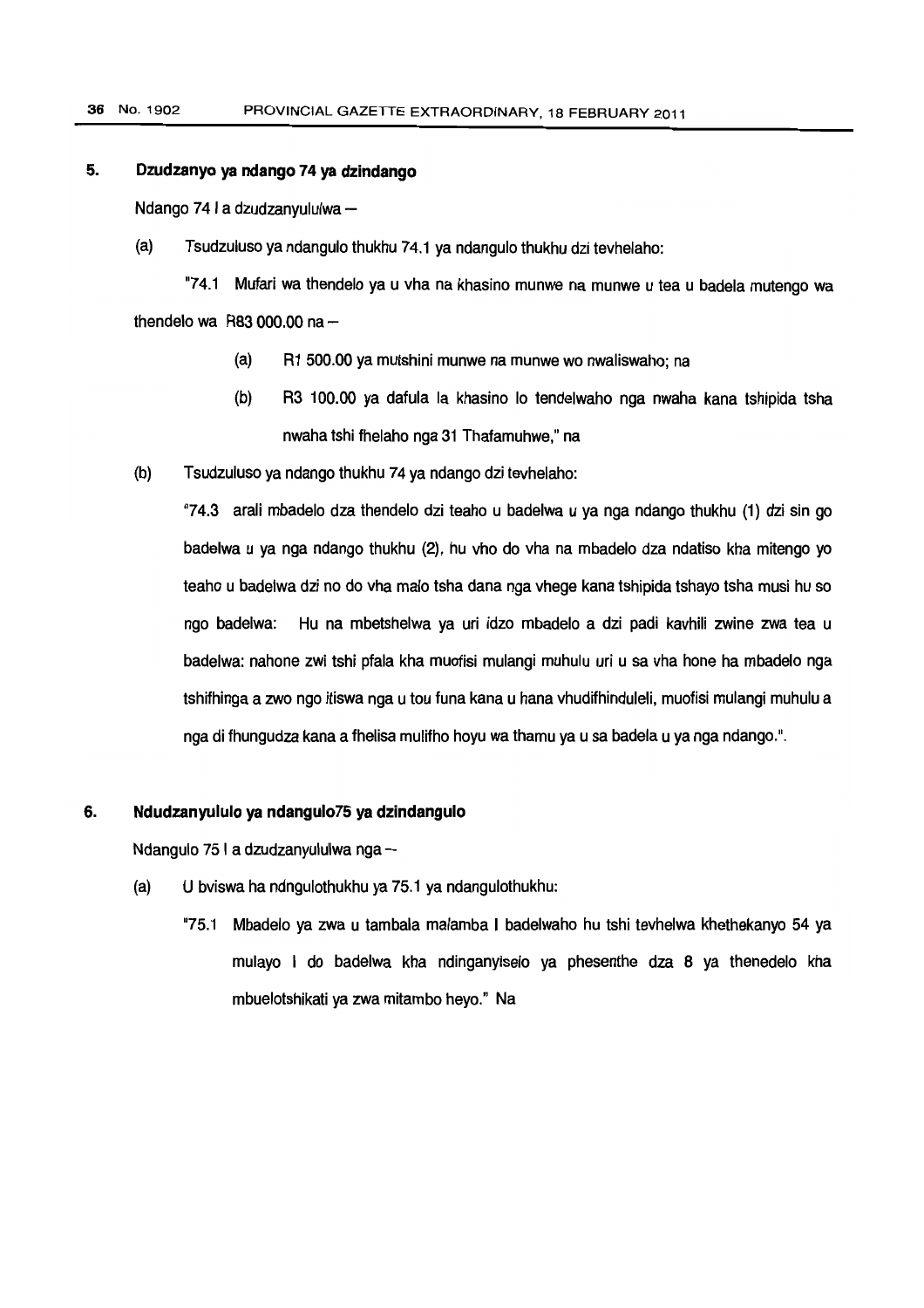$(b)$  U bviswa ha ndangulothukhu 75.3 ya ndangulothukhu i tevhelaho:

"I<ha mutshini wa u tamba munwe na munwe, mbuelotshikati i Iingana na yeneyo (mbuelo ye ya pimiwa) hu tshi tusiwa ( yeneyi yo pimiwaho), musi hu na manwalwa a tikedzaho u tuswa honoho, (ndozwo ya thendelo, vhashumi, mulanguli kana mulangulwa, kana fhasi ha ndangulo zwayo,ndaka ya muthu hu sa katelwi mbedelo dza u tshimbila, zwiliwa na zwihomolosi) zwi no nekedzwa vhatambi sa pfufho."

# 7. Ndzudzanyululo ya ndangulo 77 ya dzindangulo

Ndangulo I tevhelaho i khou imelwa ngandangulo 77 ya dzindangulo:

# "77. Ndatiso ya u lenga u badela mbadelo dza mitambo ya malamba

A.rali mbadelo dza heyi mitambo dzi no badelwa u ya nga ndangulo 54 ya mulayo I so ngo bedelwa u ya nga mbetshelwa ya ndango 76, mufara thendelo u do lifha ndatiso u ya nga mbadelo yawe I tshi khou vhalwa I na phesenthe dza 8 kha vhege inwe na inwe kana tshipida tshayo u bvatshe u sa badela ha thoma: Ho sedzwa uri mbadelo yeneyo a I fhiri kavhili mutengo wa wo teaho: Ho lavheleswa hafhu na u fushea ha muofisi mulangulu nuhulwane kha la uri u sa badelwa a ho ngo vha u diitisa, u pfukisa vhudifhinduleli kana u tinya hone u do ita mbadelo, muofisi mulanguli a nga humisela muraho tsheo ya mbadelo kana tshipida tshayo u ya nga ndanqulo."

# 8. Amendment of regulation 130 of the Regulations

Ndango I tevhelaho I khou sudzuluswa ngandango 130ya ndindango:

#### "130. Mbadelodza u Ita khumbelo

Khumbelo dzi fheletshedzwa nga mbedelo dzi sa humeliho murahu dzi tevhelaho:

|    | Tshakha dza khumbelo                  | Mbadelo     |
|----|---------------------------------------|-------------|
| 1. | Mbadelo dza bingo/ u fhirisa thendelo | R76 800.00  |
| 2. | Ndzudzanylulo ya thendelo             | R 4 000.00  |
| 3. | U nwalisa mushumidendele              | R 1 700.00  |
| 4. | U nwalisa mushumi wa Bingo            | 420.00<br>R |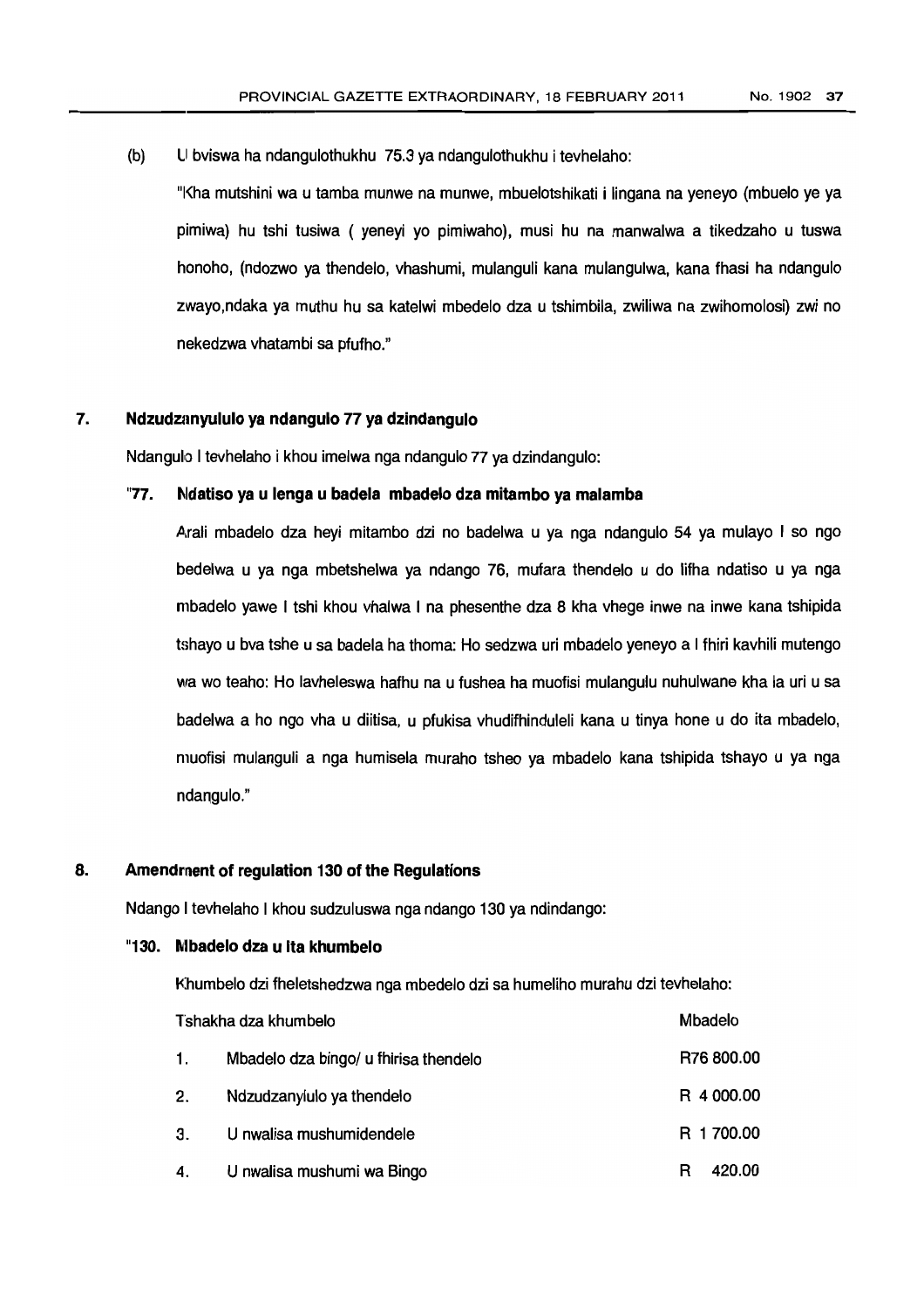| Phesenthe yo kuvhanganyaho | Phesente I badelwaho | Mutengo                |
|----------------------------|----------------------|------------------------|
| 100%                       | 100% ya R76 800      | R76 800.00             |
| 80-90%                     | 85% ya R76 800       | R65 280,00             |
| 60-79%                     | 60% ya R76 800       | R46 080.00             |
| 30-59%                     | 30% ya R76 800       | R23 040.00             |
| $0 - 29%$                  | 20% ya R76 800       | R <sub>15</sub> 360.00 |

₽.

5. Thendelano ya u kuvhanganya mbuelo yathendelo I fanela u badelwa hutshi tevhelwa:

# 9. Ndzudzanyululo ya 132 ya dzindangulo

Regulation 132 of the Regulations is hereby amended by the  $-$ 

(a) Tsudzuluso ya ndangulothukhu 132.1 ya ndangulothukhu I tevhelaho:

"132.1 Mufari wa laisentsi ya bingo u badela R 125.00 ya thendelo nga nwaha kana tshipida tshayo mafheleloni a 31 Thafamuhwe."; na

(b) Tsudzuluso ya ndangulothukhu 132.3ya ndangulothukhu I tevhelaho:

"Arali mbadelo u ya nga ndangulothukhu (1) I so ngo badelwa hu tshi tevhelwa ndangulothukhu (2), mufara thendelo u do badela ndatiso ya yeneyo I so ngo badelwaho nga phesenthe dza 8 kha vhege kana tshipida tshi saathu Iifhiwaho: Nga mbetshelwa ya uri mbadelo yeneyo a I fhiri kavhili mbadelo dza zwine ha khou Iifhiwa ndatiso kha zwo: Na mbetshelwa ya uri muofisi mulangi muhulu a nga di fushea uri u kundelwa u badela a ho ngo tou vha u funa kana u shaya vhudifhinduleli muofisiri onoyu a nga di fhelisa mbadelo kana tshipida tshayo u ya nga ndangulo heyi.

# 10. **Ndudzanyululo yandangulo 133yadzindangulo**

Ndangulo 133 I khou dzudzanyululwa nga u sudzuluswa ha ndangulothukhu ya 133.1 ya ndangulothukhu I tevhelaho:

"Mbadelo ya mitambo ya malamba I badelwaho u ya ngakhethekanyo ya 54 ya mulayo I do badelwqa u ya nga mbalotshikati ya phesenthe dza 8 u ya nga mbuelo ya mufara thendelo ya zwa dzi bingo.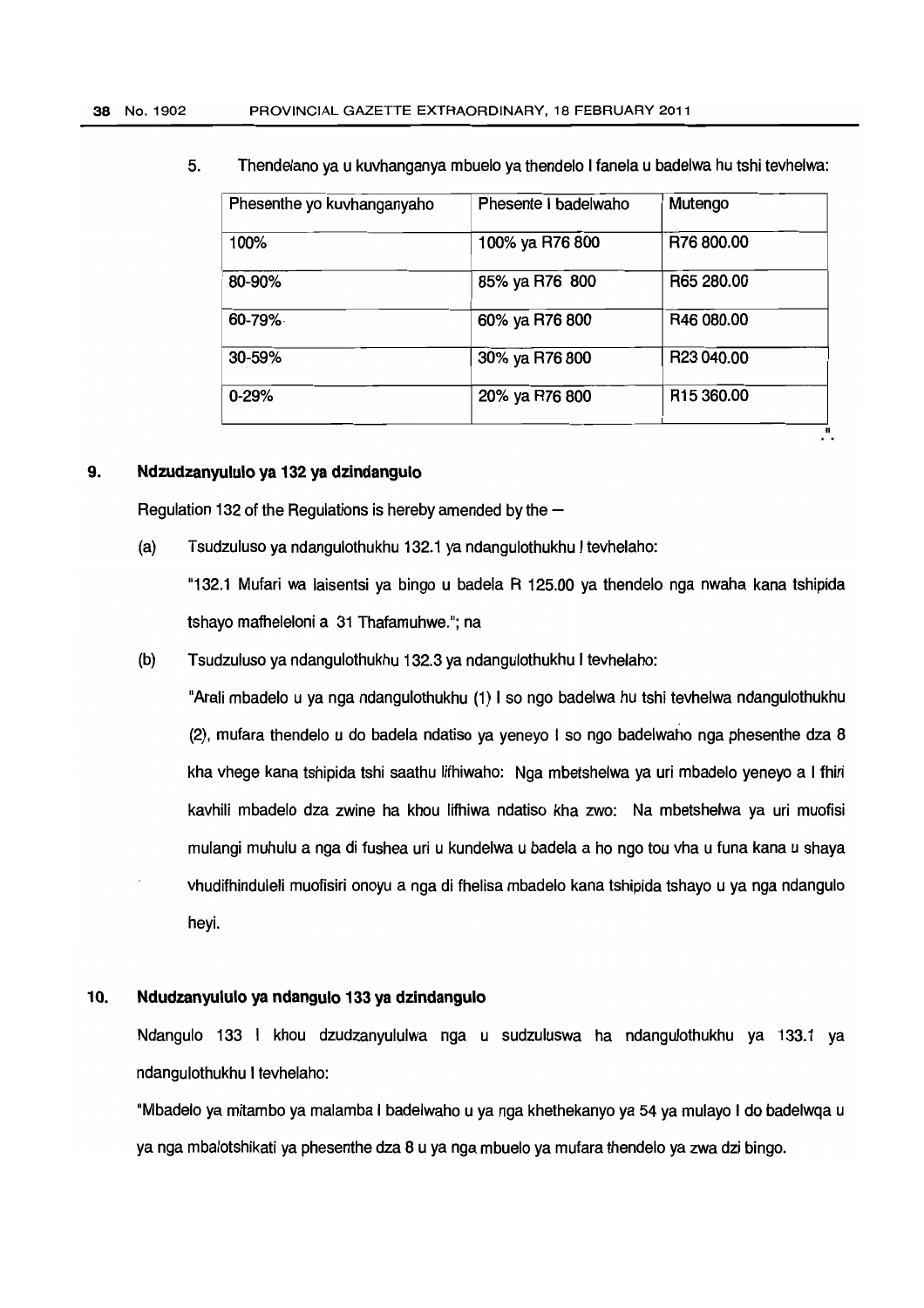# 11. Ndzudzanyululo ya ndangulo 135 ya dzindangulo

Ndangulo I tevhelaho I khou sudzuluswa nga ndangulo 235 ya dzundangul:

# "135 ndatiso ya u lenga u badelamutengowa zwa u tambala malamba

Arali mhadelo dzazwautambalamalamba u ya ngakhethekanyo 54 ya mulayodzi so ngo badelwa u ya nga ndangulo 134, mufara thendelo u do badela ndatiso ya zwe a si badele nga phesenthe dza 8 kha vhege kana tshipida tshayo he a si badele: Tenda mbadelo yeneyo I si fhire kavhilimbadelo ya zwine ha khou lifiniwa zwone: Kana muofisi mulangi muhulu arali o fushea uri u sa badela a ho ngo yha u sa funa kana u ita nga khole kana u shaya vhudifhinduleli a nga di khetha uri ndatiso yeneyo kana tshipida tshayo zwi fhelisiwe"

# 12. Ndzud: anyululo ya ndangulo 166 ya dzindangulo

Ndangulo I tevhelaho I khou sudzuluswa nga ndangulo 166 ya dzindangulo:

# "166. Mitshini ya u tambala malamba I a nwalisiwa

- (1) Mufara thendelo na khathihi a so ngo vha na mitshini kana zwinwe zwishumiswa zwi so ngo nwaliswaho na u themenndelwa ngakhoro kana bodo.
- (2) Thendelo yo nekedzwaho nga khoro kana bode u ya nga ndangulothukhu ya (1), I shuma Iwa minwaha ya 7 u bva tshe ya tendelwa nga bode: Hun a mbetshelwa ya uri thendelo yo nekedzwaho nga bode hu saathu swika 1 Phando 2010 I shuma minwaha ya sumbe u bva 1 Phando 2010.
- (3) Bodo I ngadi engedza minwaha ya 7 u ya ngandangulo thukhu (2), musi jo sedzwa uri zwo tea u ya nga nyimelo yeneyo.
- (4) Mufara thendelo musi hu saathu fhela minwaha ya 7 sa zwi re khandangulo thukhu (2) u ya nga maitele na nga fomo ya bodo a nga phumulisa mutshini kana tshinwe tshi shumiswa.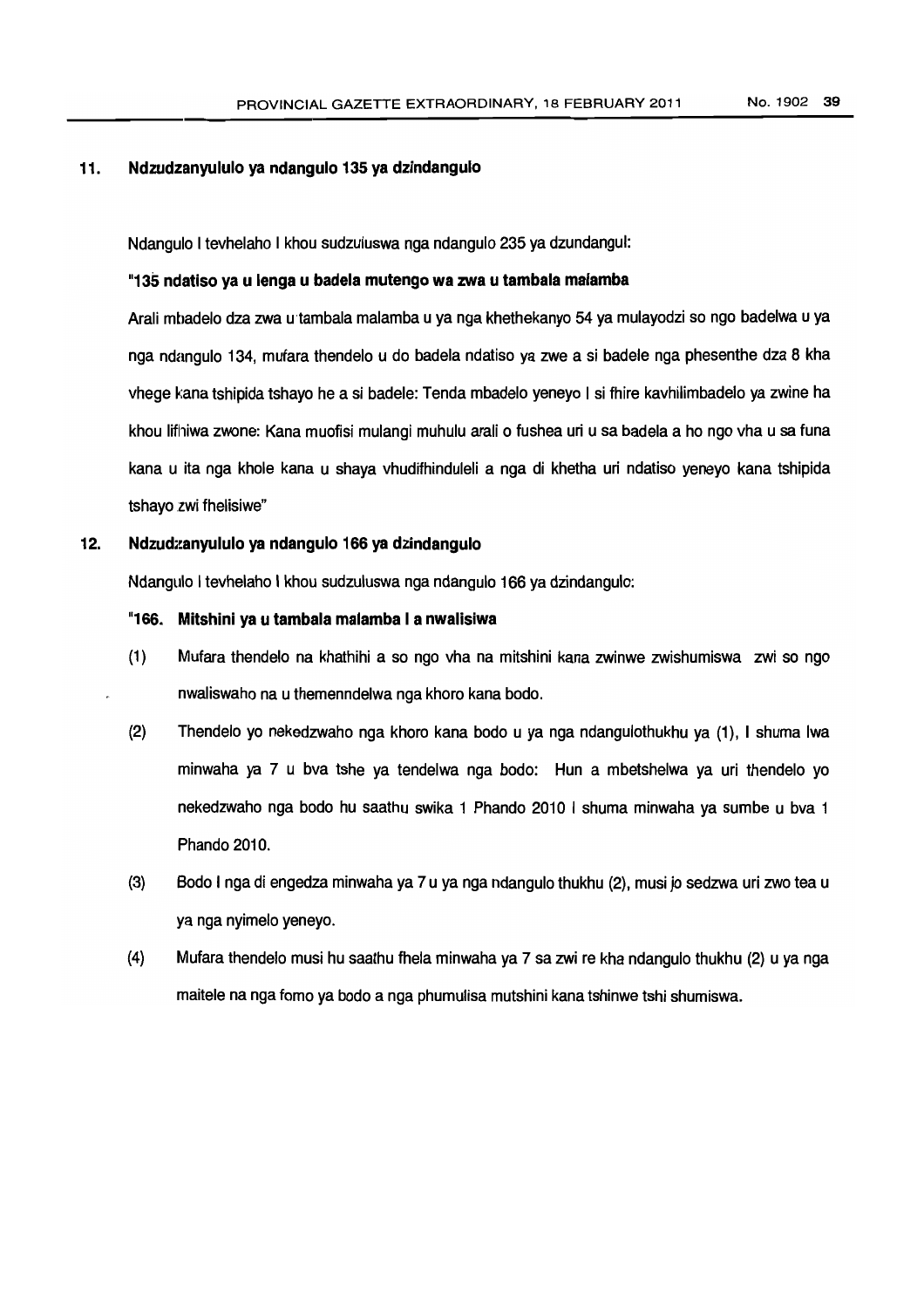# 13. **Ndzudzanyululo yandangulo 196yadzindangulo**

Ndangulo I tevhelaho I sudzuluswa nga ndangulo 169 ya dzindangulo:

# "169. **Mbadelo dza khumbelo**

Khumbelo dzi fanela u fheletshedzwa nga mbadelo dzi sa lifhiwi murahu dzi tevhelaho:

| Lushaka lwa khumbelo |                                  | Mbadelo     |
|----------------------|----------------------------------|-------------|
| 1.                   | Thendelo ya mushumisa mutshinice | R75 300.00  |
| 2.                   | U fhirisa thendelo               | R75 300.00  |
| 3.                   | U dzudzanyulula thendelo         | R 4 200.00  |
| 4.                   | U nwalisa mushumidendele         | R 2 000.00  |
| 5.                   | U nwalisa vhashumi               | 420.00<br>R |

6. Thendelo ya khuvhanganyo ya nzwalelo I fanela u badelwa u ya nga hezwi zwo tiwaho:

| Phesenthe yo wanalaho | Phesenthe i no badelwa | Mutengo                |
|-----------------------|------------------------|------------------------|
| 100%                  | 100% ya R75 300        | R75 300.00             |
| 80-90%                | 85% ya R75 300         | R64 005.00             |
| 60-79%                | 60% ya R75 300         | R45 180.00             |
| 30-59%                | 30% ya R75 300         | R22 590.00             |
| $0 - 29%$             | 20% ya R75 300         | R <sub>15</sub> 060.00 |

# 14. **Ndzudzanyululo yandangulo 171 yadzindangulo**

Ndangulo 171 ya dzindangulo I a dzudzanyululwa hafha nga-

(a) Tsudzuluso ya ndangulothukhu 171.1 ya ndangulothukhu I tehelaho:

"171. Mufara thendelo ya mutshini wa u tambala malamba u do badela mbadelo ya thendelo ya R46 000.00 na R500.00 ya mutshini munwe na munwe wo tendelwaho kha nwaha kana tshipida tsha nwaha tshi fhelaho nga la 31 Thafamuhwe."

 $\mathbf{u}$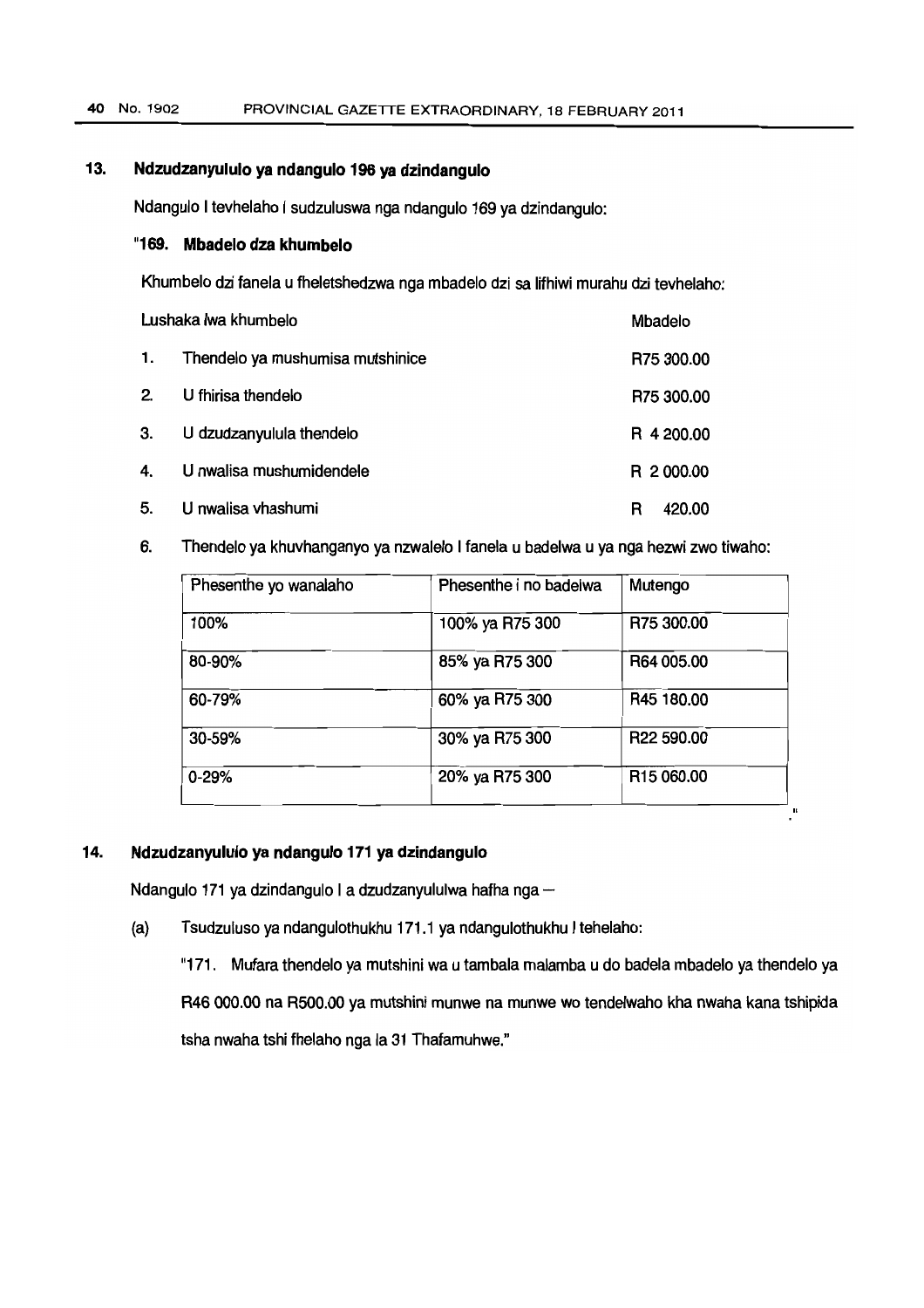(b) Tsudzuluso ya khethekanyo thukhu 171.3 ya khethekanyo thukhu I tevhelaho:

"171.3 Arali mbadelo dzathendelo u ya nga khethekanyo thukhu (1) I so ngo badelwa u ya nga khethekanyo thukhu (2), mufara thendelo u do lifha u ya nga phesenthe dza 8 kha vhege kana tshipida tshenetsho tshe ha si lifhiwe nga tsho: Huno-ha thamu yeneyo I so ngo fhira kavhili rnutengo wa zwine ha khou Iifhiwa zwone: Hun a mbetshelwa ya uri muofisi mulangi muhulu a nga di fushea uri u sa badela a ho ngo vha ha khole kana u shaya vhudifhinduleli a ita u ya nga rnulayo a fhelisa mbadelo iyi kana tshipida tshayo."

#### 15. Dzudzanyululo ya ndangulo 172ya dzindangulo

Ndangulo I tevhelaho I khou sudzuluswa ngandangulo 172ya dzindangulo:

#### "172. Gaming levy

Mbadelo dzau tambala malamba u ya ngakhethekanyo 54ya mulayo dzido badelwa nga mbalo tshikati ya phesenthe dza 8 kha mbuelo yothe ya zwa u tambala malamba"

#### 16. Ndzudz:anyululoya ndangulo 174ya dzindangulo

Ndangulo I tevhelaho I khou sudzuluswa nga ndangulo 174ya dzindangulo:

#### "174. Ndatiso ya u lenga u badela kha zwa u tambala malamba

Arali mbadelo dzi so ngo badelwa u ya nga ndangulo 173, mufara thendelou badela ndatiso u ya nga phesenthe dza 8 dza mulandu wawe kha vhege kana tshipida tshe a si badele: Tenda mbadelo yeneyo ya si fhire kavhili zwine ya khou badelelwa zwone: Hun a mbetshelo ya uri muofisi mulangi muhulu a nga di fushea uri u sa Iifha hoohu hu ngavha hu si ngakhole kna u shaya vhudifhinduleli lune a ngafhelisa kana u fhirisela phanda ndatiso kana tshipida tsha yo."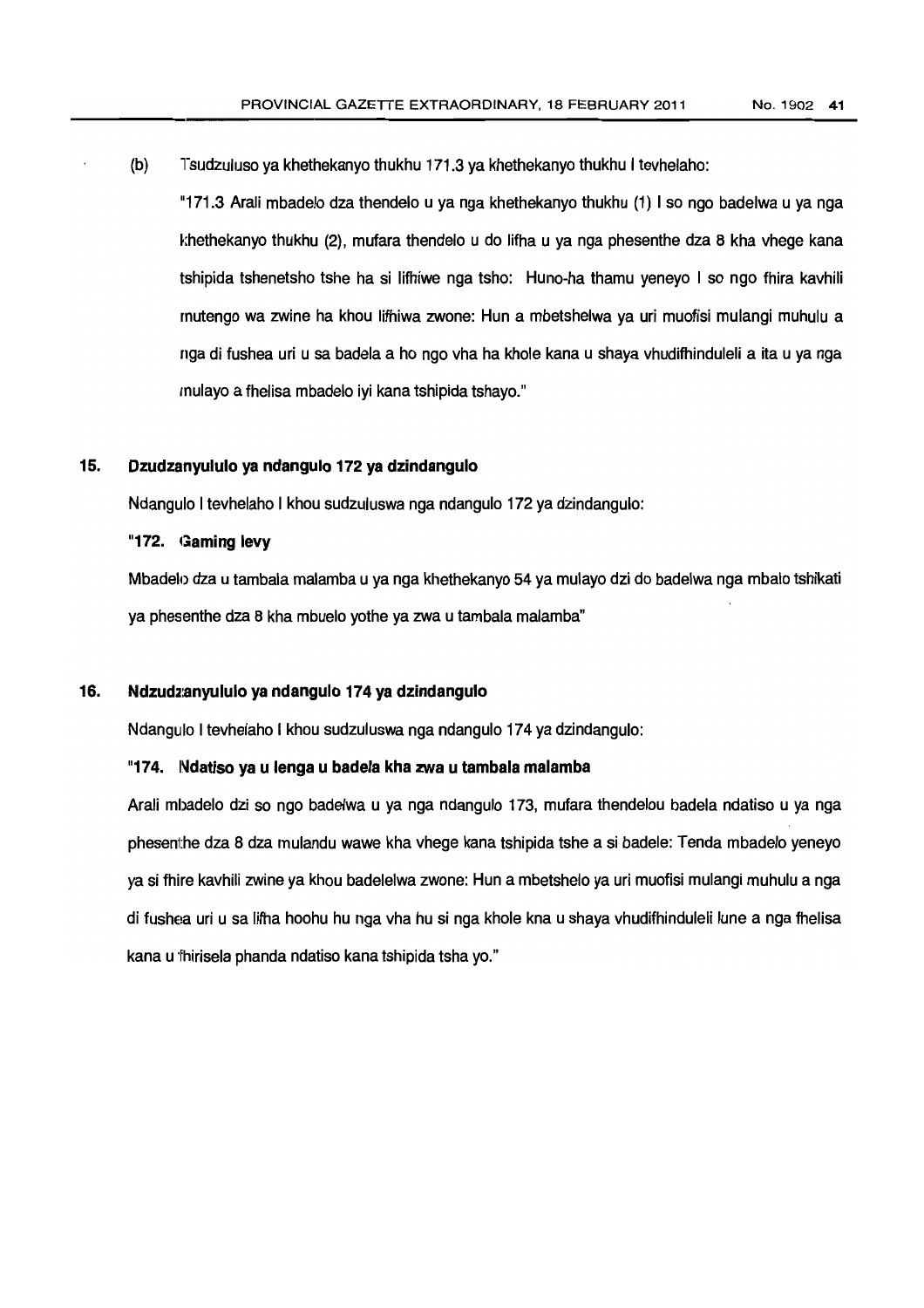# 17. Ndzudzanyululo ya ndangulo 197 ya dzindangulo

Ndangulo I tevhelaho I khou sudzuluswa nga ndangulo 197 ya dzindangulo:

#### "197. Mbadelo dza khumbelo

Khumbelo dzi fheletshedzwa nga mbadelo dzi sa humeli murahu dzi tevhelaho:

| Lushaka lwa khumbelo |                                         | Mbadelo               |
|----------------------|-----------------------------------------|-----------------------|
| 1.                   | Mbadelo dza fhethu ha mitshini          | R8 300.00             |
| 2.                   | U fhirisa thendelo                      | R6 000.00             |
| З.                   | U dzudzanyulula thendelo                | R <sub>1</sub> 250.00 |
| 4.                   | U pfulusa vhupo ha bindu                | R <sub>1</sub> 250.00 |
| 5.                   | Thendelo ya u ita nzwalelo kha thendelo | R1 700.00.".          |

# 18. Ndzudzanyululo va ndangulo 198 va dzindangulo

Ndangulo 198 ya dzindangulo I khou shandukiswa hafha nga u sudzuluswa ha ndangulo thukhu 198.1 ya ndangulo thukhu I tevhelaho:

"198.1 munwe na munwe a re na fhethu ha mutshini wa u tambala malamba u badela thendelo nga mutengo wa R3 750.00 na R500.00 ya mutshini munwe na munwe wo tendelwaho nga nwaha kana tshipida tshi fhelelaho nga la 31 Thafamuhwe."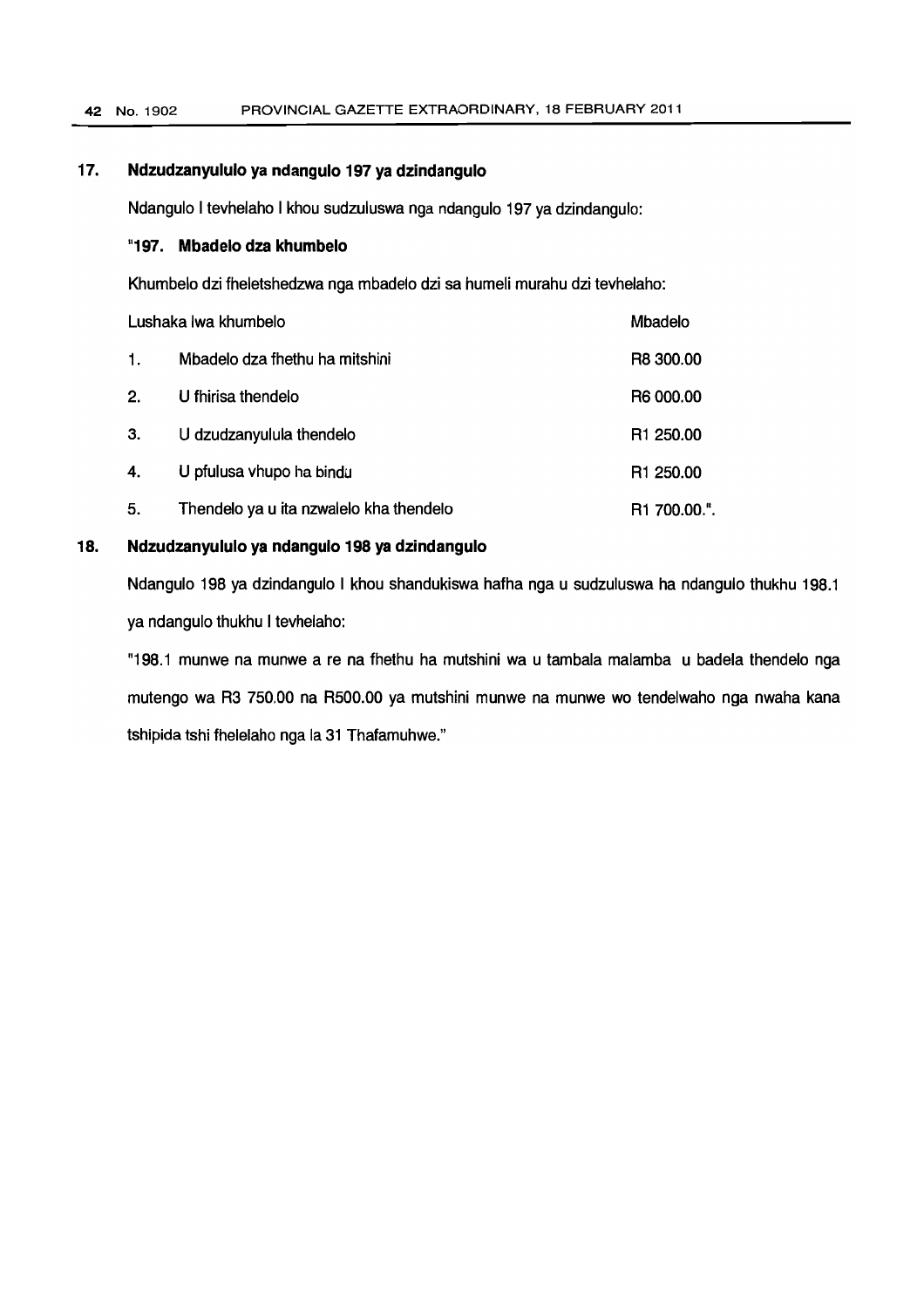# 19. Ndzudzanyululo ya ndangulo 199

Ndangulo I tevhelaho I khou sudzuluswa nga ndangulo 199 ya dzindangulo:

# "199. mbadelo dza u tambala malamba

Mbadela dza zwa u tambala malamba u ya nga khethekanyo 54 ya mulayo dzi do badelwa nga phesenthe dza 8 dza mbuelo nyangaredzwa."

# 20. Ndzudzanyululo ya ndangulo 201

Ndangulo I tevhelaho I sudzuluswa nga ndangulo 201 ya dzindangulo:

# "201. Ndatiso ya u lenga u badela

Arali mbadelo dza zwa u tambala malamba dzi so ngo itwa u ya nga ndangulo 200, mufara thendelo u do lifha ndatiso nga mbalo tshikati ya phesenthe dza 8 kha vhege kana tshipida tshe a si lifhe nga tshi: Tenda mbadelo ya ndatiso I si fhire kavhili zwine ya khu badela zwone: Ha vha na mbetshelwa ya urimuofisi mulangi muhulu a ngafushea ngala uri u sa badela honohu a ho ngovha ha khole kana u sa funa lune a nga fhelisa kana u fhirisela phanda ndatiso kana tshipida tshayo zwi tshi ya nga mulayo."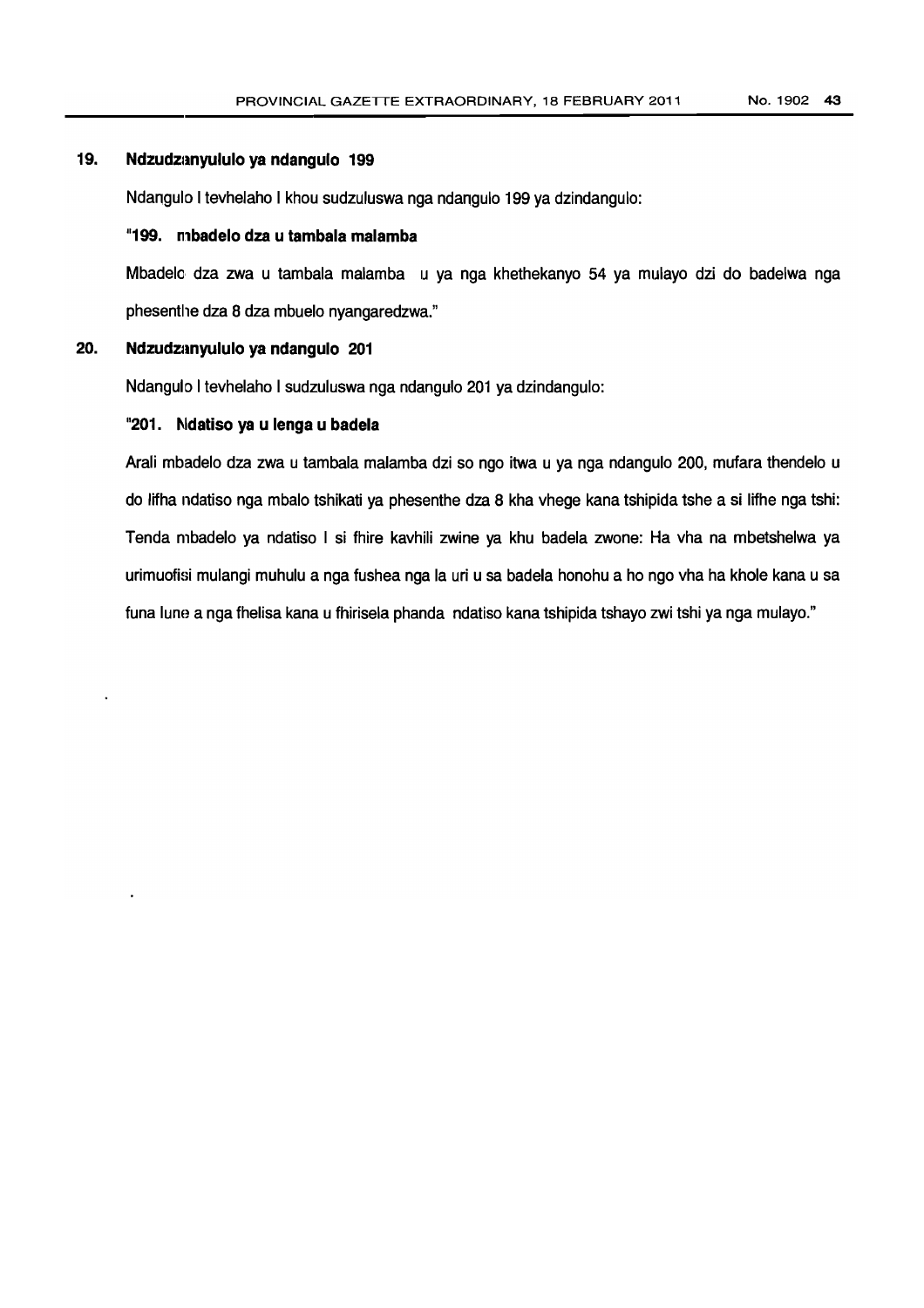# **XIllVISO HIKU ANGARHELA**

#### **XITIVISO 38 XA 2011**

## **NDZAWULO VANHLUVUKISO WAIKHONOMI, MBANGU NAVUMPFHUMBA**

#### **SWINAWANA SWA KU GEMBULA NAKHASINO SWA LIMPOPO, 2011**

Hi ku landza xiyenge xa 88 xa Nawu wa ku Gembula wa Xifundzankulu xa Limpopo, 1996, Xirho xa Huvonkulu u lava ku hundzuluxa Swinawana swa Khasino na ku Gembula swa Xifundzankulu xa Umpopo leswi a swi humesiwile eka Gazete ya Xifundzankulu ya 292, Xitiviso xa No.28 xa 26 Ndzati 1997. Mihundzuluxo ya navetisiwa leswaku ku nyikiwa mavonelo.

Munhu wihi ni wihi kumbe nhlangano lowu wu lavaka ku nyika mavonelo eka tsalwa leri, wu nga endla tano hi ku tsala, ku nga si fika 18 Nyenyankulu 2011 eka:

**The Head Department of Economic Development, Environment and Tourism Private Bag X9484 POLOKWANE 0700**

**KONGOMISA EKA: Mr Simon Mbedzi Riqhingho: (015) 291 274710836275974 mbedzlks@ledget.gov.za**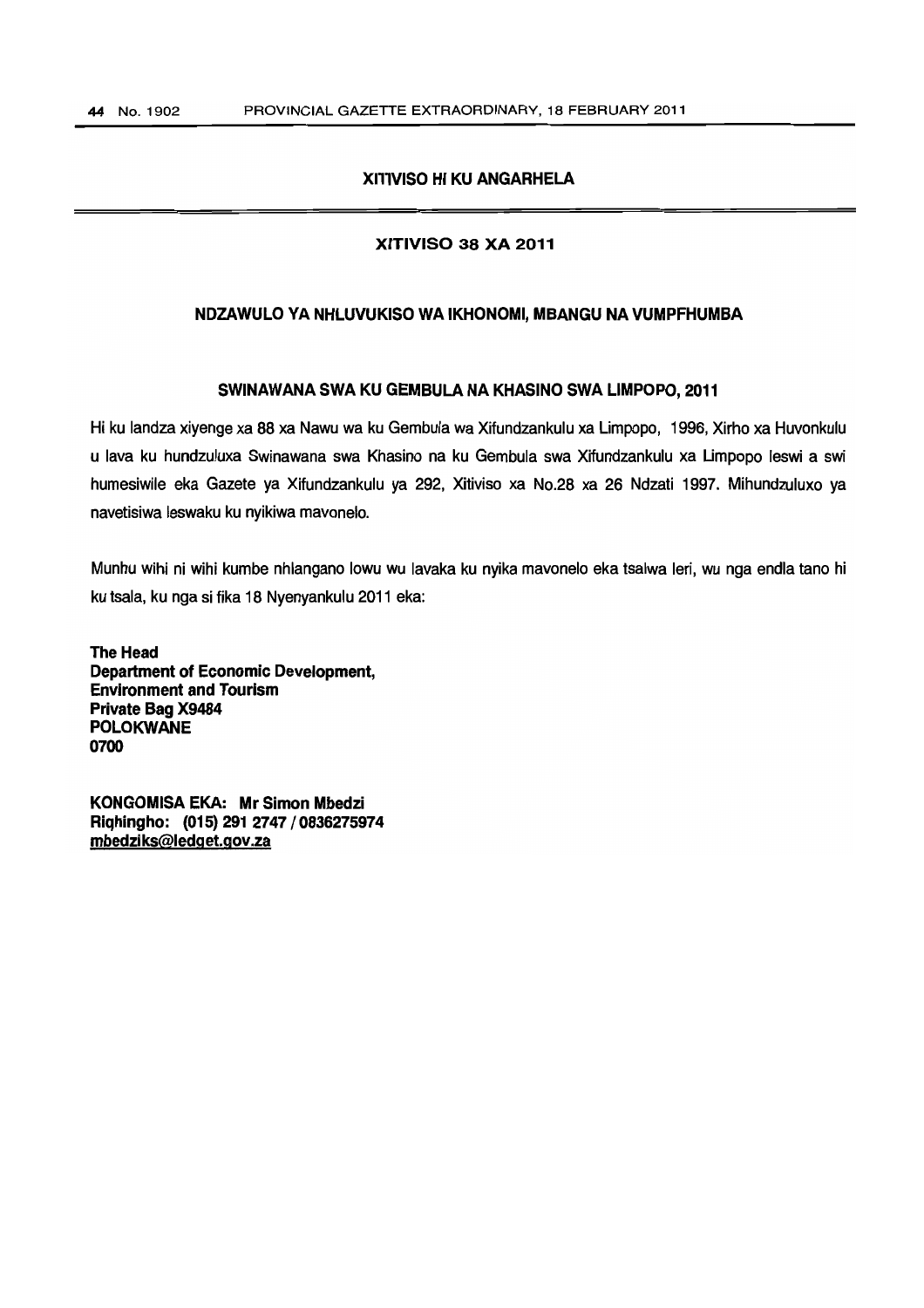# VULAWURI BYA XIFUNDZHANKULU XA LIMPOPO

# NDZAWULO VA NHLUVUKISO WA IKHONOMI, MBANGO NAVUENDZI

# NAWU WA SWAKU BEJA WAXIFUNDZHANKULU XA LIMPOPO, 1996 (NAWU NO.4WA 1996)

#### SWINAWANAWANA SWA KHASINO NA KU TLANGA SWA LIMPOPO, 2011

Ku ya hi xiyenge xa 88 xa Nawu wa swa ku Beja wa Umpopo, wa 1996 (Nawu No.4 wa 1996), Xirho xa Huvonkulu (MEG) u lulamisile swinawanawana leswi humesieke ekaGazete ya Mfumo 292Xitiviso xa Nomboro 28 ya ti 26 ta September 1997, swa Khasino na ku T1anga swa Xifundzhankulu xa N'walungu, tani hi laha swi vekiweke eka Xedulu.

### XEDULU

#### 1. Tinhlamuselo na Vuhlamuseri

Eka Swinawanawana leswi "Swinawanawana" swi vula swinawanawana leswi humesiweke ehansi ka Xitiviso xa Mfumo xa No. 28 xa ti 26 September 1997, tani hi laha swi lulamisiweke hi Xitiviso xa Mfumo xa No. 167 xa ti 30 September 2002.

#### 2. Ku thunyiwa ka xinawanawana 11 xa swinawanawana

Xinawanawana 11 xi thunyiwile.

# 3. Ku thunyiwa ka xinawanawana 13 xa Swinawanawana

Xinawanawana 13 xi thunyiwile.

# 4. Ku lulamisiwa ka xinawanawana 72 xa Swinawanawana

Xinawanawana le xi landzelaka xi siviwile hi xin'wana eka xinawanawana xa 72 xa Swinawanawana:

#### "72. Mintsengo ya swiringanyetona swikombelo

Swiringanyeto na swikombelo swi fanele ku fambisana na le swi landzelaka: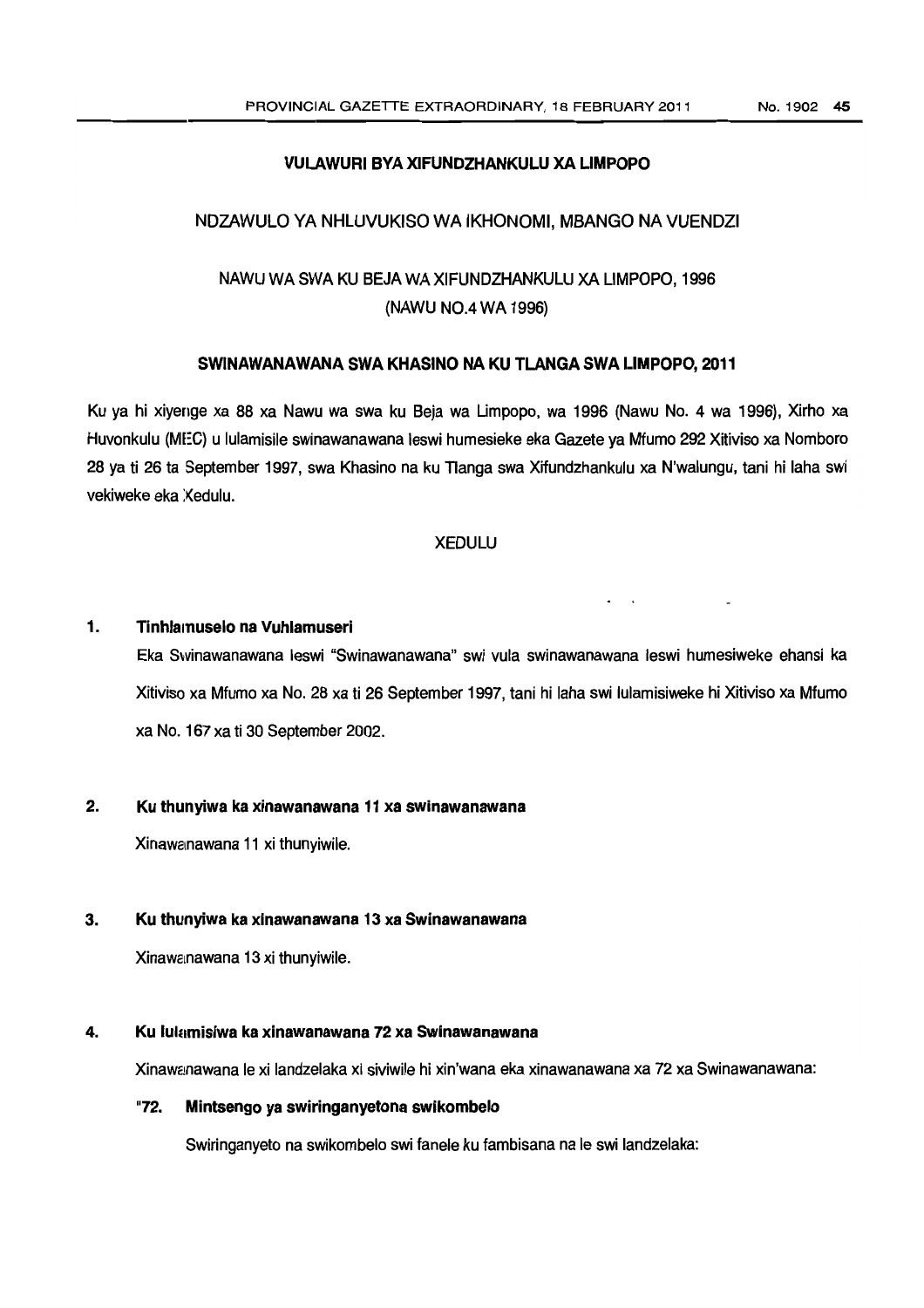|    |                                                                    |   | Ntsengo     |
|----|--------------------------------------------------------------------|---|-------------|
| 1. | Xikombelo xa layisense ya khasino                                  |   | R450 000.00 |
| 2. | Xikombelo xa ku hundzisela kumbe ku susiwa ka layisenseR450 000.00 |   |             |
| З. | Xitifikheti xa vufikeleri                                          | R | 8 300.00    |
| 4. | Ku lulamisiwa ka layisense                                         | R | 8 300.00    |
| 5. | Ku tsarisiwa ka Mutirhinkulu                                       | R | 2 000.00    |
| 6. | Ku tsarisiwa ka mutirhi wa le khasino                              | R | 420.00      |
| 7. | Ku tsarisiwa ka muyimeri wa "Junket"                               | R | 1 000.00    |

8. Vupfumeleri eka tihakelo ta ku tsakela eka layisense swi fanele ku hakeriwa ku ya hi tafule le ri nga laha hansi:

| Tiphesente le ti xaviweke | Tiphesente le ti faneleke | Ntsengo     |
|---------------------------|---------------------------|-------------|
|                           | ku hakeriwa               |             |
| 100%                      | 100% ya R450 000          | R450 000.00 |
| 80-90%                    | 85% ya R450 000           | R382 500.00 |
| 60-79%                    | 60% ya R450 000           | R270 000.00 |
| 30-59%                    | 30% ya R450 000           | R135 000.00 |
| $0 - 29%$                 | 20% ya R450 000           | R 90 000.00 |

# **5. Ku lulamisiwa ka xinawanawana 74 xa Swinawanawana**

Xinawanawana 74 xi lulamisiwile hi-

(a) ku siviwa ka xinawanawana-ntsongo 74.1 xa xinawanawana-ntsongo Iexi landzelaka:

"74.1 Mutameri un'wana na un'wana wa layisense ya khasino uta hakela ntsengo wa layisense wo ringana R83 000.00 na -

- (a) R1 500.00 ya muchini wun'wana na wun'wana wotlanga <sup>10</sup> wu ngatsarisiwa; na
- (b) R3 100.00 ya tafula Ie ri nga layisensiwa ra khasino, swa lembe na lembe kumbe xiphemu xa lembe Ie ri helaka hiti 31 March."; na

(b) ku siviwa ka xinawanawana-ntsongo xa xinawanawana-ntsongo 74.3xa xinawanawana-ntsongo le xi landzelaka: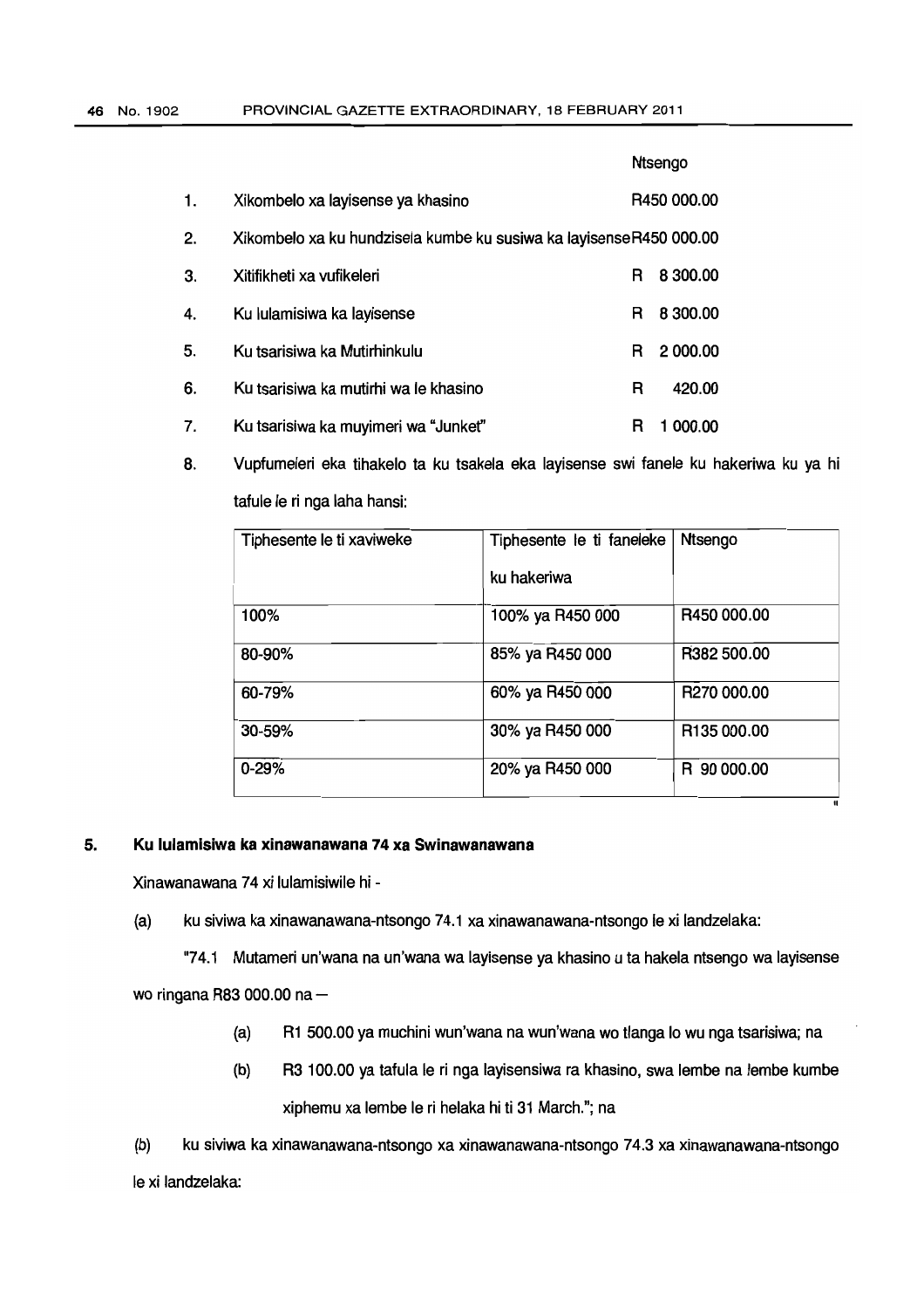"74.3 Loko ntsengo wa layisense <sup>10</sup> wu faneleke ku hakeriwa ku ya hi swipimelo swa xinawanawana-ntsongo (1) wu nga hakeriwi hi ku fambelana na xinawanawana-ntsongo (2), n'winyi wa layisense u ta hakela ndziho eka ntsengo wa layisense yin'wana na yin'wana Ieyi nga se hakeriwaka, eka mpimo wa tiphesente ta 8 ta ntsengo wa layisense wa vhiki rin'wana na rin'wana kumbe xiphemu xa kona eka nkarhi lowu ntsengo wa layisense wu tamaka wu nga se hakeriwa: Swi lawuriwa hi loko ndziho wa kona wu taka wu nga hundzi tihakelo ta mintsengo rnimbithi ya layisense hi ku hlonipha mali leyifaneleke ku hakeleriwa ndziho wa kona: Swi tlhela swi lawuriwa nakambe hi loko Ndhunankulu (CEO) a enetekile leswaku ku tsandzeka eka xiphemu xa n'winyi wa layisense wihi na wihi ku hakela xibalo xelexo kumbe ntsengo eka nkarhi 10 wu vekiweke a swi nga ri hi kwalaho ka, kumbe ku endleriwa leswaku, a papalata kumbe ku hundzisela emahlweni ku hakeriwa ka mali yeleyo yi kolotiwaka, Ndhunankulu a nga yirisa ku koxa hinkwayo kumbe xiphemu xa ndziho <sup>10</sup> wu hakelekaka ku ya hi swipimelo swa xinawanawana lexi.".

#### 6. Ku lulamisiwa ka xinawanawana 75xa Swinawanawana

Xinawanawana 75 xi lulamisiwile hi -

- (a) ku siviwa ka xinawanawana-ntsongo 75.1 xa xinawanawana Iexi landzelaka:
	- "75.1 Xibalo xa ku tlanga Ie xi hakelekaka ku ya hi xiyenge xa 54 xa Nawu xi ta hakeriwa hi mpimo watiphesente ta 8 ta xibalo-nkulu (gross) xa kutlanga xa n'winyi wa layisense."; na

#### (b) ku siviwa ka xinawanawana-ntsongo 75.3 xa xinawanawana:

"Eka muchini wun'wana na wun'wana wo beja, xibalonkulu xa ku tlanga xi ringana ( ntsengo hi mali Ie yi nga pimiwa) ku susiwa eka ntsengonkulu ( mali Ie yi nga pimiwa) ku susiwa Ie yi hakeriwaka hi voko, lake n'winyi wa layisense a hlayisa matsalwa la ma koxometaka yak u tiyisisa ku hungutiwa ka timali teleto ( ti nga tihakelo ta mampela ta n'winyi wa layisense, rnurhumiwa wa Vena kumbe mutirhi wa kwe, kumbe munhu loyi a nga ku lawuleni, kumbe ku lawuriwa, kumbe ehansi ka vulawuri bya nhlengelo na n'wnyi wa layisense, bya nhundzu yihi na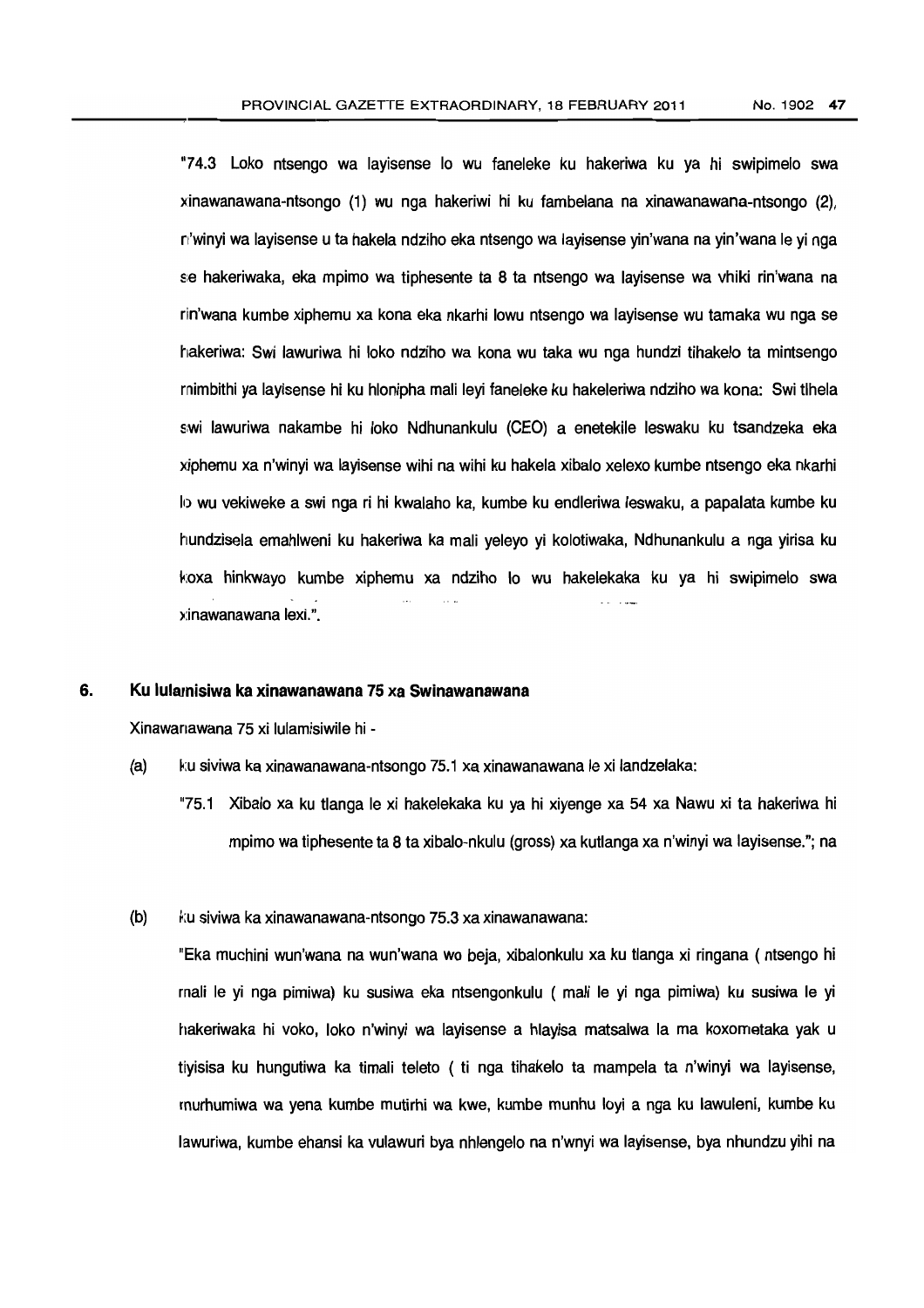yihi, ehandle ka mintsengo ya swofamba, swakudya, byetlelo, vukorhokeri, na swakudya na swo nwa) le swi nyikiweke kumbe ku hangalasiwa eka mutlangi tani hi swivuyelo swa ntlangu.".

#### 7. Ku lulamisiwa ka xinawanawana *n* xa Swinawanawana

Xinawanawana le xi landzelaka xi siviwile eka xinawanawana 77 xa Swinawanawana:

#### "77. Ndziho wa ku hlwela ku hakela swibalo swa ku tlanga

Lako xibalo xa ku tlanga Ie xi hakelekaka ku ya hi xiyenge 54 xa Nawu xi nga hakeriwi hi ku fambisana na swipimelo swa xinawanawana 76, n'winyi wa layisense u ta hakela ndziho eka ntsengo wun'wana na wun'wana 10 wu saleleke endzhaku hi mpimo wa tiphesente wa swibala swa vhiki kumbe xiphemu xa kona swa nkari lo wu swibalo swi tamaka swi nga hakeriwanga: Swi lawuriwa hi leswaku ndziho wa kana wu taka wu nga tluli kambirhi mintsengo Ie yi faneleke ku hakeriwa tani hi ndziho: Swi tlhela swi lawuriwa na hi lake Ndhundnkulu (CEO) a enerisekile hi leswaku ku tsandzeka ka ku endla xibalo xa kona kumbe ntsengo etlhelweni ra n'winyi wa layisense hi nkarhi lo wu vekiweke a swi nga vangiwi hi, kumbe ku endleriwa ku, papalata kumbe ku hundzisela emahlweni ndzhwalo wa ku hakela ntsengo 10 wu kolatiwaka, Ndhunankulu a nga tshimbisa ku koxiwa ka hinkwayo kumbe xiphemu xa ndziho 10 wufaneleke ku hakeriwa ku ya hi xinawanawana lexi.".

#### 8. Ku lulamisiwa ka xinawanawana 130xa Swinawanawana

Xinawanawana le xi landzelaka xi siviwile eka xinawanawana 130 xa Swinawanawana:

#### "130. Ntsengo wa swikombelo

Swikombelo swi fanele ku famba na mintsengo Ie yi landzelaka Ie yi nga tlheriselekiki ya swikombelo:

| Muxaka wa xikombelo |                                                  | Ntsengo    |
|---------------------|--------------------------------------------------|------------|
| 1.                  | Layisense ya Bingo/ ku hundziseriwa ka layisense | R76 800.00 |
| 2.                  | Ku lulamisiwa ka layisense                       | R 4 000.00 |
| 3.                  | Ntsariso wa mutirhinkulu                         | R 1 700.00 |
| 4.                  | Ntsariso wa mutirhi wa Bingo                     | 420.00     |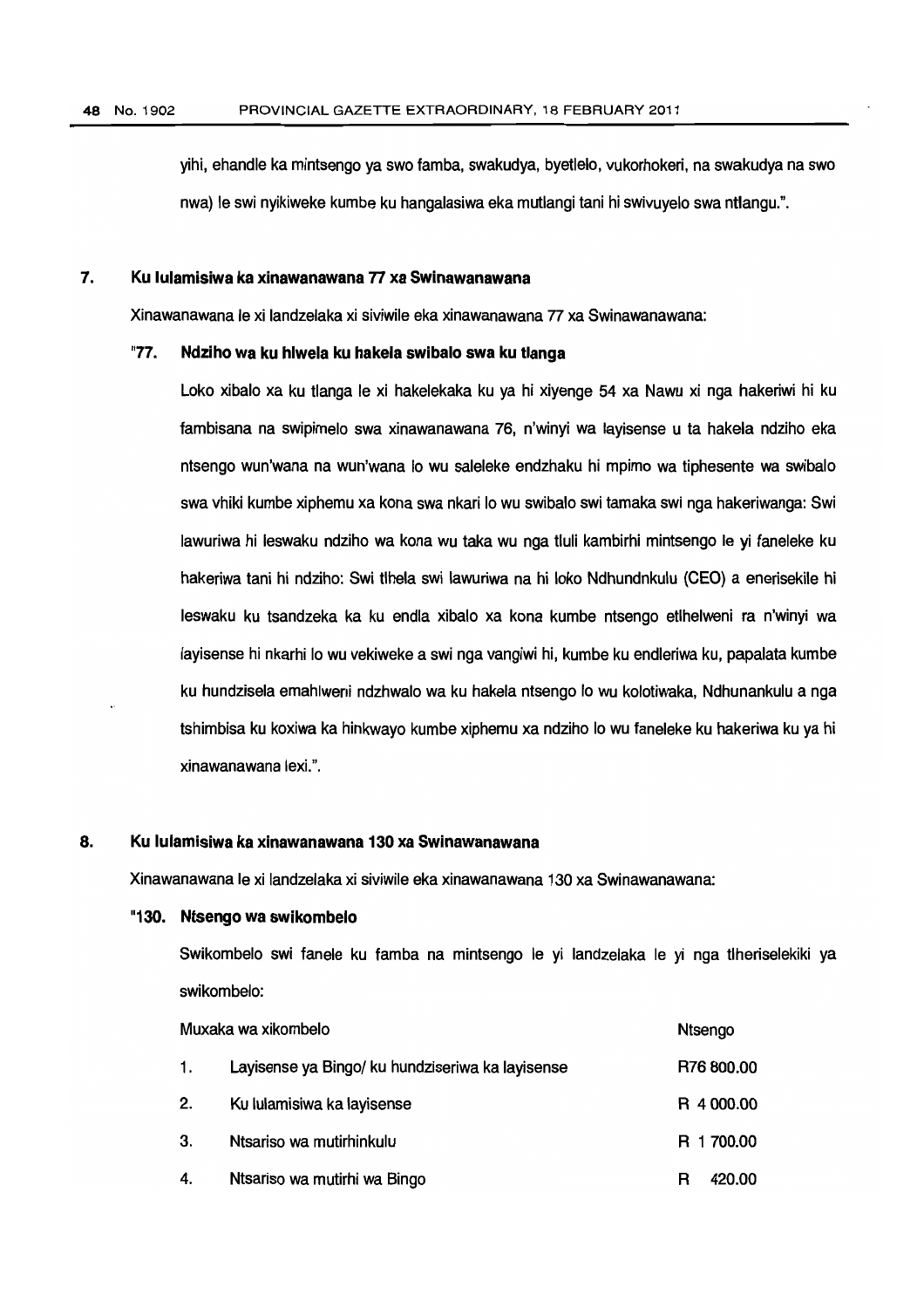$\cdot$ 

5. Vupfumeleri bya ku endliwa ka ntsakelo eka layisense byi fanele ku hakeriwa ku ya hi tafula leri nga laha hansi:

| Tiphesente le ti nga tsakeriwa | Tiphesente le ti hakelekaka | Ntsengo                |
|--------------------------------|-----------------------------|------------------------|
| 100%                           | 100% ya R76 800             | R76 800.00             |
| 80-90%                         | 85% ya R76 800              | R65 280.00             |
| 60-79%                         | 60% ya R76 800              | R46 080.00             |
| 30-59%                         | 30% ya R76 800              | R23 040.00             |
| $0 - 29%$                      | 20% ya R76 800              | R <sub>15</sub> 360.00 |

# 9. Ku lulamisiwa ka xinawanawana 132xa Swinawanawana

Xinawanawana 132xa Swinawanawana xi lulamisiwile hi-

(a) ku siviwa ka xinawanawana-ntsongo 132.1 xa xinawanawana-ntsongo Iexi landzelaka:

"132.1 Mutameri un'wana na un'wana wa layisense ya bingo u ta hakela ntsengo wa layisense wa R 125.00 ku ya hi xituli/ xitshamo le xi nga layisensiwa swa lambe rin'wana na rin'nwana kumbe xiphemu xa le ri nga ta hela hi ti 31 March."; na

(b) ku siviwa ka xinawana-ntsongo 132.3 xa xinawanawana Iexi landzelaka:

"lLoko ntsengo wa layisense <sup>10</sup> wu hakelekaka ku ya hi xinawanawana-ntsongo (1) wu nga hakeriwi hi ku fambelana na xinawanawana-ntsongo (2), n'winy; wa layisense u ta hakela ndziho ehehla ka ntsengo wun'wana na wun'wana lo wu kolotiwaka hi mpimo wa tiphesente ta 8 ta ntsengo wa layisense swa vhiki rin'nwana na rin'wana kumbe xiphemu xa rona laha layisense yi tamaka yi nga hakeriwanga: Swi lawuriwa hi leswaku ndziho wa kona a wu nga tluri mintsengo ya swibalo ka mbirhi ku ya hi leswi ndziho wu faneleke ku hakerisiwa xiswona: Swi tlhela swi lawuriwa na hi lake Ndhunankulu a enetiwa hi leswaku ku tsandzeka koloko ka ku hakela xibalo kumbe ntsengo etlhelweni ra n'winyi wa layisense enkarhini 10 wu vekiwekea swi nga vangiwi hi, kumbe swi endleriwa ku, papalata kumbe ku hundzisela emahlweni ndzwalo wa ku hakela xikweleti xa kona, Ndhunankulu a nga ha yimisa ku koxiwa ka hinkwawo kumbe xiphemu xa ndziho lo wu faneleke ku hakeriwa ku ya hi xinawanawana lexi.".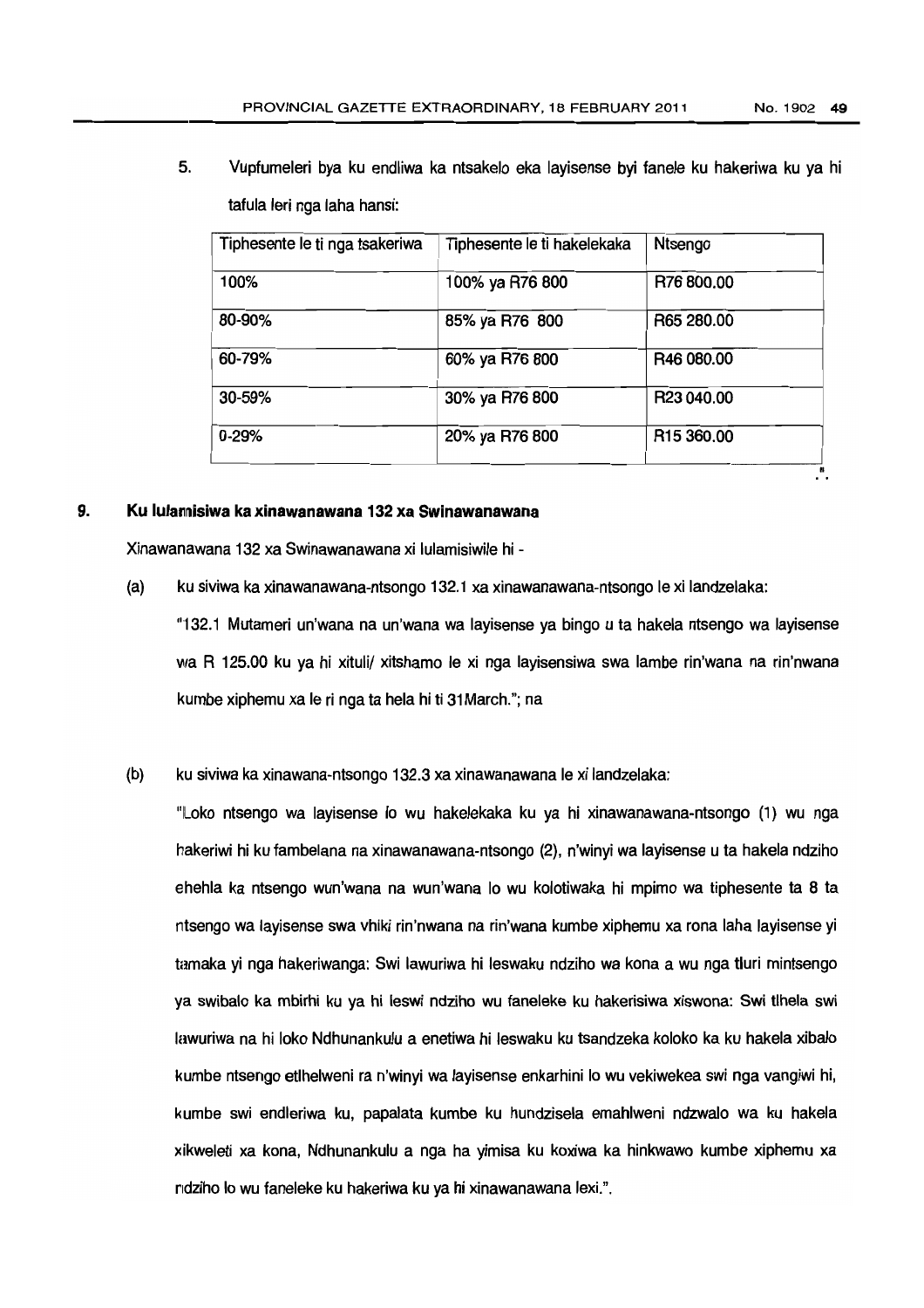#### 10. Ku lulamisiwa ka xinawanawana 133 xa Swinawanawana

Xinawanawan 133 xi lulamisiwile hi ku siviwa hi xinawanawana 133.1 xa xinawanawana-ntsongo Ie xi landzelaka:

"Xibalo xa ku tlanga Ie xi hakelekaka ku ya hi xiyenge 54 xa Nawu, xi ta hakeriwa hi mpimo wa tiphesente ta 8 ta ntsengo wa bingo ya n'winyi wa layisense.".

# 11. Ku lulamisiwa ka xinawanawana 135 xa Swinawanawana

Xinawanawana Iexi landzelaka xi siviwile ekaxinawanawana 135 xa Swinawanawana:

#### "135 Ndziho wa ku hlwela ku hakela xibalo xa ku tlanga

Loko xibalo xa ku tlanga Ie xi hakelekaka ku ya hi xiyenge 54 xa Nawu xi nga hakeriwi hi ku fambelana na swipimel0 swa xinawanawana 134, n'winyi wa layisense u ta hakela ndziho ehenhla ka ntsengo wun'wana na wun'wana <sup>10</sup> wu kolotiwaka hi mpimo wa tiphesente ta 8 ta xibalo xa vhki na vhiki kumbe xiphemu xa kona ku ringana nkarhi lowu xibalo xi nga hakeriwangiki: Swi lawuriwa hi loko ndziho wa kona wu taka wu nga tluli ntsengo wa swibalo swa kona ka mbirhi kuya laha swibalo swa kona swi faneleke ku hakeriwa ha kona: Swi tlhela swi lawuriwa na hi loko Ndhunankulu a enerisiwa hi leswaku ku tsandzeka ka ku hakela xibalo kumbe ntsengo wa kona etlhelweni ra n'winyi wa layisense a swi nga vangiwi hi, kumbe ku endleriwa ku, papalata kumbe ku hundzisela emahlweni ndzhwalo wa ku hakela ndziho <sup>10</sup> wu kolotiwaka, Ndhunankulu a nga yimisa ku londziwa ka ndziho wa kona hinkwawo kumbe xiphemu xa ndziho <sup>10</sup> wufaneleke ku hakeriwa kuya hi xinawanawana lexi.

### 12. Ku lulamisiwa ka xinawanawana 166 xa Swinawanawana

Xinawanawana Iexi landzelaka I nsivowa xinawanawana 166xa Swinawanawan:

#### "166. Michini yo tlanga Ie yi faneleke ku tsarisiwa

(1) N'winyi wa layisense a nga ka a ngaveki kumbe ku hlayisa muchini wo beja wihi na wihi kumbe xitirhisiwa lexihi nkarhi wa ku endlaxikombelo na hi maendlele na xivumbeko Ie swi vekiweke hi Bodo swi nga pfumeleriwangiki na ku tsariseriwa etlhelo hi Bodo.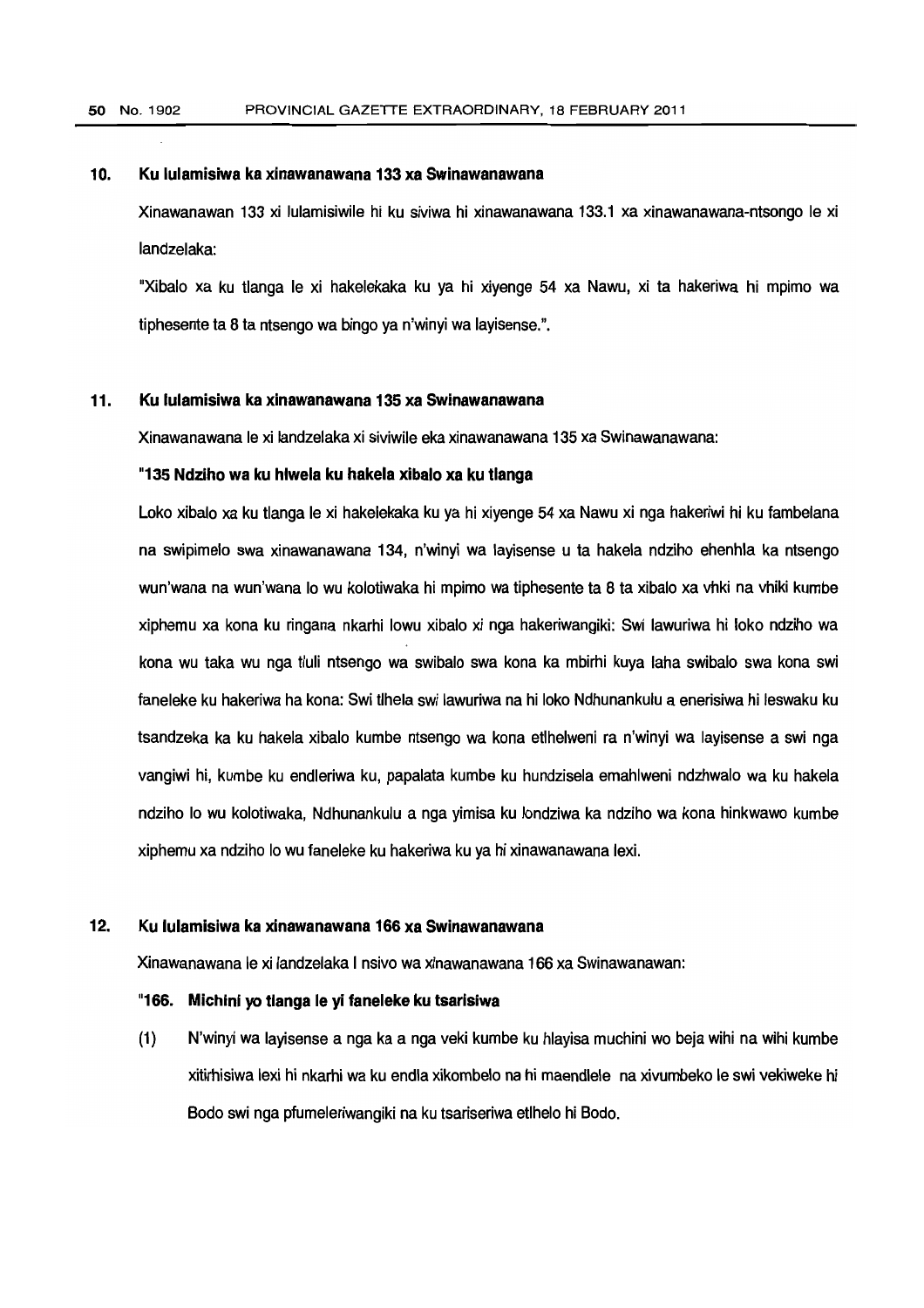- (2) Mpfumelelo 10 wu nyikiwaka hi Bodo ku ya hi xinawanawana-ntsongo (1), wu tirhiseka ku ringana nkarhi wa malembe ya 7 ku sukela siku ra ku pfumeleriwa h Bodo: Swi lawuriwa hi loko mpfumelelo lo wu nyikiweke hi Bodo ku nga se fika ti 1 ta January 2010, wu tirhiseka ku ringana malembe ya 7 ku sukela hi ti 1 ta January 2010.
- (3) Bodo yi nga ha engetela nkarhi wa malembe ya 7 ku ya hi xinawanawana (2), loko Bodo yi ri na mavonele ya leswaku ku engeteriwa koloko ku fanerile ku ya hi matshamele ya swilo.
- (4) Loko ku nga se hela nkarhi wa ma/mbe ya 7 la ma vuriwaka eka xinawanawana-ntsongo (2), n'winyi wa layisense a nga endla xikombelo xa ku sula ntsariso wa muchini wihi na wihi wa ku beja kumbe xitrhisiwa, nkarhi wun'wana na wun'wana.

# 13. Ku lulamisiwa ka xinawanawana 169xa Swinawanawana

Xinawanawana Ie xi landzelaka xi siva xinawanawana 169 xa Swinawanawana:

#### "169. Ntsengo wa ku endla swikombelo

Swikombelo swi fanele ku fambisana na mintsengo le yi landzelaka le yi nga tiheriskiki:

| Muxaka wa xikombelo |                                           | Ntsengo     |
|---------------------|-------------------------------------------|-------------|
| 1.                  | Layisence ya mutirhisi wa muchinu wo beja | R75 300.00  |
| 2.                  | Ku hundziseriwa ka layisense              | R75 300.00  |
| 3.                  | Ku lulamisiwa ka layisense<br>$\cdot$     | R 4 200.00  |
| 4.                  | Ntsariso wa mutirhinkulu                  | R 2 000.00  |
| 5.                  | Ntsariso wa mutirhi wa mintlango          | 420.00<br>R |

6. Mimpumelelo ya ku hakerisiwa ka ku tsakela eka layisense swi fanele ku hakeriwa ku ya hi tafula Ie ri nga laha hansi:

| Tiphesente le ti tsakeriweke | Tiphesente le ti hakelekaka | ntsengo    |
|------------------------------|-----------------------------|------------|
| 100%                         | 100% of R75 300             | R75 300.00 |
| 80-90%                       | 85% ya R75 300              | R64 005.00 |
| 60-79%                       | 60% ya R75 300              | R45 180.00 |
| 30-59%                       | 30% ya R75 300              | R22 590.00 |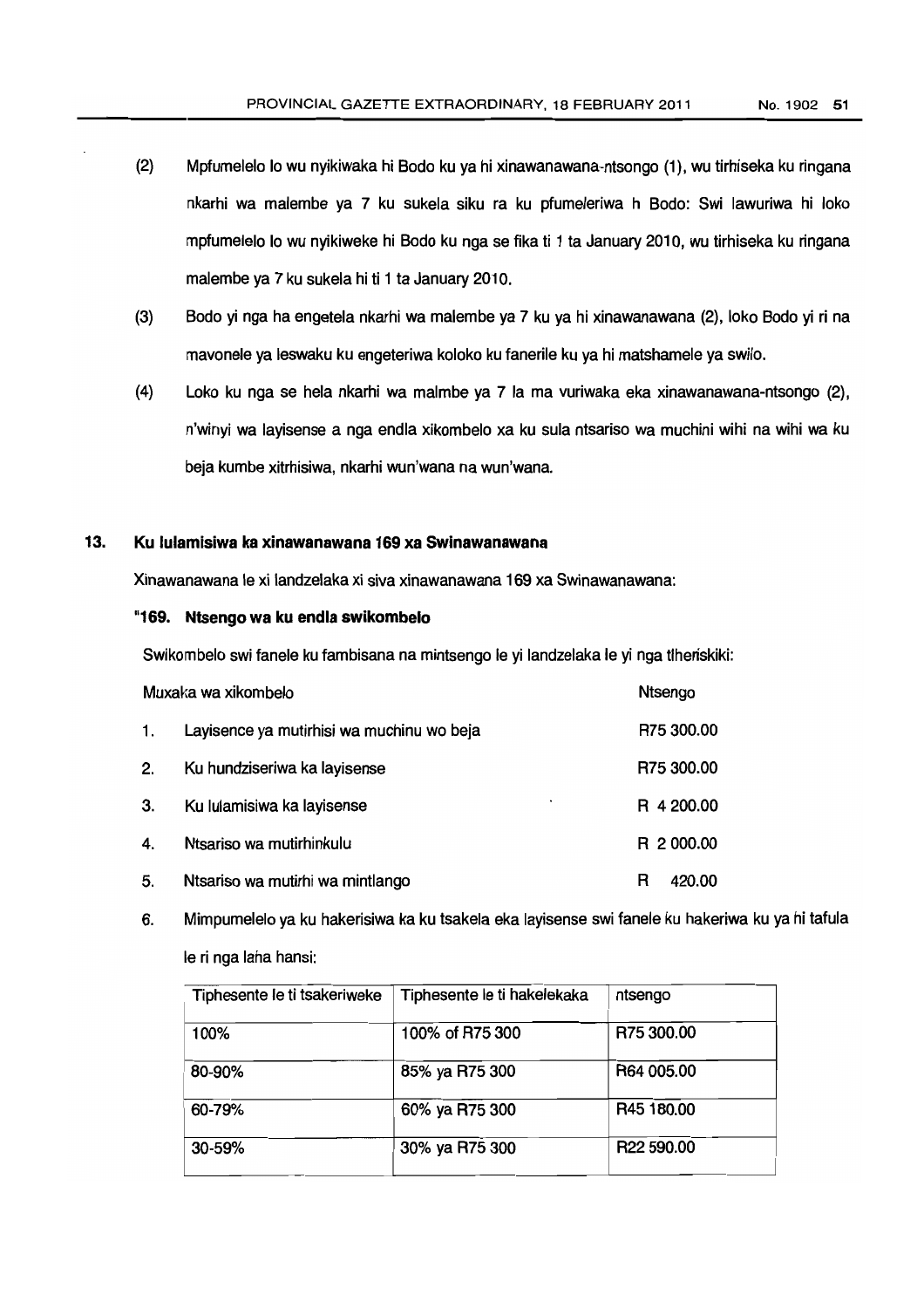| J-29% | 20% ya R75 300 | R <sub>15</sub> 060.00 |  |
|-------|----------------|------------------------|--|
|       |                |                        |  |

#### 14. Ku lulamisiwa ka xinawanawana 171 xa Swinawanawana

Xinawanawana 171 xa Swinawanawana xi lulamisiwile hi -

(a) ku siviwaka xinawanawana-ntsongo 171.1 xa xinawanawana-ntsongo Iexi landzelaka:

"171. Mutameri un'wana na un'wana wa layisense ya muchini wo beja u ta hakela ntsengo wa layisense wa R46 000.00 na R500.00 ku ya hi muchini wo beja 10 wu pfumeleriweke ku ya hi layisense ya lembe na lembe kumbe xiphemu xa lembe le ri helaka hiti 31 March.".

(b) ku siviwa ka xinawanawana-ntsongo 171.3xa xinawanawana Iexi landzelaka:

"171.3 Loko ntsengo wa layisense 10 wu fanelaka ku hakeriwa ku ya hi xinawanawana-ntsongo (1), wu nga hakeriwi hi ku fambelana na xinawanawana-ntsongo (2), n'winyi wa layisense u ta hakela ndziho eka ntsengo wun'wana na wun'wana 10 wu kolotiwaka hi mpimo wa tiphesente ta 8 ta ntsengo wa layisense ya vhiki rin'wana na rin'wana kumbe xiphemu xa konaku ringana nkarhi lowu ntsengo wa layisense wu nga hakriwangiki: Swi lawuriwa hi loko ndziho wa kona wu taka wu nga tluri hi ka mbirhi swibalo leswi ndziho wa kona wu faneleke ku swi hakela: Swi tlhela swi lawuriwa na hi lake Ndhunankulu a enerisiwa hi leswaku ku tsandzeka ka ku hakela xibalo xelexo kumbe ntsengo etlhelweni ra n'winyi wa layisense a swi ngavangiwi hi, kumbe swi endleriwa ku, papalata kumbe ku hundzisela emahlweni ndzhwalo wa ku hakela swibalo swa kona, Ndhunankulu a nga yimisa ku koxiwa ka hinkwawo kumbe xiphemu xa ndziho 10 wu faneleke ku hakeriwa ku ya hi xinawanawana lexi.".

#### 15. Ku lulamlsiwa ka xlnawanawana 172 xa Swlnawanawana

Xinawanawana Ie xi landzelaka xi siviwile eka xinawanawana 172xa Swinawanawana:

#### "172. Xibalo xa ku tlanga

Xibalo xa ku tlanga Ie xi hakelekaka ku ya hi xiyenge 54 xa Nawu xi ta hakeriwa hi mpimo wa wa tiphesente ta 8 ta rhevhenyu-nkulu ya n'winyi wa layisense.".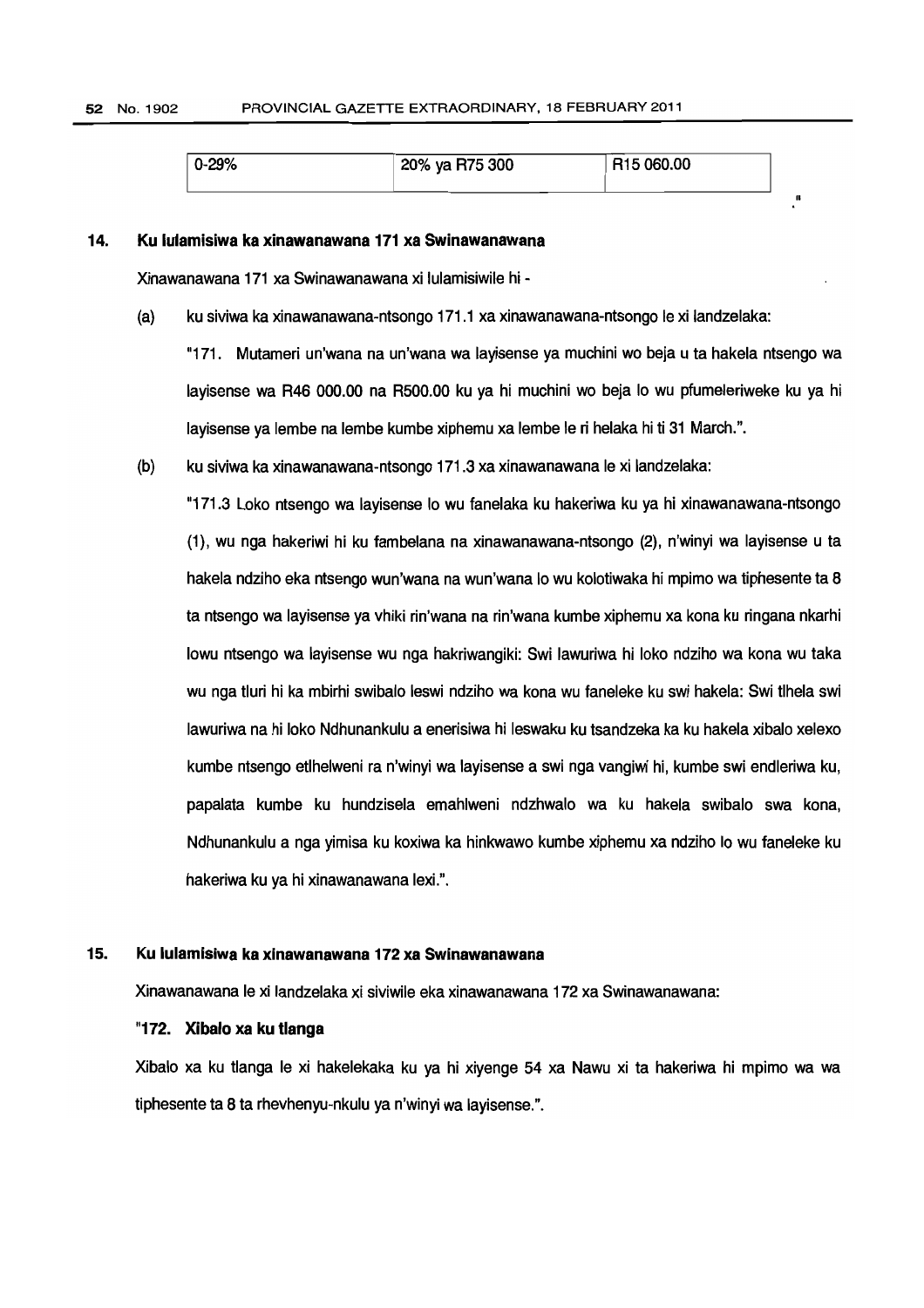#### 16. Ku lulamlsiwa ka xlnawanawana 174 xa Swlnawanawana

Xinawanawana Ie xi landzelaka xi siviwile eka xinawanawana 174 xa Swinawanawana:

#### "174. Ndziho wa ku hlwela ku hakela xlbalo xa ku tlanga

Loko xibalo xa ku tlanga xi nga hakeriwi hi ku fambelana na swipimelo swa xinawanawana 173, n'winyi wa laytsense u ta hakela ndziho ehenhla ka ntsengo wihi na wihi <sup>10</sup> wu kolotaka hi mpimo wa tiphesente ta 8 swa vhiki na vhiki kumbe xiphemu xa kona ku ringana nkarhi lowu ndziho wu faneleke ku va wu hakeriwile hi wona: swi lawuriwa hi loko ntsengo wa kona wu ta ka wu nga tluri hi ka mbirh swibalo le swi faneleke ku hakeriwa: Swi tlhela swi lawuriwa hi Joko Ndhunankulu a enerisiwa hi leswaku ku tsandzeka ku hakela xibalo kumbe ntsengo wa kona etlhelweni ra n'winyi wa layisense hi nkarhi 10 wu vekiweke a swi nga vangiwi hi, kumbe ku endleriwa ku, papalata kumbe ku hundzisela emahlweni ndzhwalo wa ku hakela xibalo xa kona, Ndhunankulu a nga yimisa ku koxiwa ka hinkwawo kumbe xiphemu xa ndziho 10 wu faneleke ku hakeriwa ku ya hi xinawanawana lexi.".

#### 17. Ku lulamisiwa ka xinawanawana 197 xa Swinawanawana

Xinawanawana Ie xi landzelaka xi siviwile eka xinawanawana 197 xa Swinawanawana:

#### "197. N1itsengo ya swikombelo

Swikombelo swi fanele ku famba na mintsengo le yi landzelaka le yi nga tlherisekiki:

| Muxaka wa xikombelo |                                                       | Ntsengo      |
|---------------------|-------------------------------------------------------|--------------|
| 1.                  | Layisense ya ndzhawu ya muchini wo beja               | R8 300.00    |
| 2.                  | Ku hundziseriwa ka layisense                          | R6 000.00    |
| З.                  | Ku lulamisiwa ka layisense                            | R1 250.00    |
| 4.                  | Ku rhurhisiwa ka bindzu ri ya eka ndzhawu yin'wana    | R1 250.00    |
| 5.                  | Vupfumeleri bya ku nyiketana ku tsakela eka layisense | R1 700.00.". |

#### 18. Amendment of regulation 198 of the Regulations

Xinawanawana 198 xa Swinawanawana xi lulamisiwile hi ku siviwa hi xinawanawana 198.1 xa xinawanawana Ie xi landzelaka:

"198.1 Mutameri un'wana na un'wana wa layisense ya ndzhawu ya muchini wo beja u ta hakela ntsengo wa R3 750.00 na R500.00 ku ya hi muchini wun'wana na wun'wana lo wu tsarisiweke swa lembe na lembe kumbe xiphemu xa lembe Ie ri helaka hi ti 31 March.".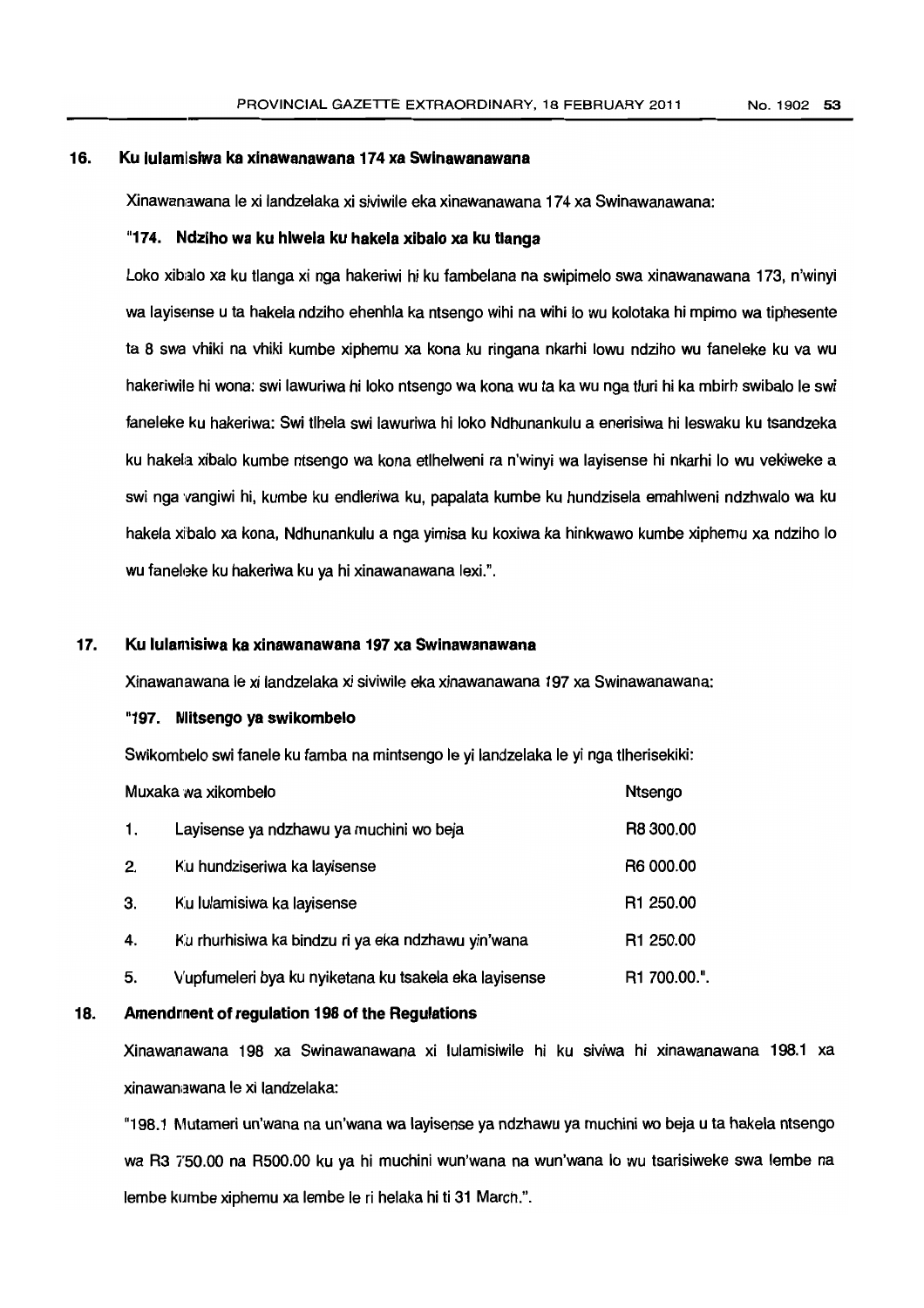# 19. Ku lulamisiwa ka xinawanawana 199

Xinawanawana Iexi landzelaka xi siviwile ekaxinawanawana 199xa Swinawanawana:

#### "199. Swibalo swa ku tlanga

Swibalo swa ku tlanga Ie swi hakelekaka ku ya hi xiyenge 54 xa Nawu swi ta hakeriwa hi mpimo tiphesente ta 8 ta mbuyelonkulu wa swibalo swa n'winyi walayisense.".

#### 20. Ku lulamisiwa ka xinawanawana-ntsongo 201

Xinawanawana Iexi landzelaka xi siviwile ehehla kaxinawanawana 201 xa Swinawanawana:

#### "201. Penalty for late payment of gaming levy

Loko xibalo xa ku tlanga xi nga hakeriwi ku ya hi swipimelo swa xinawanawana 200, n'winyi wa layisense u ta hakela ndziho ehenhla ka ntsengo wun'wana na wun'wana <sup>10</sup> wu kolotiwaka swavhiki na vhiki kumbe xiphemu xa kona ku ringana nkarhi <sup>10</sup> wu swibalo swi nga ta va swi kolota ha wona hi mpimo wa tiphesente ta 8: Swi lawuriwa loko ndziho wa kona wu taka wu nga tluri hi ka mbirhi swibalo Ie swi faneleke ku hakeriwa: Swi tlhela swi lawuriwa hi loko Ndhunankulu a enerisiwa hi leswaku ku tsandzeka ku hakela xibalo kumbe ntsengo etlhwlweni ra n'winyi walayisense hi nkarhi <sup>10</sup> wu vekiweke a swi nga vangiwi hi, kumbe ku endleriwa ku, papalata kumbe ku hundzisela emahlweni ndzhwalo wa ku hakela swibalo swa kona, Ndhunankulu a nga yimisa ku koxiwa ka hinkwawo kumbe xiphemu xa ndziho wa kona lo wu fanalake ku hakeriwa ku ya hi xinawanawana lexi.".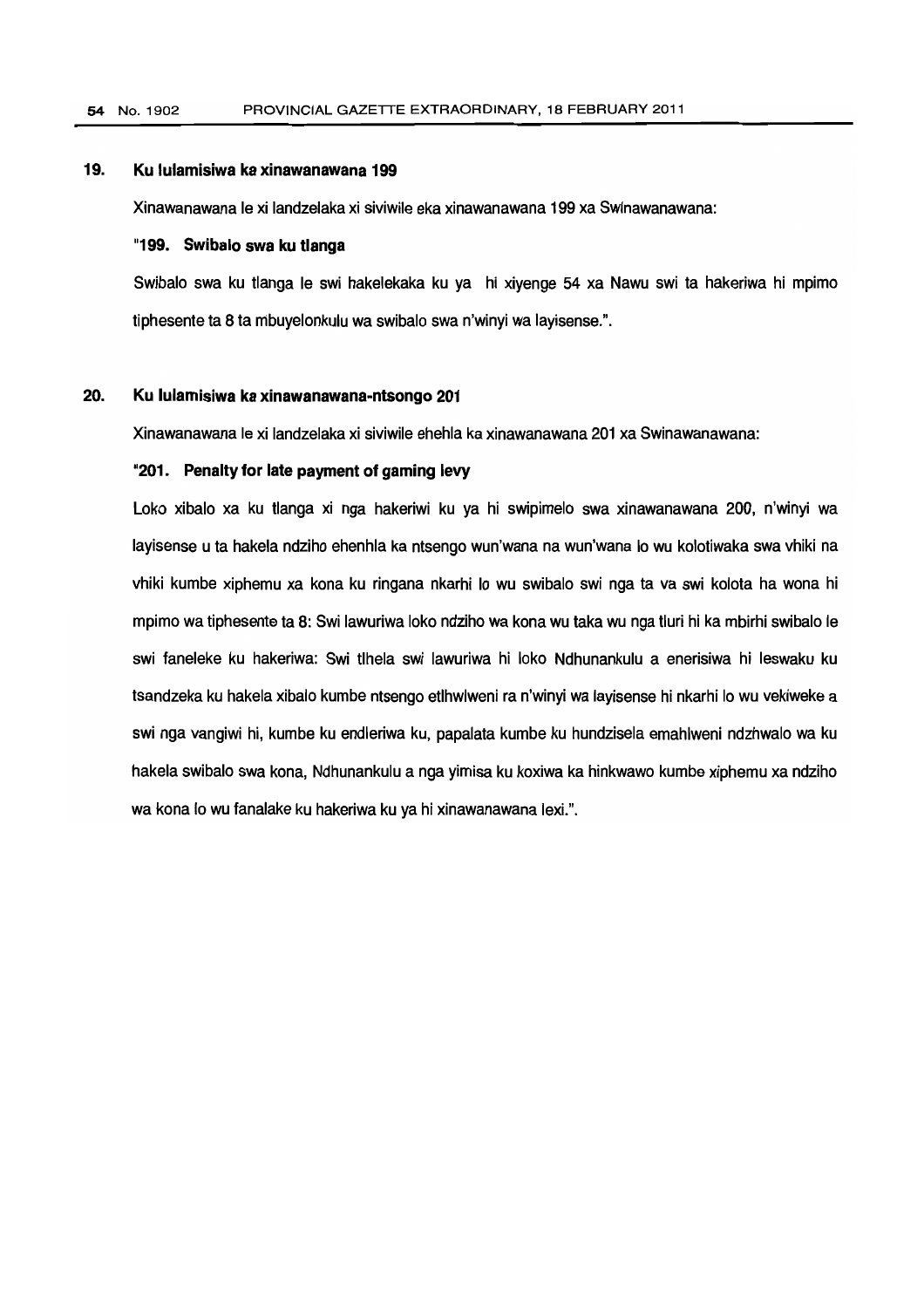# **TSEBISO KAKARETSO**

# TSEBISO 38 VA 2011

# KGORO VA TLHABOLLO VA EKONOMI, TIKOLOGO LE BOETI

#### MELAWANA VA GO ITEKA MAHLATSE LE KHASINO VA 2011

Go ya ka karolo 88 ya Molao wa Profense wa Limpopo wa 1996 (Molao wa 1996) Molekgotla Phethiśi o fa go ikemišetša go fetoša Melawana ya go Kempola le Khasino wo o ilego wa phatlalatšwa ka gare ga Kuranta ya Mmušo ya 292 Tsebišo 28 ya 26 Setemere 1997. Phatlalatšo e fa go kwalwakwatswa go ka dira ditshwayotshwayo.

Motho ofe goba ofe goba mokgatiho wo o nyakago go dira ditshwayotshwayo ka ga tokomane ye e boletswego a ka dira bialo ka go ngwala, pele ga 11 Mopitlo 2011, go:

Hlogo Department of Economic Development, Environment and Tourism Private Bag X9484 POLOKWANE 0700

Go ya go Mna Simon Mbedzi Mogala: (015) 291 2747 I 0836275974 mbedziks@ledget.gov.za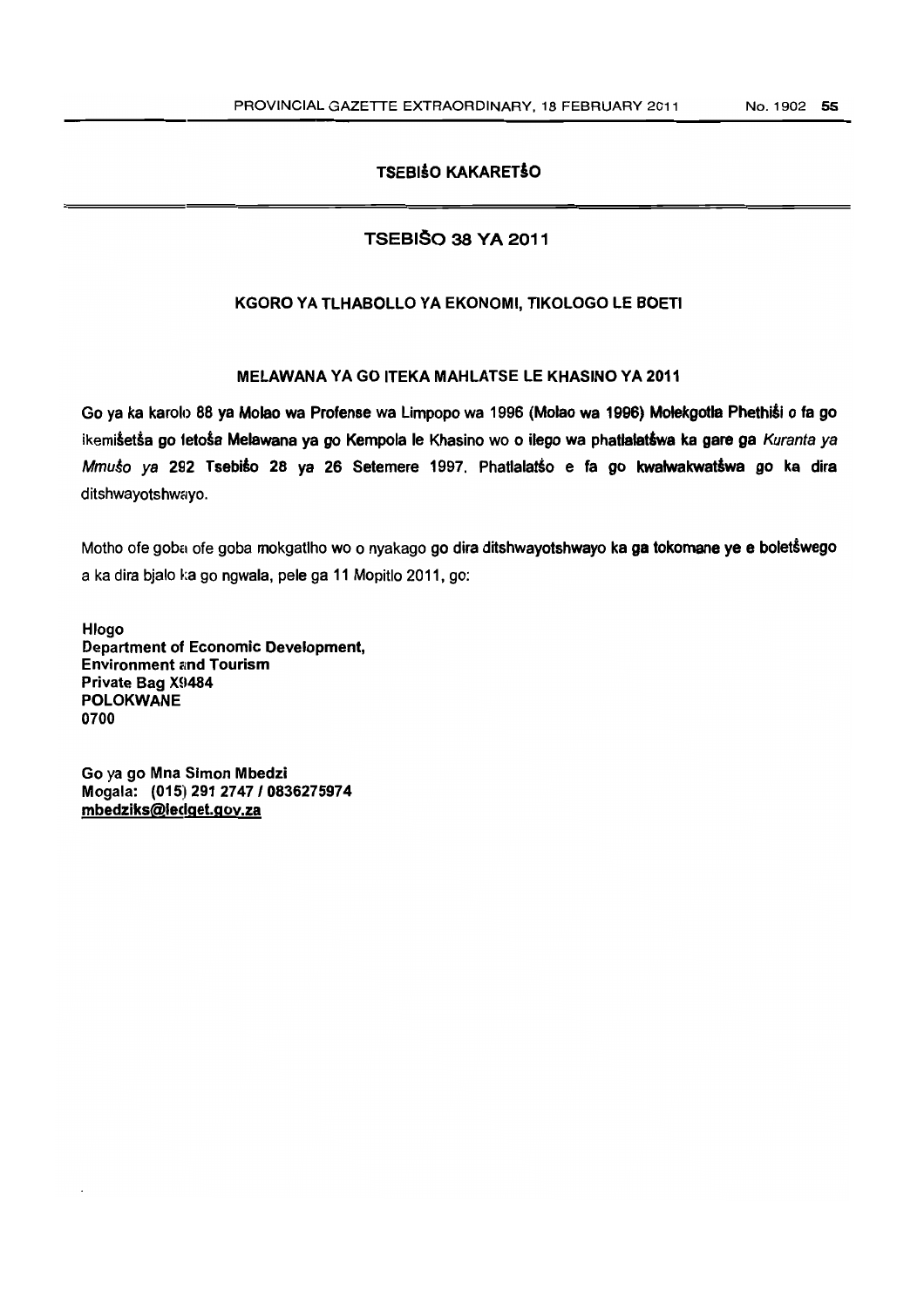#### LIMPOPO PROVINCIAL ADMINISTRATION

# KGORO YA TŠWELETŠOPELE YA EKONOMI, TIKOLOGO LE BOETI

# MOLAO WA MERALOKO PRONSENG YA LIMPOPO, 1996 (MOLAO WA.4 WA 1996)

# MELAWANA YA KHASINO LE MERALOKO KA LIMPOPO, 2011

Maloko a Executive Khansel a, go ya ka karolo 88 ya Molao wa Meraloko Profense ya Limpopo wa 1996 (Molao wa No.4: 1996), woo 0 fetosago Melawana ya Khasino Ie Meralokwana ya Profense ya Bokone woo 0 gatišitšwego go Gazette ya Mmušo 292 Tsebišo ya 28 ya 26 September 1997, go ya le ka Schedule.

# **SCHEDULE**

#### 1. Definitions and Interpretation

 $\overline{a}$ 

Go ya ka melawana "Melawana " e ra melawana yeo e gatišitšwego go Gazette ya Mmušo 292 Tsebišo ya 28 ya 26 September 1997, go ya ka phetosetso ya Kgatisobaka ya Mmuso: 167 ya 30 September 2002.

# 2. Go phumolwa ga molawana 11 melawaneng

Molawana 11 o phumotšwe.

#### 3. Go phumolwa ga molawana 13 melawaneng

Molawana 13 o phumotšwe.

#### 4. Phetošetšo ya molawana 72 melawaneng

Molawana wo 0 latelago 0 fetoseditswe go molawana 72 melawaneng:

"72. Kgopelo le ditefelo tša dikgopelo

Dikgopelo di swanetšwe go latelelwa ke: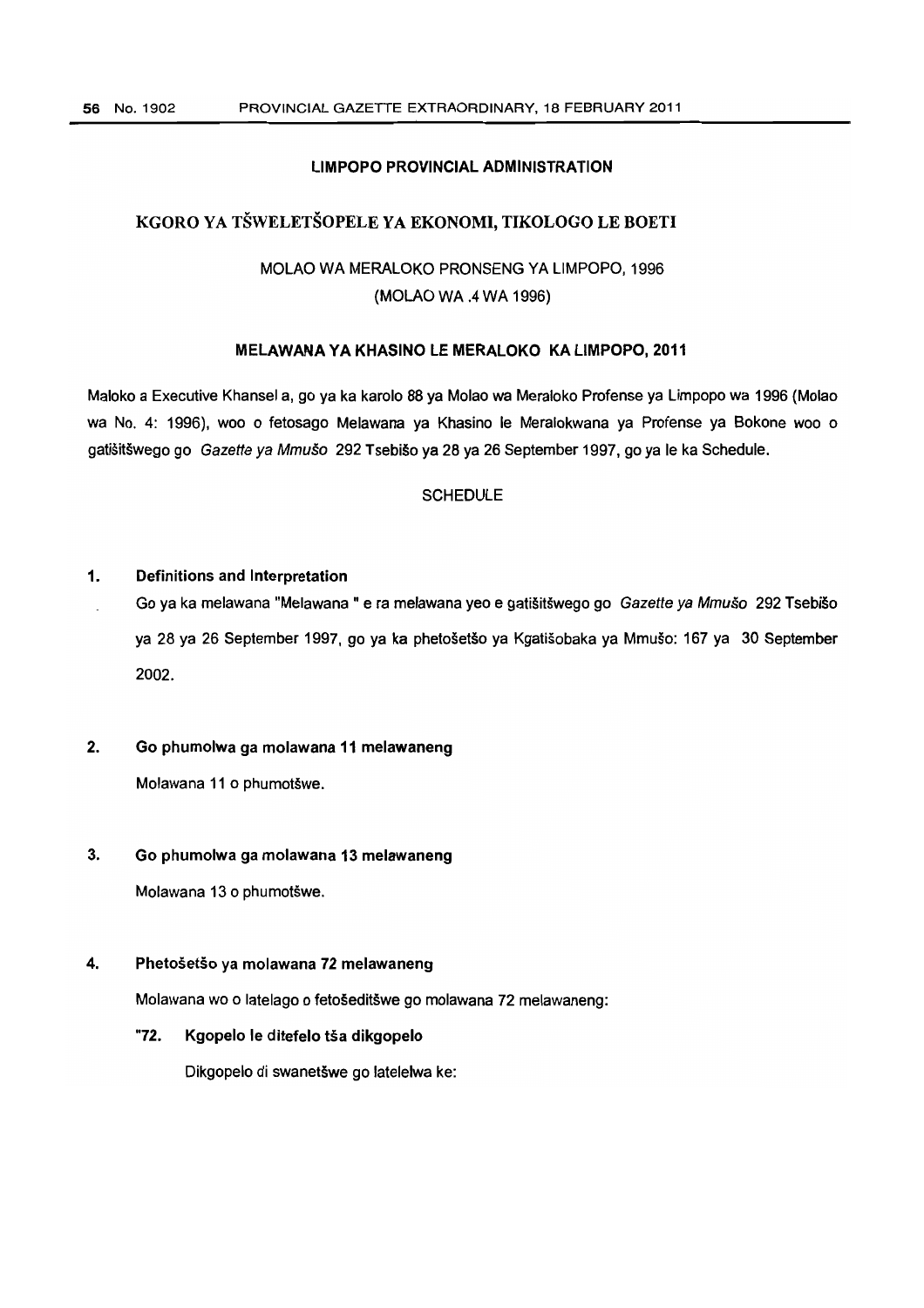| 1. | Kgopelo ya laesense ya khasino                                    |   | R450 000.00 |  |
|----|-------------------------------------------------------------------|---|-------------|--|
| 2. | Kgopelo ya go fetišetšwa goba go phumolwa ga laesense R450 000.00 |   |             |  |
| 3. | Setifikeiti sa tshwanelo                                          | R | 8 300.00    |  |
| 4. | Phetošetšo ts laesense                                            | R | 8 300.00    |  |
| 5. | Boingwadiši bja Bašomedi                                          | R | 2 000.00    |  |
| 6. | Boingwadiši ba bašomedi ba Khasino                                | R | 420.00      |  |
| 7. | Boingwadiši ba Baemedi ba Junket                                  | R | 1 000.00    |  |

8. Ditefelo tša go ya ka kgahlego ya woo a ingwadišetšago laesense di ya go ya Tafolana yeo e latelago:

| persente yeo e kgethilwego | persente yeo e lefiwago | Kelo        |
|----------------------------|-------------------------|-------------|
| 100%                       | 100% of R450 000        | R450 000.00 |
| 80-90%                     | 85% of R450 000         | R382 500.00 |
| 60-79%                     | 60% of R450 000 $\dots$ | R270 000.00 |
| 30-59%                     | 30% of R450 000         | R135 000.00 |
| $0 - 29%$                  | 20% of R450 000         | R 90 000.00 |

#### 5. Phetošetšo ya molawana 74 melawaneng

Molawana o fetošeditšwe ka $-$ 

- (a) legatong la sekamolawana 74.1 ke:
	- "74.1 moswara laesense ya khasino o swanetše go lefa tefelo ya boleng bja R83 000.00 le -
		- (a) R1 500.00 go meshene ya meraloko; Ie
		- (b) R3 100.00 go laesense ya ditafolana tša khasino, ngwaga o mongwe le o mongwe goba sehla sa ngwaga go fihla mafelelong a 31 March."; Ie
- (b) legatong la sekamolawana 74.3 ke:

"74.3 ge tefelo ya laeesense e se ya lefelwa go ya sekamolawana (1) go ya ka sekamolawana (2) laesense e tla lefelwa le kelo yeo e beilwego gomme e okeditšwe ka persente tše 8 tša kelo yeo e beilwego go ya ka beke goba setsopolwa sa beke seo ka sona tefo e sa diriwago: Se se

n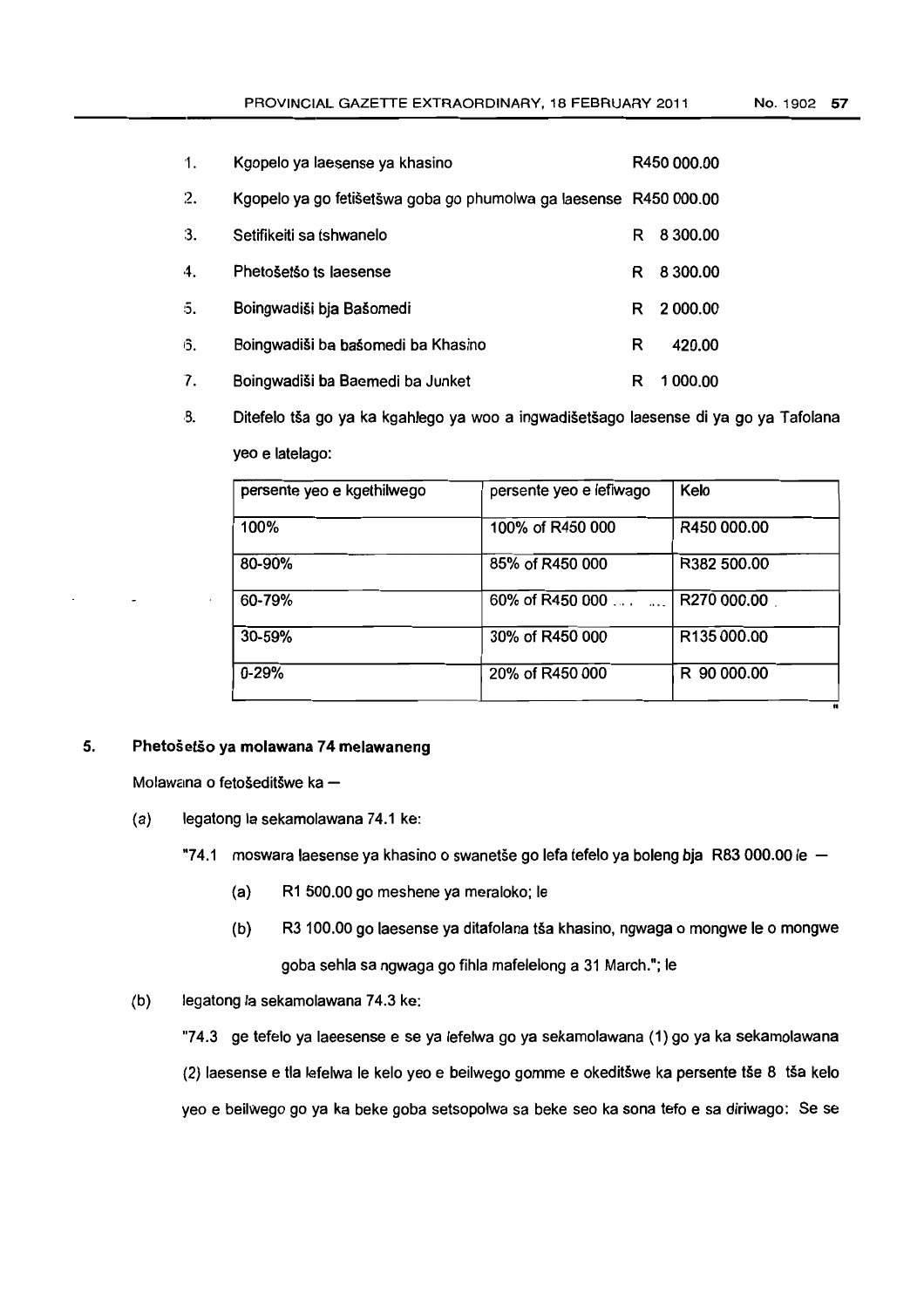diragala ge kelo ya laesense e sa fetise ka go bedi teto ya laesense: Ge Molekgotlaphethise a kgotsofala gore tefo ya laesense goba setseka sa yona, ga se lefeIwe, go ya ka nako yeo e beilwego, gona Molekgotlaphethise a ka busetsa tefo moraga goba go e phumola ka moka go ya ka molawana wo.

## 6. Phetošetšo ya molawana 75 melawaneng

Molawana 75 o fetoletšwe go  $-$ 

- (a) legatong la sekamolawana 75.1 ke:
	- "75.1 Setsekana sa tefo ya meraloko go ya Karolwana 54 ya Molao wo e lefelwa go ya ka persente tše 8 tša ditseno tša laesenseshall "; le

#### (b) legatong la sekamolawana 75.3 ke:

"Go metšhene ya go go raloka, ditseno tša meraloko di lekanyetšwa go ya ka kelo yeo e theilwego metšheneng gomme moswara laesense o swanetše go tšweletša dingwalwa ka moka tša go šupetša ditefelo tšeo di gogilwedo tšeo di tšeiwago go le ditefo tša go thopiwa.

#### 7. Phetošetšo ya molawana 77 melawaneng

TSa go latela di legatong la molawana 77:

#### "77. Kotlo ya tefelo ka morago ga nako

Go ya ka Karolo 54 ya Molao wO,ge tefo e se ka molawana 76, laesense e tlilo goba Ie kotlo yeo e theilwego ka persente tše 8 beke engwe le engwe go fihla ge tefo e felela: : Se se diragala ge kelo ya laesense e sa fetise ka go bedi teto ya laesense: Ge Molekgotlaphethise a kgotsofala gore teto ya laesense goba setseka sa yona, ga se letelwe, go ya ka nako yeo e beilwego, gona Molekgotlaphethise a ka busetsa teto moraga goba go e phumola ka moka go ya ka molawana wo.

#### 8. Phetošetšo ya molawana 130 melawaneng

Tša go latela di legatong la molawana 130: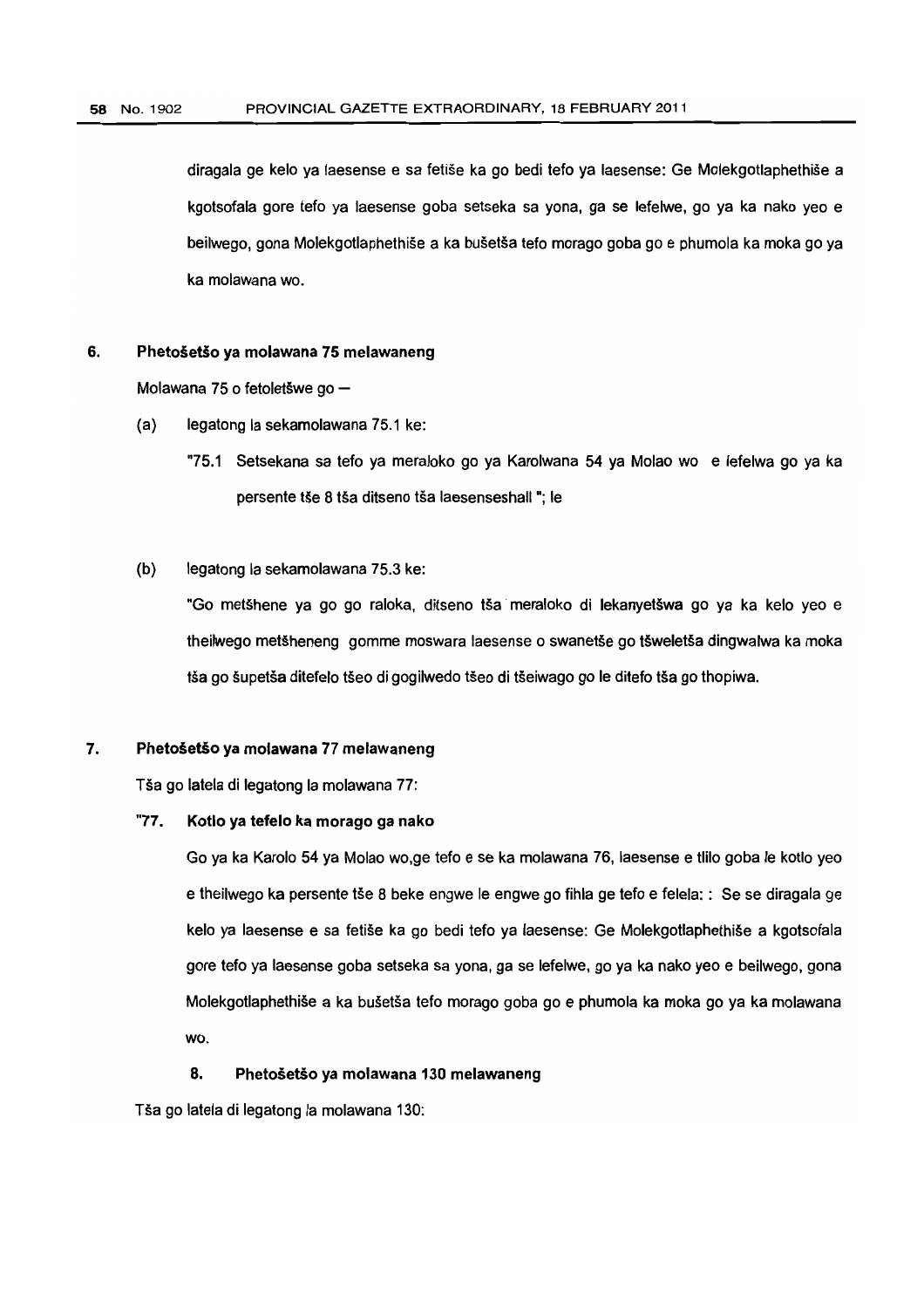#### "130. Ditefo tseo di beilwego

Dikgopelo di tla tlišiwa le ditefelo tše, tšeo di sa bowego:

| Mohuta wa kgopelo |                                         | Tefo        |
|-------------------|-----------------------------------------|-------------|
| 1.                | Bingo Laesense / Phetišetšo ya laesense | R76 800.00  |
| 2.                | Phetošetšo ya laesense                  | R 4 000.00  |
| 3.                | Boingwadiši bja Bašomedi                | R 1 700.00  |
| 4.                | Bingo Boingwadiši bja Bašomedi          | 420.00<br>R |

5. Ditefelo tša go ya ka kgahlego ya woo a ingwadišetšago laesense di ya go ya Tafolana yeo e latelago:

| Persente yeo e kgethilwego | Persente yeo e lefelwago                        | Kelo                   |
|----------------------------|-------------------------------------------------|------------------------|
| 100%                       | 100% of R76 800                                 | R76 800,00             |
| 80-90%                     | 85% of R76 800                                  | R65 280.00             |
| $60 - 79\%$                | 60% of R76 800<br>$\mathbf{r}$ and $\mathbf{r}$ | R46 080.00             |
| 30-59%                     | 30% of R76 800                                  | R23 040.00             |
| $0 - 29%$                  | 20% of R76 800                                  | R <sub>15</sub> 360,00 |

# 9. Phetošetšo ya molawana 132 melawaneng

Tša go latela di legatong la molawana 132:

(a) Legatong la sekamolawana 132. ke:

"132.1 Moswara bingo laesense 0 lefa R 125.00 ya setulo sa laesense ka ngwaga goba setseka sa ngwaga se felelago ka 31 March."; le

(b) Legatong la sekamolawana 132.3 ke:

Ge tefelo ya laesense e se ya lefelwa go ya sekamolawana (1) go ya ka sekamolawana (2) laesense e tla lefelwa le kelo yeo e beilwego gomme e okeditšwe ka persente tše 8 tša kelo yeo e beilwego go ya ka beke goba setsopolwa sa beke seo ka sona tefo e sa diriwago: Se se diragala ge kelo ya laesense e sa fetise ka go bedi tefo ya laesense: Ge Molekqotlaphethise a kgotsofala gore tefo ya laesense goba setseka sa yona, ga se lefelwe, go ya ka nako yeo e

∴.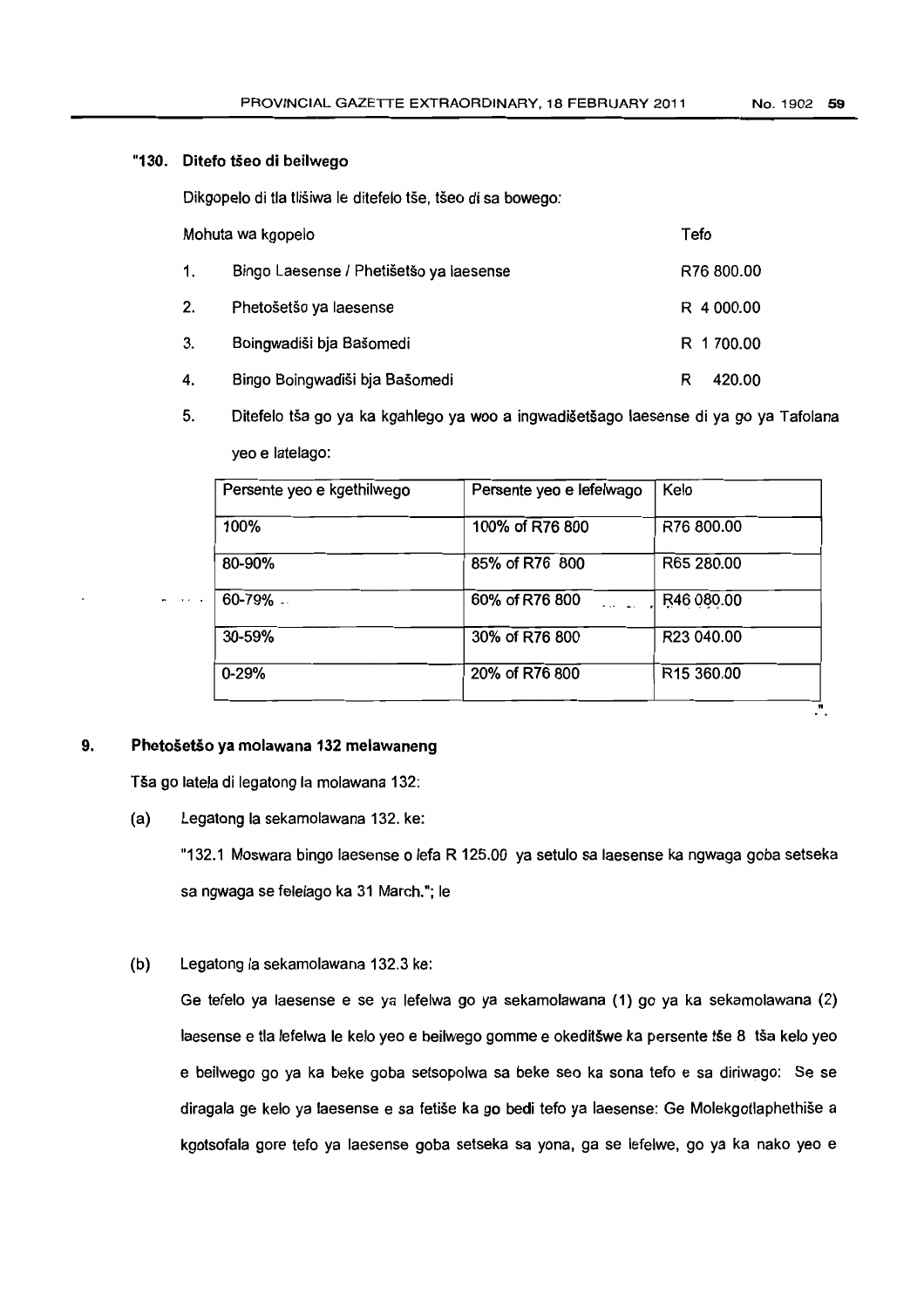beilwego, gona Molekqotlaphethise a ka busetsa tefo moraga goba go e phumola ka moka go ya ka molawana wo.

#### 10. Phetosetso ya molawana 133 melawaneng

Legatong la sekamolawana 133, ke sekamolawana 133.:

"Go ya Karolo 54 ya mola wo, tefelwana (lefi) e lefelwa go ya ka persente tše 8 tša ditseno tša bingo."

#### 11. Phetošetšo ya molawana 135 melawaneng

legatong la sekamolawana 135 ya melawana:

#### 135 Kotlo ya tefelo ka morago ga nako ya tefelwana ya meraloko

Go ya ka Karolo 54 ya Molao wo.qe tefo e se ka molawana 134, laesense e tlilo goba Ie kotlo yeo e theilwego ka persente tse 8 beke engwe Ie engwe go fihla ge tefo e felela: : Se se diragala ge kelo ya laesense e sa fetlse ka go bedi tefo ya laesense: Ge Molekqotlaphethise a kgotsofala gore tefo ya laesense goba setseka sa yona, ga se lefelwe, go ya ka nako yeo e beilwego, gona Molekqotlaphethise a ka busetsa tefo morago goba go e phumola ka moka go ya ka molawana wo.

#### 12. Phetošetšo ya molawana 166 melawaneng

Legatong la sekamolawana 166 ke.:

#### "166. Metshene ya meraloko yeo e swanelaqo go gatisiwa

- (1) Moswara laesense ga a swanela go beya goba go hlokomela metshene ya meraloko yeo e se bago, go ya ka dikgopelo, ya dumelelwa ke Boto, e bile e se ya dumelelwa goba go gatisiwa ke Boto.
- (2) Tumelelo yeo e filwego ke Boto go ya ka ditumelelano tsa sekamolawana (1) e dumelegile go fihla go mengwaga e 7 go tloga ka letšatši kgwedi la tumelelo ya Boto. Ge feela tumelelano yeo e filwe pele ga 1 January 2010, e durneletswe go fihla mengwaga e 7 go tioga ka 1 January 2010.
- (3) Boto e ka oketsa mengwaga ye e 7 go ya ka sekamelawana (2), ge Boto e kwna ka kokeletso morago ga mabak a kwalago.
- (4) Moswara laesense a ka dira kgopelo ya go ingwadisolla pele ga mengwaga e 7 go ya ka sekamolawana (2), ka mekgwa le ditumelelo tša Boto.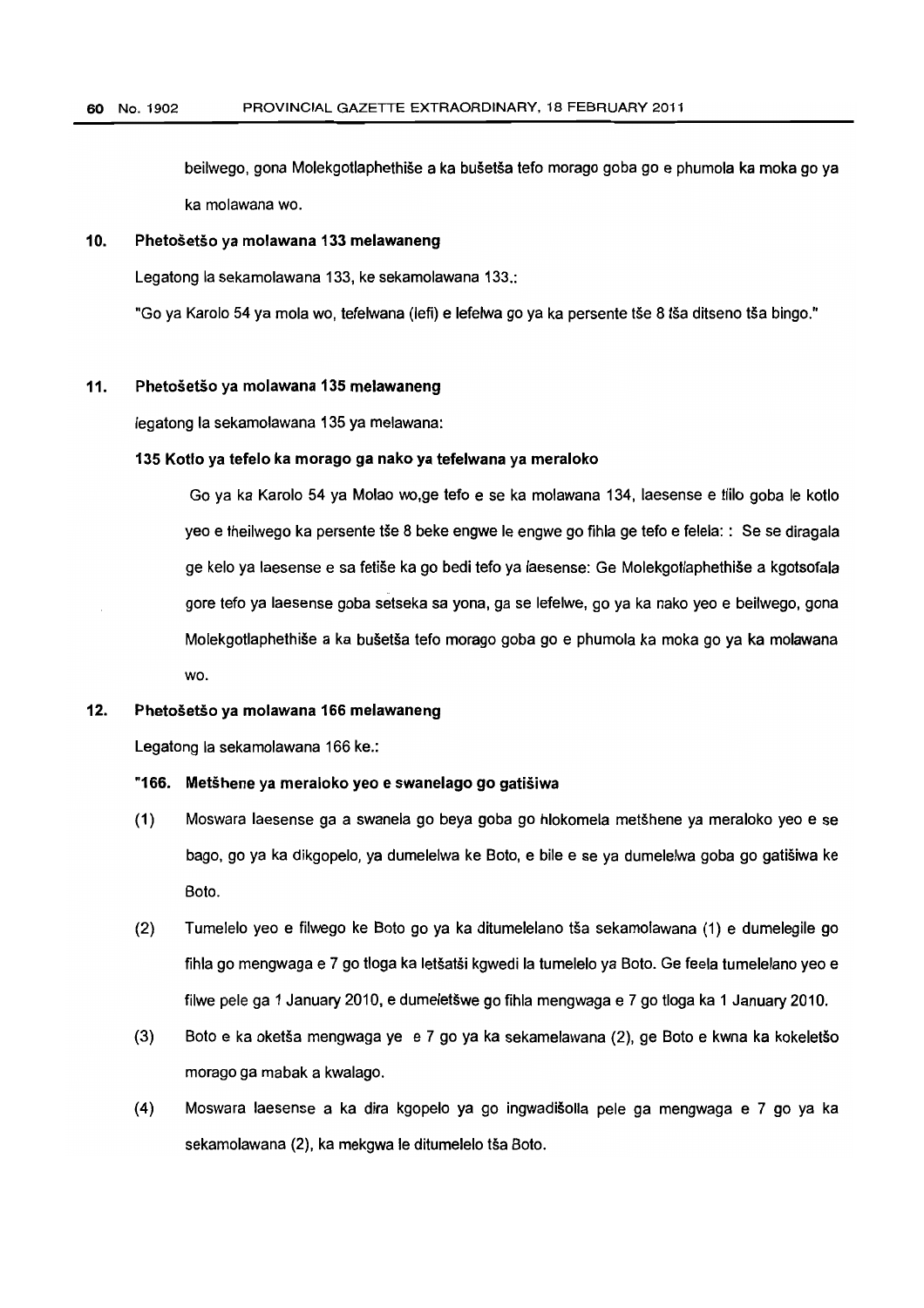# 13. Phetošetšo ya molawana 169 melawaneng

Tsa go latela di legatong la molawana 169:

# "169. Difelo tša Dikgopelo

Dikgopelo di tla tlišiwa le ditefelo tše, tšeo di sa bowego :

| Mohuta wa kgopelo |                                     | Kelo |            |
|-------------------|-------------------------------------|------|------------|
| 1.                | Laesense ya metšhene ya go kgotliwa |      | R75 300.00 |
| 2.                | Laesense ya go neeletšwa            |      | R75 300.00 |
| 3.                | Laesense ya Phetošetšo              |      | R 4 200.00 |
| 4.                | Boingwadiši bja Bašomedi            |      | R 2000.00  |
| 5.                | Boingwadiši ba bašomedi ba Meraloko | R    | 420.00     |

6. Ditefelo tša go ya ka kgahlego ya woo a ingwadišetšago laesense di ya go ya Tafolana yeo e latelago:

| Persente yeo e lefiwago | kelo                   |
|-------------------------|------------------------|
| 100% of R75 300         | R75 300.00             |
| 85% of R75 300          | R64 005.00             |
| 60% of R75 300          | R45 180.00             |
| 30% of R75 300          | R <sub>22</sub> 590.00 |
| 20% of R75 300          | R <sub>15</sub> 060.00 |
|                         |                        |

#### 14. Phetošetšo ya molawana 171 melawaneng

legatong la sekamolawana 171 ya melawana:

(a) leqatonq la sekamolawana 171.1 ya melawana ke :

"171. Moswara laesense ya metshene ya meraloko 0 lefa kelo ya R46 000.00 go hlakantshwa Ie R500.00 go motšhene ya meraloko o mongwe le o mongwe go ya ditaelo tša laesense ka ngwaga goba setseka sa ngwaga go fihlela ge ngwaga 0 fela ka 31 March.";

(b) legatong la sekamolawana 171.3 ya melawana ke :

n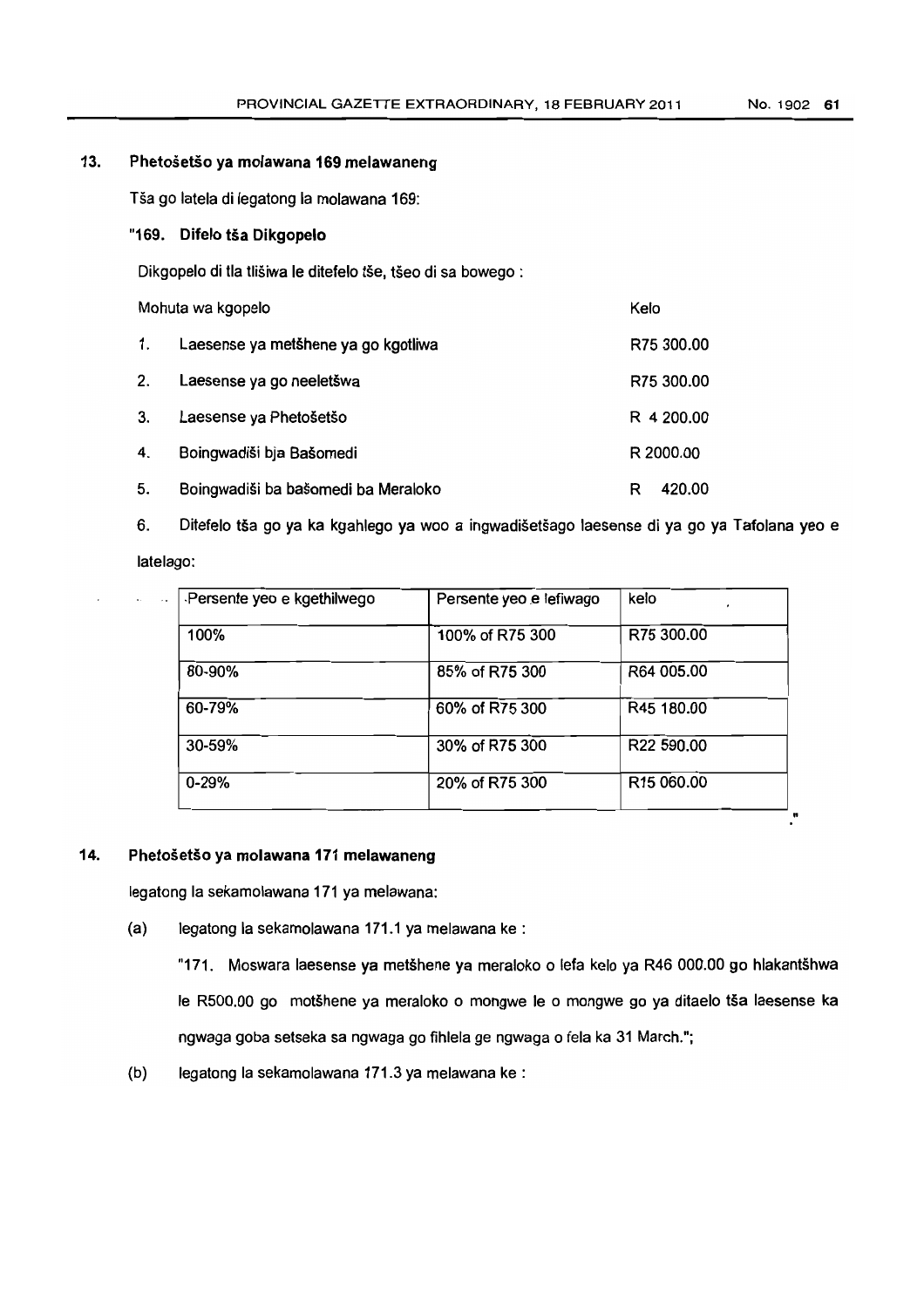"171.3 Ge tefelo ya laesense e se ya lefelwa go ya sekamolawana (1) go ya ka sekamolawana (2) laesense e tla lefelwa Ie kelo yeo e beilwego gomme e okeditswe ka persente tse 8 15a kelo yeo e beilwego go ya ka beke goba setsopolwa sa beke seo ka sona tefo e sa diriwago: Se se diragala ge kelo ya laesense e sa fetise ka go bedi tefo ya laesense: Ge Molekgotlaphethise a kgotsotala gore *teto* ya laesense goba setseka sa yona, ga se letelwe, go ya ka nako yeo e beilwego, gona Molekgotlaphethise a ka busetsatefo morago goba go e phumola ka moka go ya ka molawana wo.

#### 15. Phetošetšo ya molawana 172 melawaneng

Tsa go latela di legatong la molawana 172:

#### "172. Levy ya meraloko

Levy ya meraloko e lefiwa go ya ka ditaelo tša Karolo ya 54 ya molao wo, persente tše 8 tša ditseno tša meraloko ke kelo ya tefo",

#### 16. Phetošetšo ya molawana 174 melawaneng

Tša go latela di legatong la molawana wa 174:

#### "174. Kotlo ya tefelo ka morago ga nako ya tefelwana ya meraloko

Go ya ka Karolo 54 ya Molao wo.qe teto e se ka molawana 173, laesense e tlilo goba Ie kotlo yeo e theilwego ka persente tse 8 beke engwe Ie engwe go fihla ge *teto* e telela: : Se se diragala ge kelo ya laesense e sa fetise ka go bedi tefo ya laesense: Ge Molekgotlaphethise a kgotsofala gore *teto* ya laesense goba setseka sa yona, ga se letelwe, go ya ka nako yeo e beilwego, gona Molekgotlaphethise a ka busetsa teto morago goba go e phumola ka moka go ya ka molawana wo.

#### Phetošetšo ya molawana 197 melawaneng 17.

Tsa go latela di legatong la molawana 197 :

#### "197. Difelo tša Dikgopelo

Dikgopelo di tla tlišiwa le ditefelo tše, tšeo di sa bowego :

| Mohuta wa kgopelo |                                     | Kelo      |
|-------------------|-------------------------------------|-----------|
| 1.                | Laesense ya metšhene ya go kgotliwa | R8 300.00 |
|                   | Laesense ya go neeletšwa            | R6 000.00 |